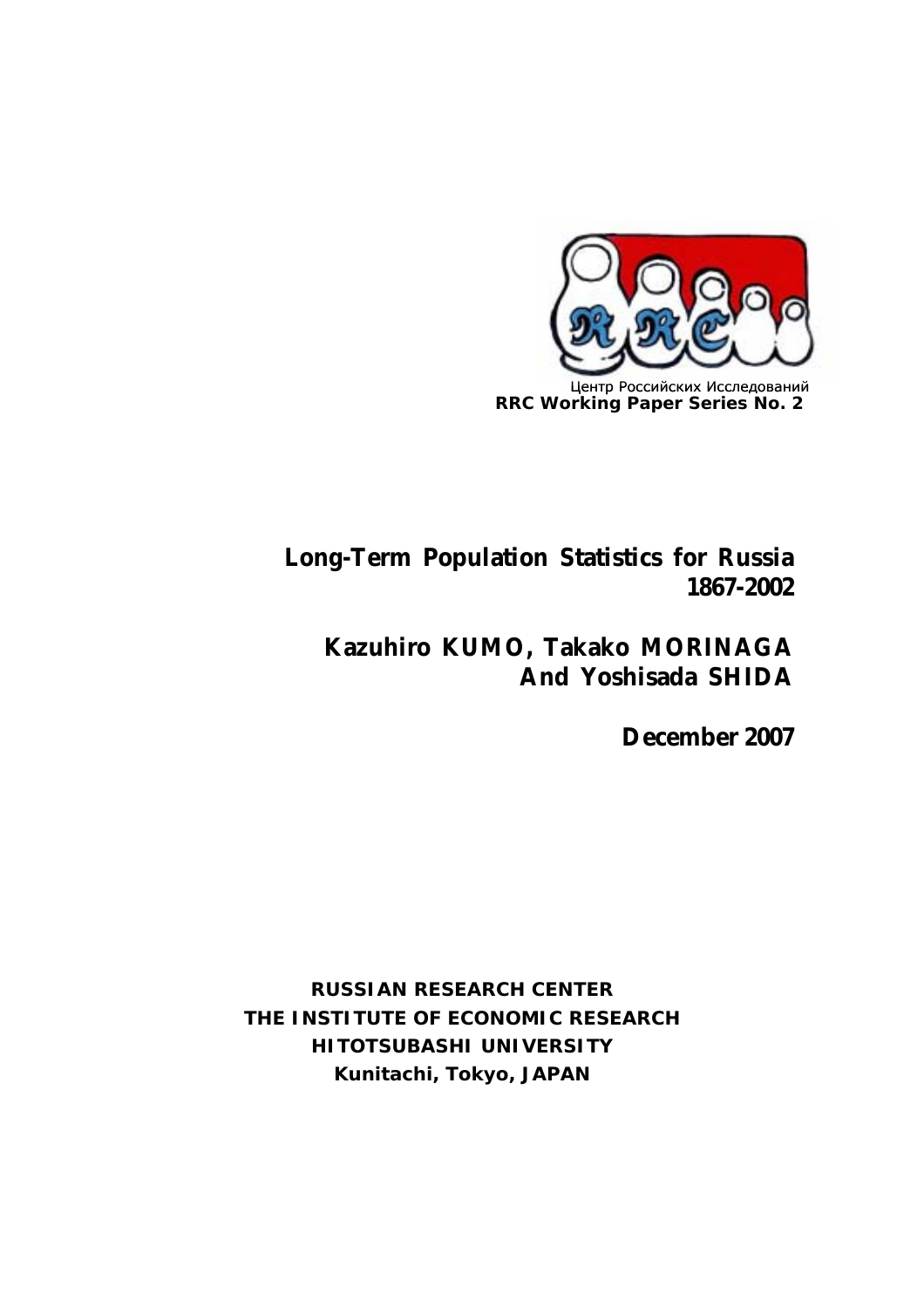## RRC Working Paper Series No. 2 December 2007

## **Long-Term Population Statistics for Russia, 1867-2002\***

Kazuhiro KUMO

(Asssociate Professor, Russian Research Centre, Institute of Economic Research, Hitotsubashi University)

Takako MORINAGA

(Research Associate, Graduate School of Letters, Hokkaido University)

Yoshisada SHIDA

(Graduate Student of Economics, Hitotsubashi University)

## Abstract

 The aims of this study are (1) to overview the statistical systems and methods of maintaining population statistics in the Russian Empire, the Soviet Union and the Russian Federation, (2) to provide population statistics in territorial units comparable to the Russian Federation based on primary materials, and (3) to take a general view of long-term population dynamics from the late Imperial era to the new Russian Federation. The gap between previous research dealing with population during the imperial period and that which examines the period after the October revolution is very large, and few studies utilized primary data in investigating population figures of the imperial era.

 First, this study focuses on the institutional background of maintenance of population statistics in the Russia Empire, and then examines the population statistics systems after the establishment of the Soviet government. In estimating population and collecting archive data, this paper devoted efforts to utilizing primary materials consistently, and to adjusting all the territories in accordance with those of the Russian Federation. Thus, this study provides fundamentally necessary information for investigating historical development processes in Russia.

<sup>\*</sup> This research received financial support from the Ministry of Education, Culture, Sports, Science and Technology, in the form of an Encouragement for Young Scientists (B) grant-in-aid, and the Mitsubishi Foundation. A deep debt of gratitude is also owed to E. A. Turina, Director of the Russian State Economic Archive, and A. I. Minyuk and S. I. Diogtev, Deputy Directors of the same, who provided tremendous support during the archive investigations.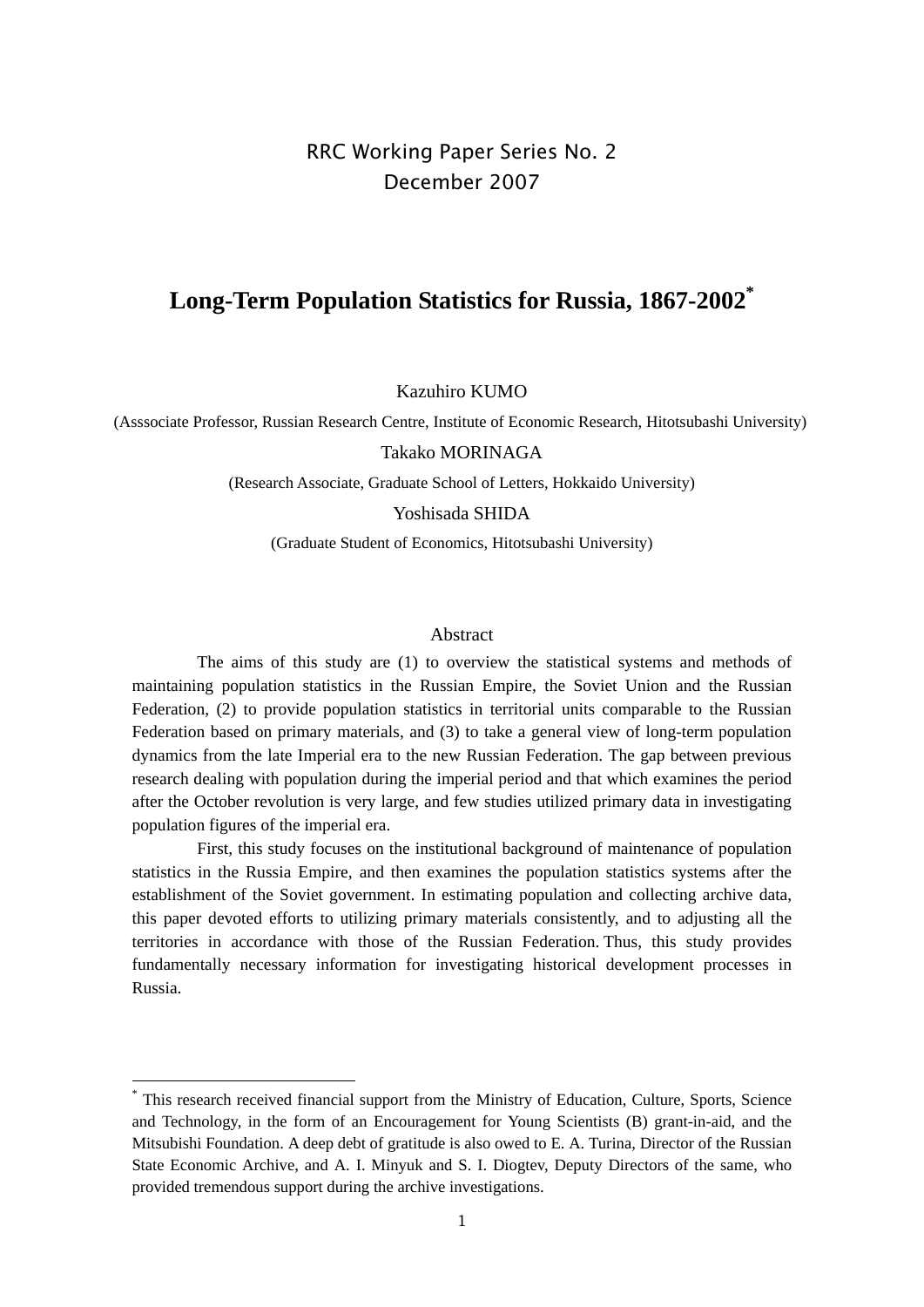## **1. Introduction**

-

The purpose of this study was to gain an overview of the statistical systems and methods of compiling population statistics used in imperial Russia, the Soviet Union, and modern Russia, compile population statistics on the territory covered by modern Russia since the collapse of the Soviet Union from primary sources, and identify long-term population dynamics spanning the period from the mid-19th century, including the last days of imperial Russia, to modern Russia.

Most population studies that have covered both imperial Russia and Soviet Russia have focused on one period or the other, with the other period handled by reviewing other research (Lorimer, 1946; Heer, 1968; Simchera, 2006; Vishnevskii, 2006). In addition, in most cases, the imperial era is treated as a single period, while the period after the revolution is treated as another one (Vodarskii, 1973; Kabuzan, 1963; Rashin, 1956; Zhiromskaia, 2000). Of course, there are good reasons why previous research has dealt with imperial Russia and the post-revolution Soviet Union separately. Given that they used different systems for gathering and compiling statistics, and that they covered different territory, it is only natural to approach them differently, and this paper is immune to such limitations, either.

 However, previous research shows that this situation has clearly been a major obstacle to tracing the economic development of Russia throughout its entire history. It may actually be impossible to examine the modern development of Russia without looking at the imperial era<sup>1</sup>. After all, the imperial era paved the way for the industrialization that occurred in the Soviet Union, which suggests that any investigation into the long-term dynamics of Russia needs to begin with the compilation of statistics from primary sources.

 This paper represents an attempt, the first of its kind, to compile population statistics on the territory covered by modern Russia that date back as far as the  $19<sup>th</sup>$ century, using as many primary sources from imperial Russia as could be collected. A study like this is probably only possible now that Russia has emerged from the collapse of the Soviet Union in its present form. The authors will take into account given the differences in the territory covered by imperial, Soviet, and post-Soviet Russia as they make their own estimates. The authors will also survey population statistics on the

<sup>&</sup>lt;sup>1</sup> As an example of the modernization that occurred during the imperial era, the volume of domestically produced steel for railways overtook the volume of imports of such steel during the late 1800s. See Falkus (1972).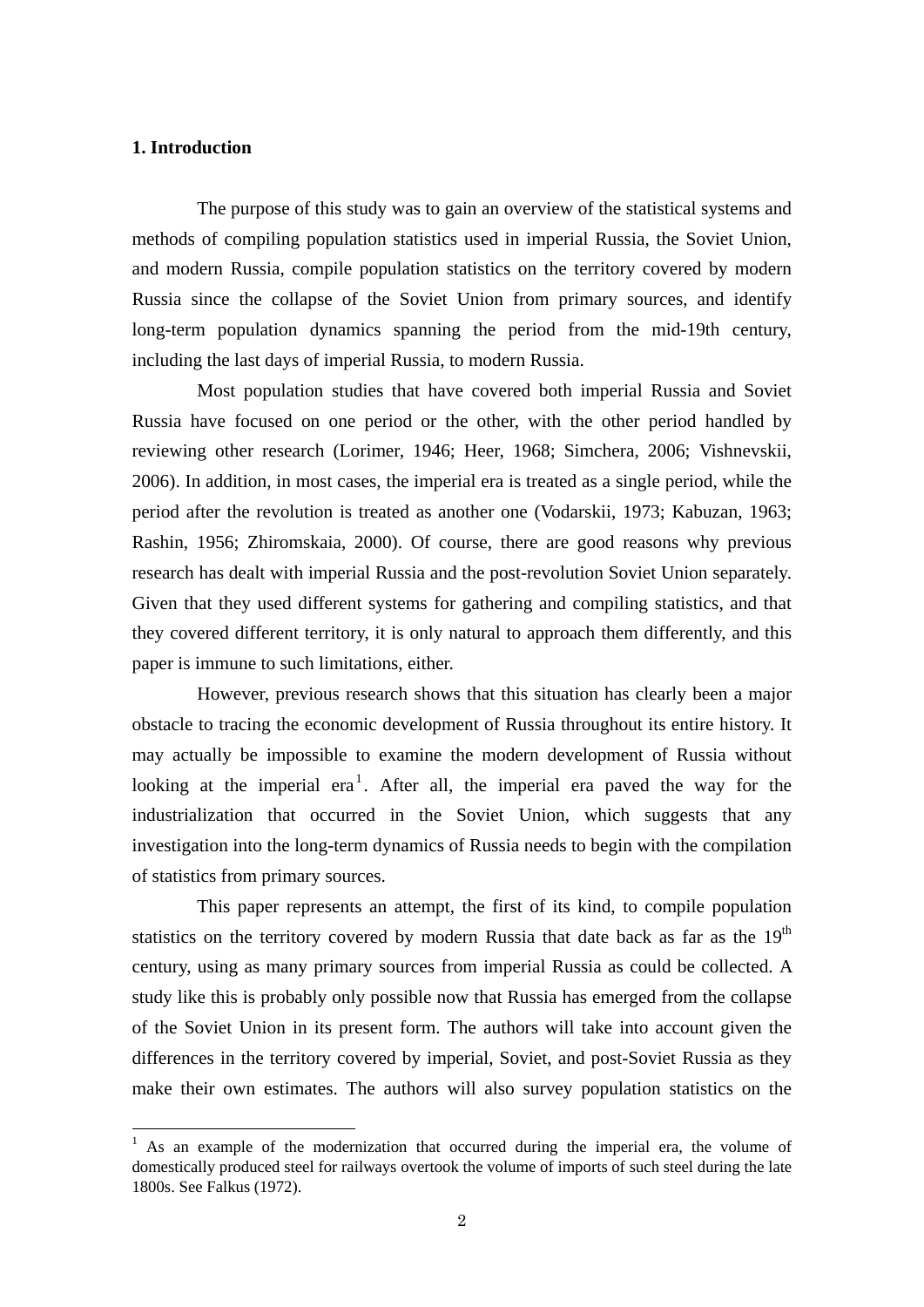territory covered by the present Russian Federation in the early Soviet era, which were extremely difficult to gather.

 This paper is organized as follows. After using various previous literatures to survey the enormity of the gap between previous research that covers the imperial Russian period and that which covers the Soviet and post-Soviet eras, and the paucity of previous research based on original materials, the authors will first turn their attention to the process through which system for gathering and compiling population statistics in the Russian Empire was established. Although the first, and last, population census of imperial Russia was conducted in 1897, more than 20 years before Japan performed its first such census, population surveys of various kinds were performed before that. While the precision of such surveys is not generally thought to be high (MVD RI, 1858; Rashin, 1957)<sup>2</sup>, they are at least useful for gauging population dynamics.

 This study will then look at population statistics from post-revolution Soviet Russia and modern Russia. It would be impossible to list here all the problems involved in compiling statistics from the Soviet era, but chief among them would be the fact that the country was a battlefield during World War I; the civil war and incursions by foreign powers (1918–1922) that followed the Russian revolution of 1917; the frequent changes in administrative regions and the numerous famines between 1920 and 1930; the Great Purge of the Stalin era (1936–1940) and the suppression of statistics that accompanied it; and World War II and its aftermath, during which invasion forces temporarily captured the whole of the Ukraine, advanced as far as the suburbs of Moscow, and surrounded Leningrad (now St. Petersburg). The numerous problems with Soviet statistics are well documented, and these problems also affect the most basic statistics of all: population statistics.

 The authors' first challenge was to link population statistics from imperial Russia with those from Soviet Russia, and then adjust these statistics to make them correspond to the territory covered by modern Russia. Because the borders of administrative divisions in imperial Russia were not the same as those during or after the Soviet era, the authors needed to start by solving this problem. In particular, the authors needed to take account of differences in the volume of statistics compiled during the imperial era for European Russia, Siberia and the Far East, and the Caucasus.

With these problems in mind, this paper set about compiling basic population

<sup>&</sup>lt;sup>2</sup> However, some say that five percent or less of the total population was missed (Valentei, 1985), and given that they provide an otherwise unavailable insight into the period between from the early  $18<sup>th</sup>$  century to the end of the  $19<sup>th</sup>$  century, they are well worth looking at.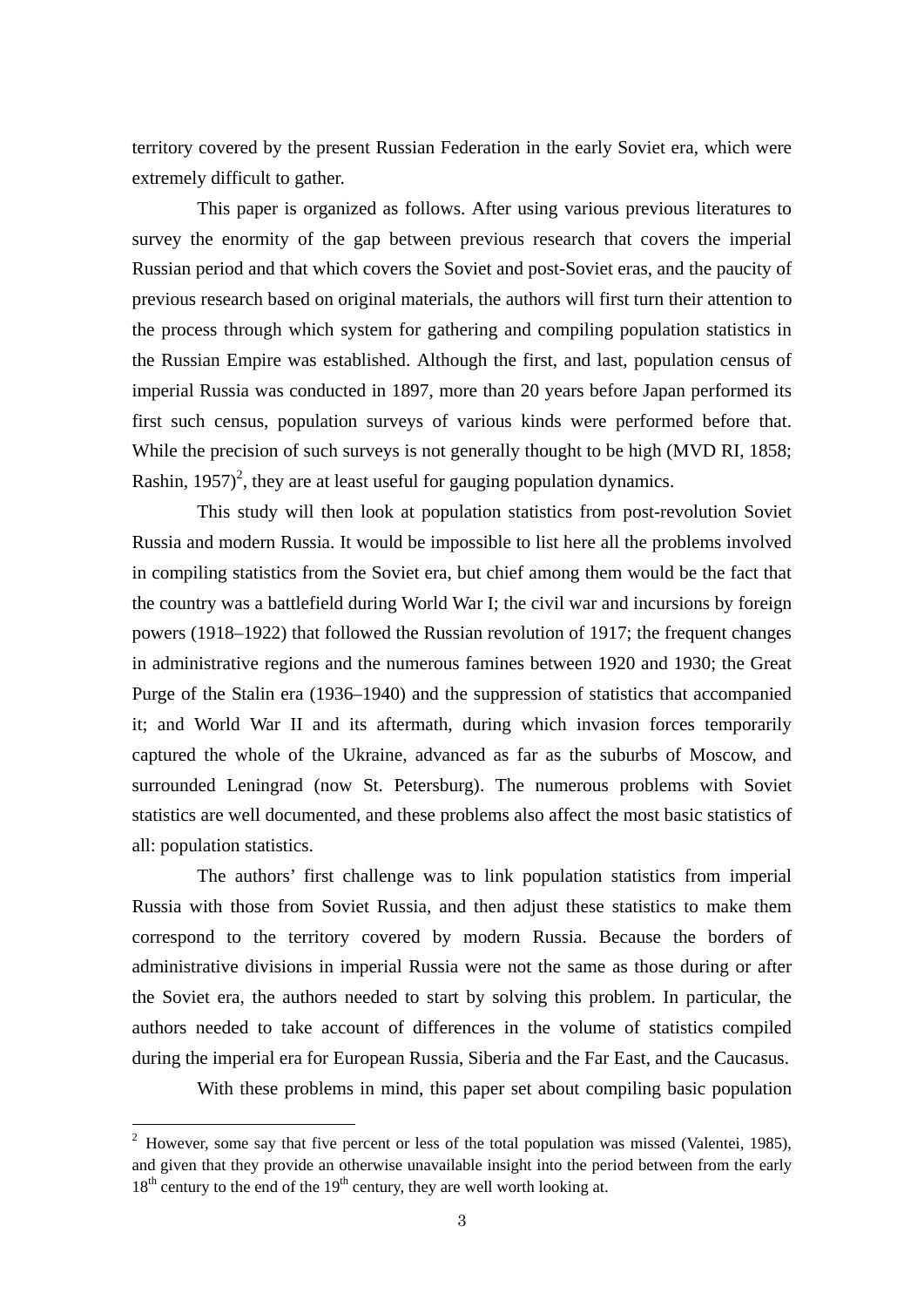statistics. The primary aims of this study were to (1) rely on primary historical materials to gather as many statistics as possible for a 100-year period, and (2) attempt to harmonize them with the territory covered by modern Russia to the greatest extent possible. The purpose was to gather the most basic information required to track the development of Russia throughout its history.

## **2. Previous Research on Long-Term Russian Population Dynamics and Statistics**

### **2.1. Population Research on the Imperial and Soviet Eras**

Surprisingly little research has been conducted on the compilation of long-term population statistics in Russia. Obviously, a major factor behind this paucity of research is the fact that the Russian Federation only became an independent nation, with its current territory, less than 20 years ago. Even so, it is striking that many studies, even those supposedly attempting to explore the imperial and Soviet eras in an integrated fashion, have ignored the fact that the territory covered by Russia has changed, and that so few studies have been based on primary historical materials.

 Here this section will give a summary of previous studies one by one. Various studies were made of population dynamics in the imperial era using various population surveys and official statistics. Notable among them are those of Koeppen (1847), Den (1902), and Troimitskii (1861), which were based on household censuses (*reviziia*), which will be discussed later in this paper. Although population surveys were conducted several times, each of these studies relied on data from only one survey, so they do not provide any clues to population dynamics<sup>3</sup>. In addition, they only cover the population and social structure for males.

 In recent years too, a lot of research on population history has been conducted. Studies by Rashin (1956), Kabuzan (1963, 1971), and Vodarskii (1973) provide broad coverage of the imperial era. The study by Vodarskii (1973) covers 400 years from the  $16<sup>th</sup>$  century to the early  $20<sup>th</sup>$  century, but basically represents a compilation of secondary sources and previous research. Kabuzan (1963, 1971) bases his research on primary sources such as household censuses, and explores the dynamics and social organization of the male population from the beginning of the  $18<sup>th</sup>$  century to the middle of the  $19<sup>th</sup>$  century. One useful thing he does is put together tables of data from all the

<sup>&</sup>lt;sup>3</sup> Koeppen (1847) studied only the 1830s, Den (1902) only the end of the  $18<sup>th</sup>$  century and beginning of the  $19<sup>th</sup>$  century, and Troinitskii (1861) only the mid-19<sup>th</sup> century.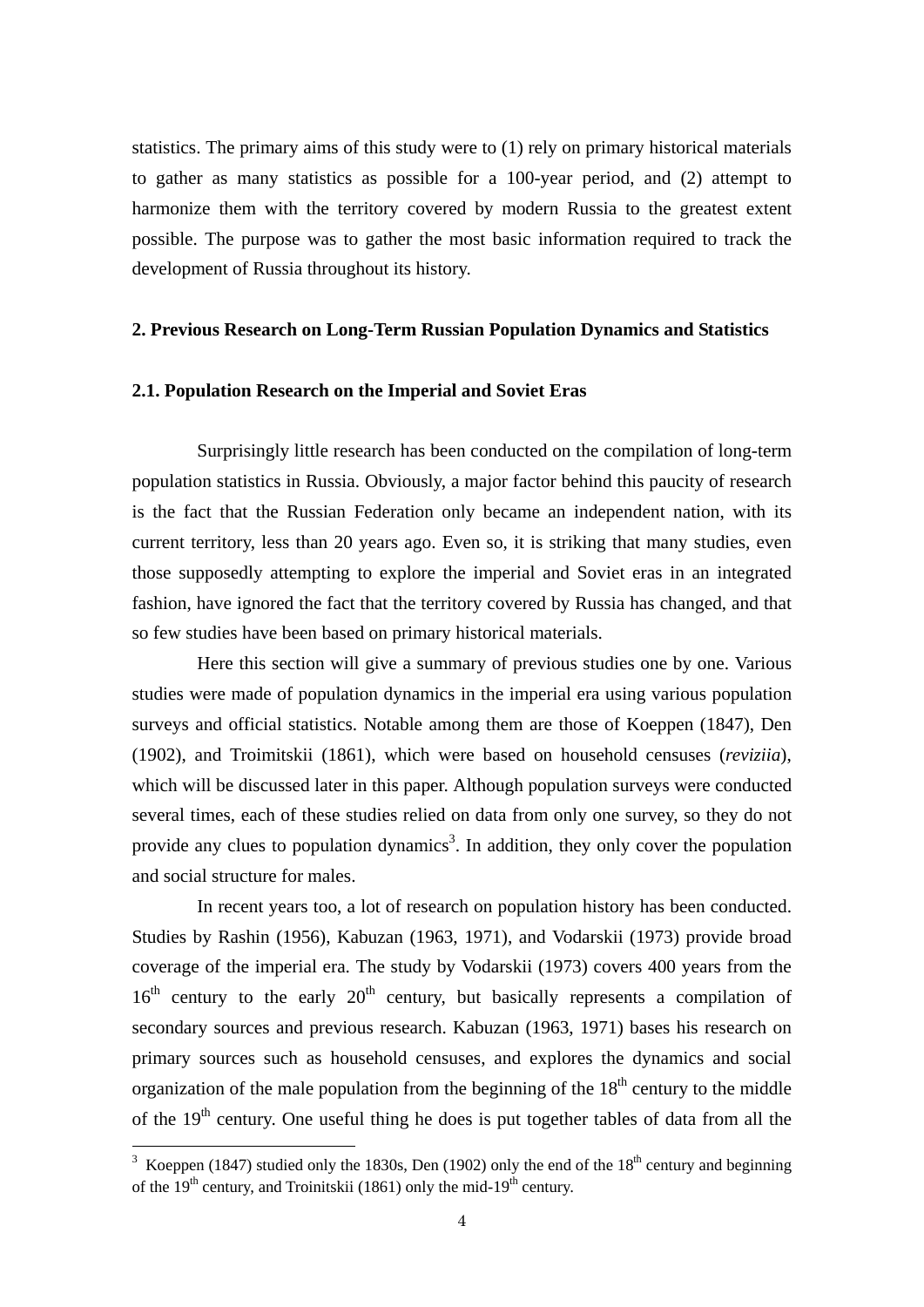household censuses. However, most worthy of note is the study by Rashin (1956), in which he uses data that was published by the Ministry of the Interior's Central Statistical Committee (described later) almost without a break from the mid-19<sup>th</sup> century to compile population statistics on the period from then up until the end of imperial era. Of all the myriad research on population in Russia, Rashin's 1956 study is frequently referred to for its description of the imperial era<sup>4</sup>.

 Turning the authors' attention to studies of population dynamics in the Soviet era, it is hardly surprising that the scope of inquiry of the majority of such studies is not the Russian Soviet Socialist Republic, but the Soviet Union as a whole (Podiachikh, 1961; Gozulov and Grigoriants, 1969, etc.). However, during the Soviet era it was extremely difficult to conduct research on the most vexing periods of Soviet population history, i.e. the chaos just after the revolution, the Great Purge, and World War II, because of the lack of opportunities to examine historical materials.

 Among historical research conducted in Europe and North America, there is, as might be expected, a huge volume of literature on specific regions in Russia. If our discussion is limited to research covering the late imperial era to the period after the socialist revolution, the studies of Lorimer (1946) and Heer (1968) need to be mentioned. Lorimer's (1946) work represents the fruition of a painstaking attempt to trace economic development and population dynamics in the Soviet Union as a whole from the end of the imperial era to World War II. Because the study was not made with the aim of compiling statistics, it does not take adequate account of territorial adjustments or extract enough data from primary sources. Meanwhile, Heer (1968) uses secondhand references from various previous studies to compile dynamic statistics on the period from 1861 to 1965. Coale, Anderson and Harm (1979) compare only the dynamic statistics in 1897, 1926, and 1959, years in which a population census was carried out, and base their study on the use of primary statistics. However, they do not attempt to maintain identity between the territory covered by the country in the imperial and Soviet eras. Clem (1986) makes a general discussion of all the censuses conducted between 1897 and 1979, and provides a useful list of almost all official publications relating to population censuses.

For the current study, Leasure and Lewis's (1966) study proved extremely

<sup>&</sup>lt;sup>4</sup> The same can be said of studies by Vodarskii (1973), Vishnevski (2006), and other researchers. Many studies rely completely on Rashin (1956) for their descriptions of population from the late 1800s to the early 1900s. In authors' view, none of the research on population dynamics in this period has surpassed Rashin's (1956) approach of constructing almost all of his data from publications from the Imperial Central Statistical Committee.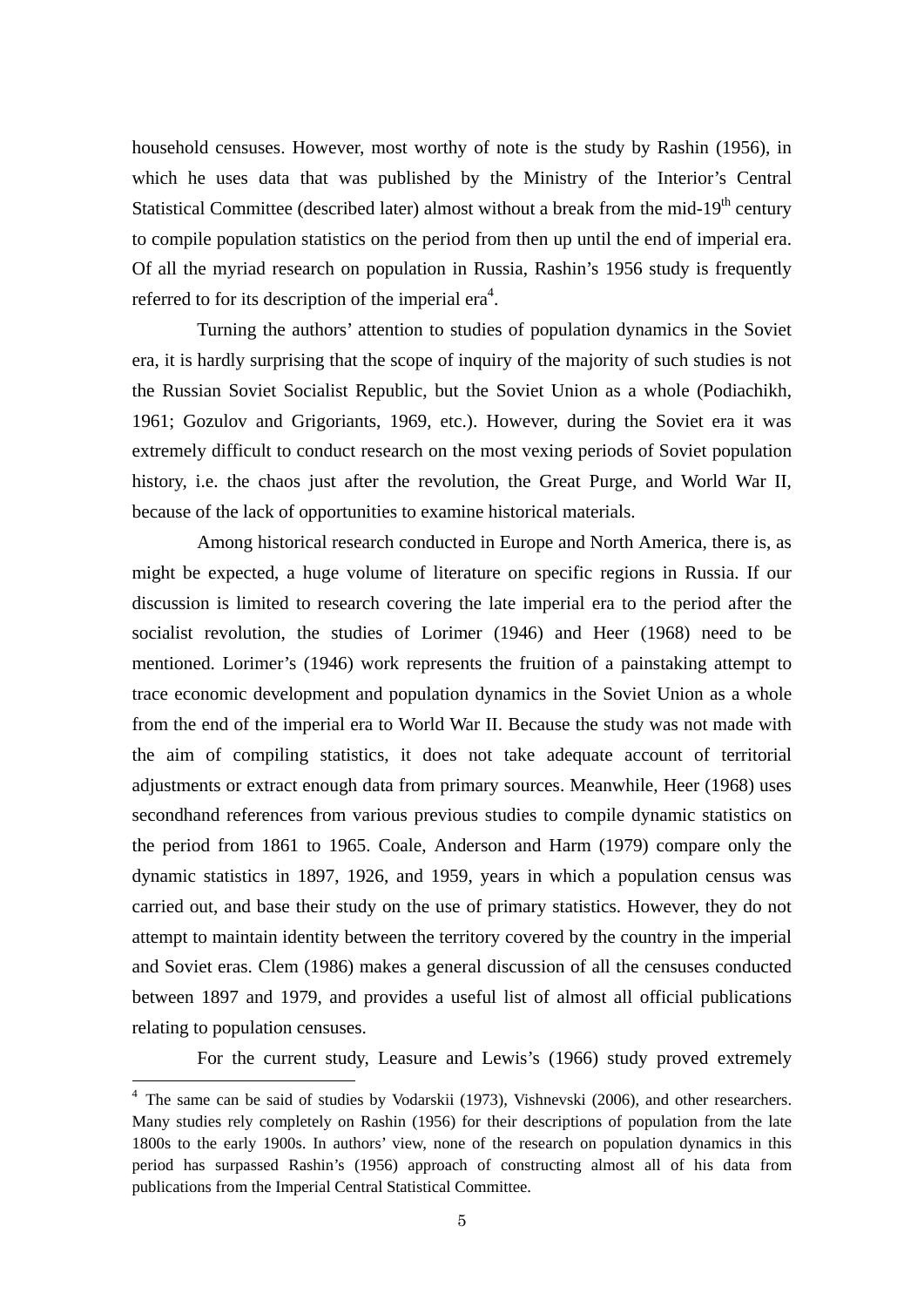useful. Focusing on the population censuses carried out in 1897 and 1926, they estimated population statistics for each region, using for regions the Soviet administrative divisions as of 1961. They present for comparison a map showing the administrative divisions in 1897 with one of the same scale for 1961, and calculate what percentage of each province in the imperial era is included in each of the 1961 administrative divisions<sup>5 $-6$ </sup>. Although the use of this method casts doubts over the accuracy of the study's findings, it is worth mentioning that the difference between the areas of each region estimated using the method and the official areas as of 1961 are within two percent of the areas of each region<sup>7</sup>.

## **2.2. Recent Research Trends**

-

A lot of new research has been conducted since the end of the Soviet era and the birth of the new Russia. This subsection will mention some studies that, like this study, have been aimed at grasping long-term dynamics. Since 2000, voluminous works on long-term dynamics have been published. Simchera (2006) provides a comprehensive treatment of not just demographics, but the Russian economy as a whole over the last 100 years. However, while Simchera's book features numerous tables of statistics, the views expressed and the data itself basically constitute a review of previous research. In addition, its descriptions of its data sources are extremely vague, which casts significant doubt over the verifiability of the data, and makes it extremely difficult to assess or critique it. Vishnevskii (2006) uses dynamic statistics to focus on population changes over a 100-year period. For the imperial era he uses statistics for the whole of European imperial Russia, while for the Soviet era and beyond he adjusts statistics to match the territory covered by modern Russia. Like Simchera (2006), Vishnevskii (2006) relies entirely on previous research for statistics on the World War II

 $<sup>5</sup>$  The areas of provinces in the imperial era were calculated using maps produced by organizations</sup> such as the Imperial Geographic Society. See MVD RI (1858, 1863). For this study, the authors attempted, for the early imperial era, to use changes in regional areas to estimate changes in administrative divisions, and then use these estimates to investigate the changes in administrative divisions. However, the authors abandoned this approach because it could be predicted that the numbers would change due to differences in the precision of the maps.

<sup>6</sup> These "administrative divisions" refer to economic regions (*ekonomicheskie raioni*).

 $7$  The biggest differences were with the vast yet sparsely populated West Siberia economic region (4. 13%, 1897), and the Southern economic region (3. 22%, 1926), which centres on modern Ukraine. The effect of the former difference is likely to be small, and the latter region is not part of the modern Russian Federation.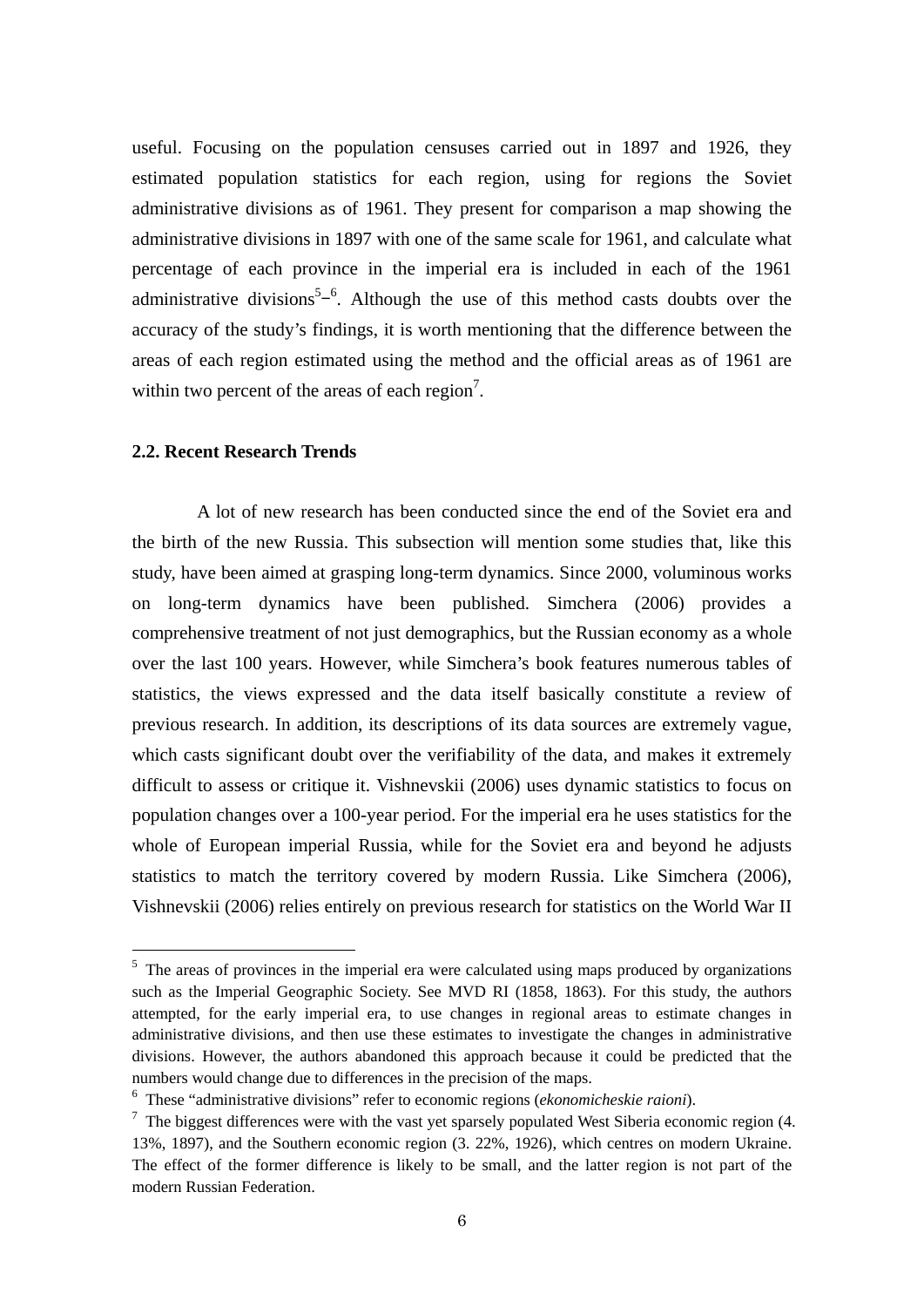period, and for the imperial era he uses data from Rashin (1956) to compare demographic shifts in Russia with those in various other countries. Although these studies do not constitute a systematic survey of population statistics, the insights they afford are valuable. However, the fact that neither study makes use of primary historical materials raises questions. Vishnevskii's (2006) decision not to be consistent with the territory he uses also needs to be mentioned.

 Goskomstat Rossii (1998) is a publication that focuses on re-compiling population statistics from the Russian Federation State Statistics Committee (now the Federal State Statistics Service) for the 100-year period from 1897 to 1997 to match the territory covered by modern Russia. Some of its content may therefore overlap with this study. However, a close examination of the details reveals that explanations of matters such as the methods of calculation employed and the assumptions upon which the calculations were based are decisively lacking $8$ .

 Because it has become much easier to get access to archived historical materials since the collapse of the Soviet Union, a lot of research has been being carried

 $8\,$  It gives the total population at the time of the 1917 revolution as 91,000,000. Even ignoring the fact that this figure is too simplistic in comparison with those of other years, it is difficult to believe that it is possible to obtain reliable population statistics for that year. The Tsentralnii statisticheskii komitet MVD (1918) describes the 1917 population figure as a "preliminary" figure. In February 2007, when one of the authors of this paper (Shida) checked the 1917 population statistics using archived historical materials from the Russian State Economic Archive *RGAE*, he found that this population figure was described as the "possible population in 1917" (*veroiatnaia chislennost naseleniia*) (RGAE, F.1562, O.20, D.1a). Then on July 31, 2007, when another author (Kumo) interviewed four population statisticians on this matter at the headquarters of Russia's Federal State Statistics Service (Rosstat), they said that the 1917 figure published in Goskomstat Rossii (1998) was an estimate. However, Goskomstat Rossii (1998) makes no mention of this. There is also no mention of the fact that populations for each region based on the 1937 population census were affected by personnel such as border guards and soldiers being treated differently in the statistics. In addition, the figures for the total populations of the republics in 1937 differ from those disclosed elsewhere. Although it claims that the number of soldiers etc., which were only recorded for the federation as a whole, were not just added to the estimate of the population of the Russian Republic, it does not mention that the estimation method was, obviously, based on estimates. Moreover, it presents figures representing the results of the 1897 population census of imperial Russia that have been converted to match the present territory of Russia. According to these figures, the population of the territory of the present Russian Federation (excluding Kaliningrad, the Kurile Islands, and southern Sakhalin) in 1897 was 67,473,000. Among the historical materials that one of the authors (Morinaga) examined at the Russian State Economic Archive was the TsSU SSSR (1941), which calculates the 1897 populations of the administrative divisions as they were in 1941 using detailed area proportions. Using these figures to calculate the total population of the territory of modern Russia gives a figure of 66,314,000, which casts doubt over the accuracy of the figure presented in Goskomstat Rossii (1998), for which the methods of calculation used are not explained at all clearly.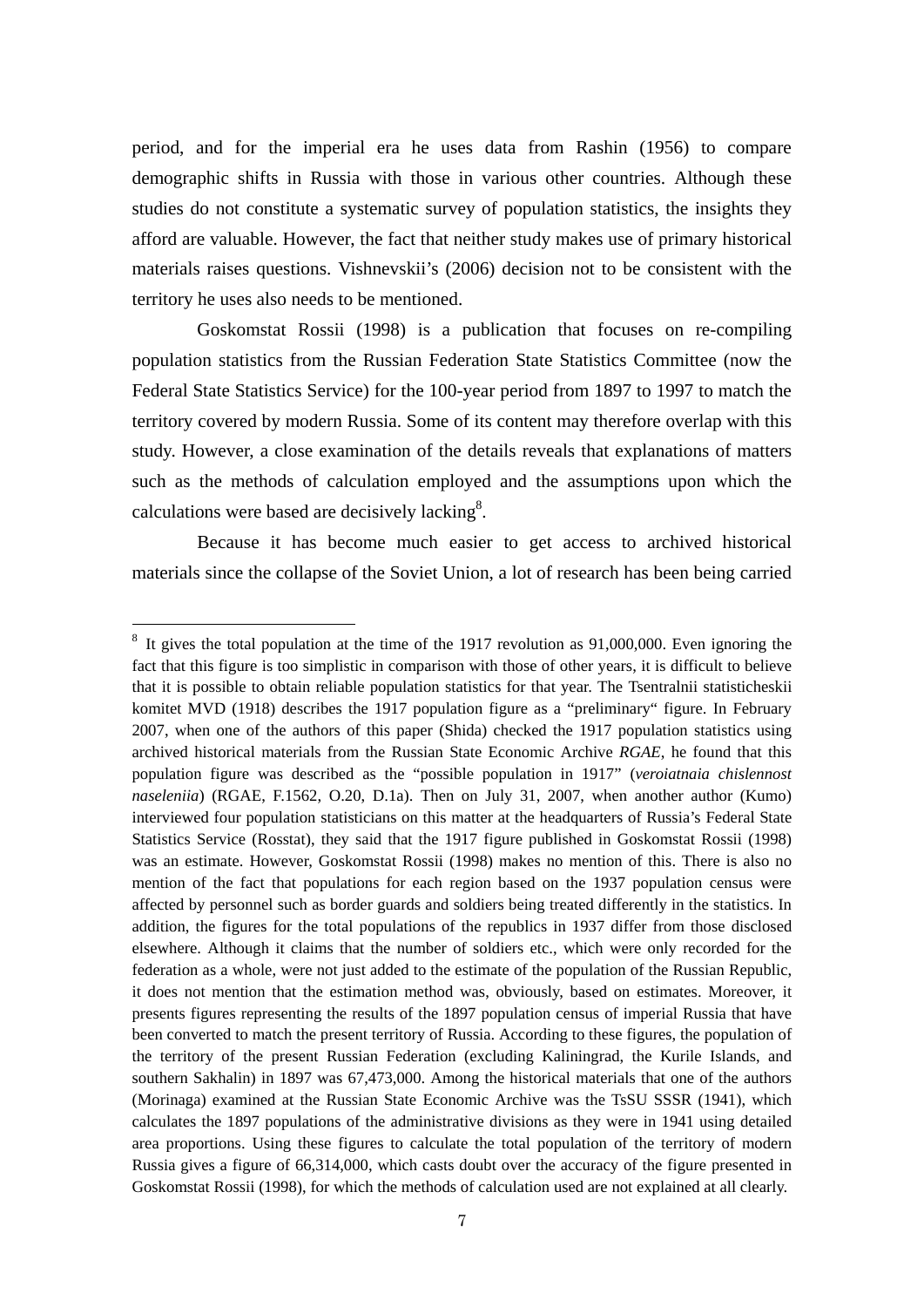out on population dynamics during hitherto inaccessible periods such as the Great Purge and World War II. With focused studies like this, relatively careful attention is paid to making adjustments for differences in territory and investigating the basis for calculations. Studies of this type worth mentioning include that of Zhiromskaia (2001), which deals with early Soviet Russia, and that of Poliakov and Zhiromskaia (2000, 2001), which is based on sources such as documents in the national archives. The former, however, limits itself to examining the results of the 1926, 1937, and 1939 population censuses<sup>9</sup>. Because of limitations on the historical materials used and the years to which they relate, much of the research it contains covers the whole of the Soviet Union. The latter was not conducted for the purposes of obtaining a macroscopic view of population dynamics. Rather, it constitutes a collection of essays on specific topics that could not be studied during the Soviet era because information on them was not made publicly available. The topics covered include the results of the secret census conducted during the Stalin era, the make-up of the labour-camp prisoner population, and population dynamics during World War II. Andreev, Darskii and Kharkova (1993) studied the Soviet Union as a whole from the period before the war right through to the collapse of the Soviet Union. Their estimates relating to population dynamics in the 1920s, which are based on archive materials, are of particular interest. In addition, in a later study (Andreev, Darskii and Kharkova, 1998), they used archived historical materials to unearth dynamic statistics for the periods 1927–1939 and 1946–1949, when hardly any official statistics were published, and made presented their estimates using multiple time series. They attempted to make territorial adjustments and gave relatively detailed information on their data sources, so their figures cannot be said to be completely unverifiable. The population dynamics during 1920s and 1930s were discussed by Rosefielde (1983), Wheatcroft (1984, 1990), Anderson and Silver (1985), and by many others. However, all in all, Andreev, Darskii and Kharkova (1998) is the most important of all studies exploring the periods of collectivization, the Great Purge, and the lead-up and aftermath of World War  $II^{10}$ .

 $9<sup>9</sup>$  The results of the 1937 population census have not been officially made public by the statistical authorities. Zhiromskaia (2001) conducted her study using archived historical materials. TsSU SSSR (1937) tells one that not only was a figure for total population calculated, but that tables of data showing things like occupations by educational attainment and domicile (i.e. urban or rural) were also produced.

 $10$  Ispov (2001) deals with the 1941-1945 (i.e. the World War II) period, but does not adjust the territories (or mention this lack of adjustment) of the Crimean Autonomous Republic (then part of Russia, now part of Ukraine), the Karelo-Finnish Republic (then a Soviet republic separate from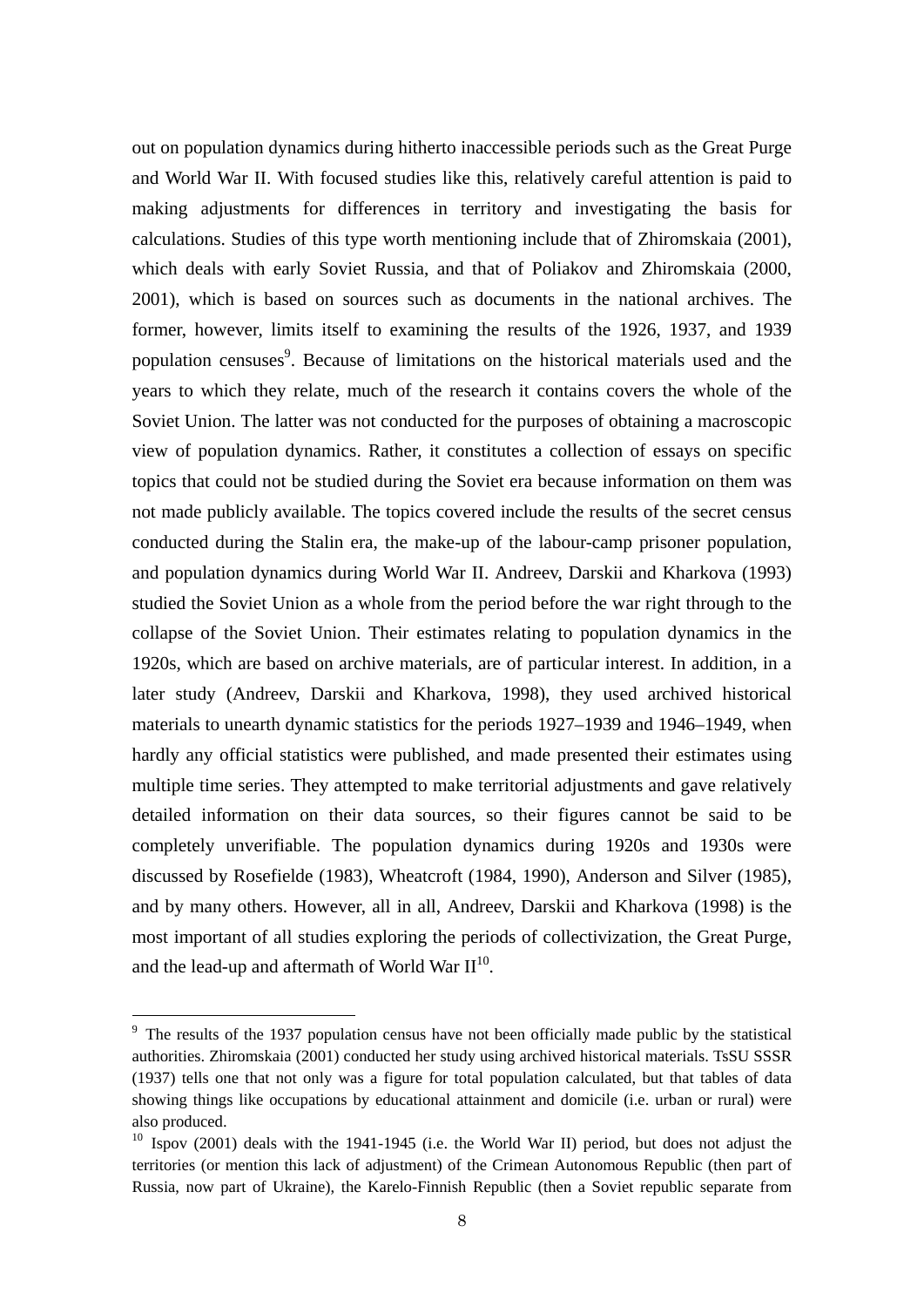This section has mentioned only a very limited number of studies on the demographics of imperial and Soviet Russia, and there are numerous other studies from Europe and North America on Russian demographics. However, accessing original historical materials during the Soviet era presents major problems, and this has probably hindered the compilation of long-term data. In addition, the modern "Russian Federation" has only existed as a single, completely independent nation since the collapse of the Soviet Union at the end of 1991, so it cannot really be helped that no systematic study has been made of population in this "Russian Federation". Nevertheless, as this section has seen, previous research has failed to make territorial adjustments, even though this would not have been impossible even in the Soviet era, and has not sought to base itself on primary historical materials from the imperial era to the end of the Soviet era.

### **3. Russian Population Statistics**

## **3.1. Household Censuses (***Reviziia***) in Imperial Russia**

Population surveys have a long history in Russia. It is widely known that household censuses, called *reviziia* (revisions), of people liable for taxes began with an order (*ukaz*) issued by Tsar Peter I on November 26, 1718<sup>11</sup> (Herman, 1982; MVD RI 1858). *Reviziia* were conducted on a total of 10 occasions, once every 10–15 years, until 1857–1858. However, it is also well documented that they were beset with a wide range of problems, such that their accuracy is strongly doubted (MVD RI, 1858; Rashin, 1956). Many of these problems lie in the fact that any census that targets people liable for taxes will obviously be prone to inaccuracy.

 The main objectives of these population surveys were to identify people who should pay taxes and secure personnel for the army. The backdrop to this was the fact that household-based taxation had been replaced with personal taxation (a poll tax), which made it necessary to identify the entire population (Herman, 1982; MVD RI 1858,  $1863$ <sup>12</sup>. In the beginning, the surveys were conducted under the leadership of the tax authorities (*kammer-kollegiia*). Anyone identified during the surveys would

Russia, now part of Russia).

 $11$  From here onwards all dates until 1917 use the Russian calendar.

 $12$  It has been posited that household-based taxation encouraged households to band together to form new households, so as to reduce the tax burden of the individuals they comprised (Kluchevsky, 1918).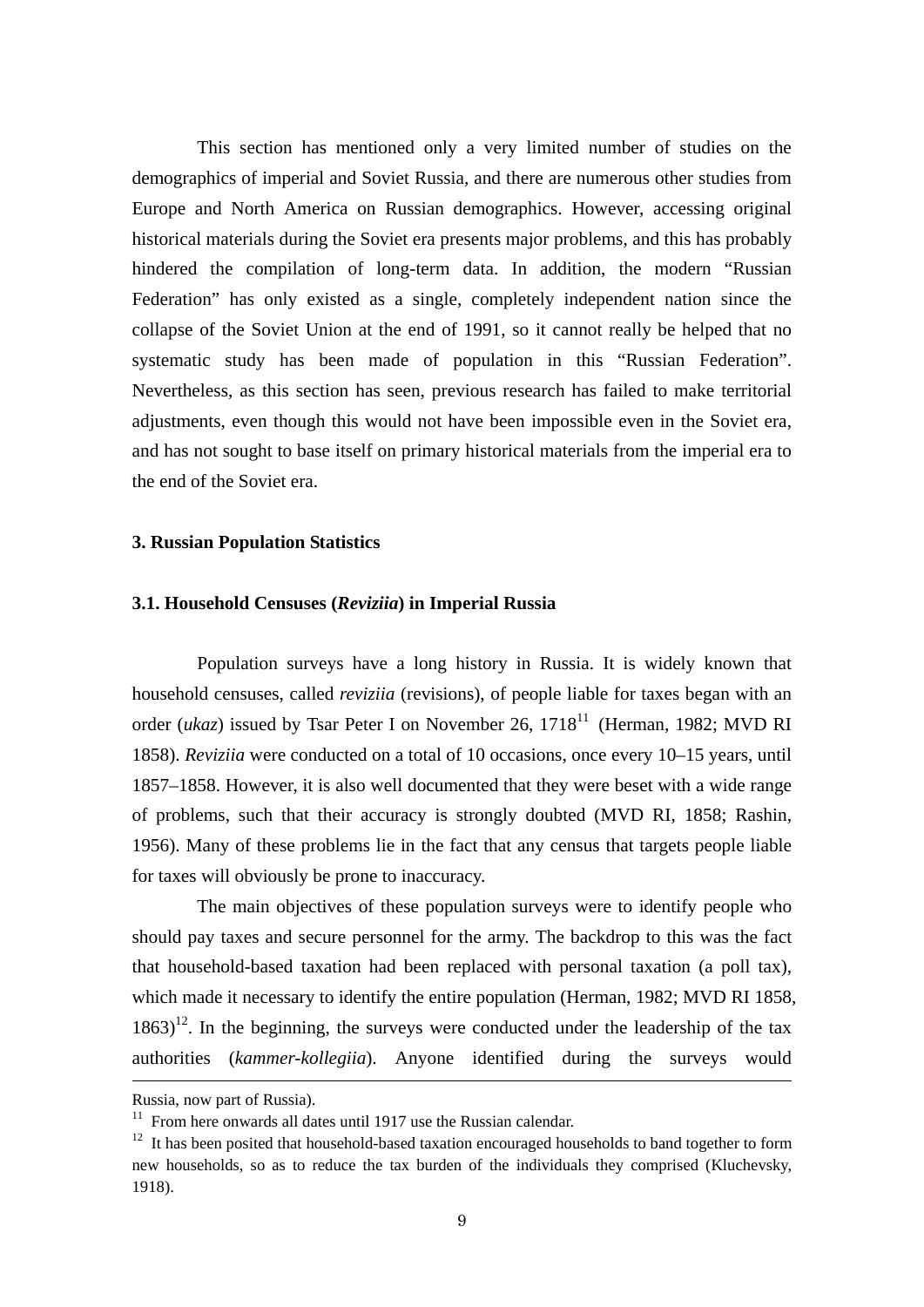immediately assume an obligation to pay taxes, which meant that huge numbers of people tried to avoid being registered. Such behaviour was subject to penalties such as penal servitude and fines, but this just encouraged people who had avoided registration to continue to do so. In 1721 an imperial edict was issued whereby people who had hitherto avoided registration would not be subject to punishment if they now agreed to register, and at the same time the poll tax was reduced. After that, the censuses began to better reflect actual populations (MVD RI 1858, 1863).

 Only men were liable for taxes, and the surveys only covered individual farmers, merchants, and traders designated as taxpayers. However, there was a plan to include women, who were not liable for taxes, in the statistics, and actually the figures from the household censuses did not only include taxpayers. They also included non-taxpayers such as members of the clergy, stagecoach drivers, and retired soldiers. However, a shortage of personnel to conduct the surveys, financial limitations, and the vastness of the land needing to be covered made it difficult to make the surveys comprehensive. No surveys of Poland, Finland, or the Caucasus were made, and there are hardly any records for members of the aristocracy (*dvoriane*) or government officials. Women were not recorded in the  $1<sup>st</sup>$ ,  $2<sup>nd</sup>$ , and  $6<sup>th</sup>$  censuses. Only with the 9<sup>th</sup> household census of 1850–1851 were nontaxpayers such as aristocrats and government officials finally included (MVD RI, 1858, 1863; Valentei, 1985).

## **3.2. Compilation of Population Statistics by the Central Statistical Committee of the Ministry of the Interior**

Imperial Russia began putting together a system for gathering and compiling statistics in the first half of the 19<sup>th</sup> century. In 1834 a Statistical Section (*statisticheskoe otdelenie*) was established within the Council of the Ministry of the Interior (*sovet ministerstva vnutrennikh del*<sup>13</sup>, and surveys and statistics at the city or provincial (province = *guberniia*) level began to be published. In 1853 the Statistical Section at the Council of the Ministry of the Interior was merged with the tax office's Interim Lustration Committee to form the Statistical Committee of the Ministry of the Interior (*statisticheskii komitet ministerstva vnutrennikh del*). Then on March 4, 1858 the Statistical Committee of the Ministry of the Interior was reorganized as the Central Statistical Committee (*tsentralnii statisticheskii komitet*) to build a systematic

<sup>13</sup> *Polnoe sobranie zakonov Rossiiskoi Imperii, sobranie* 2, *tom* 9, *otdelenie* 2, 7684.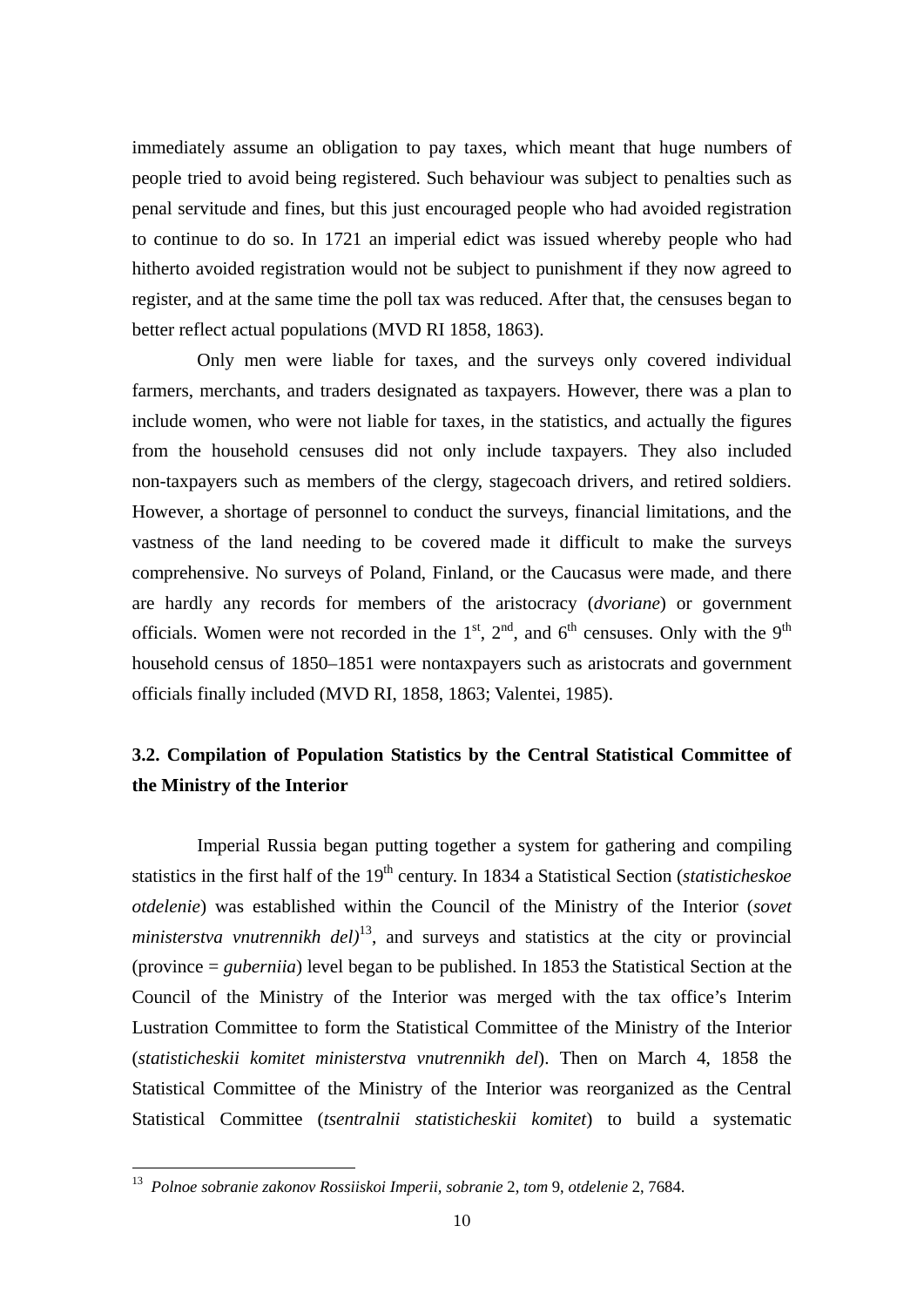foundation for the compilation of statistics<sup>14</sup>. Because the gathering of information by the statistical committees established for each province was inadequate, the Central Statistical Committee established two divisions, the Statistical Division and the Regional Division (*zemskii otdel*). From then on, a system, centering on the Central Statistical Committee, was put in place for the compilation of statistical data at the national level<sup>15</sup> (MVD RI, 1858, 1863; Goskomstat Rossii, 1996).

 The Central Statistical Committee of the Ministry of the Interior did not only use data from the household censuses (*reviziia*) described in the previous subsection to compile its population statistics. It also had to refer to parish registers to compile statistics on births and deaths, as well as documents from police surveys, which were essential for obtaining figures for followers of each religion.

The parish registers (*metrichekie knigi*) were based on documents recording "confessions<sup>16</sup>" (*ispovedanie*) to the Russian Orthodox Church. These documents include records of each year's births, deaths, and marriages. Once a year, on February 1, the provincial governor would collect these figures based on the order of the religious affairs division, and include them in the population schedule that was attached to a report that was sent to the tsar (MVD RI, 1858, 1863)<sup>17</sup>.

 In addition, the number of births, deaths, and marriages among followers of other religions or sects, such as Roman Catholics, Protestants, Jews, and Muslims, were supposed to be reported to the local authorities by the heads of each parish (MVD RI,

<sup>14</sup> *Polnoe sobranie zakonov Rossiiskoi Imperii, sobranie* 2, *tom* 33, *otdelenie* 1, 32826.

<sup>&</sup>lt;sup>15</sup> Nevertheless, some writers have pointed out that a fully-functioning, centralized statistical system did not really exist (Goskomstat Rossii, 1998; Yamaguchi, 2003). The predominant view is that the activities that the *zemstvo* statistical bureaus conducted independently were extremely useful in gathering regional statistics. However, while the *zemstvo* statistical bureaus achieved a lot of success in compiling statistics on agriculture, its compilation of population statistics probably did not surpass that of the regional statistical bureaus that were under the supervision of the Central Statistical Committee. This is partly because *zemstvo* statistical bureaus were only established in a limited number of provinces. They were originally only established in 34 provinces, and even at the outbreak of World War I they only existed in 43 provinces, which covered only around half of the territory of the empire (Goskomstat Rossii, 1998).

<sup>&</sup>lt;sup>16</sup> "Confessions" normally refers to admitting and repenting for sins. In this context, however, "confessions" (*ispovedanie*) appears to have a broader meaning, which includes the act of believers reporting births, deaths, etc. to the church. It is rendered as "confessions" because the term used in Russian is "*ispovedanie*".

<sup>&</sup>lt;sup>17</sup> The reports that were sent to the tsar were handwritten. They contained from several dozen to several hundred pages, and schedules of statistics were included at the back of them. These schedules listed the number of births, deaths (for each sex), and marriages in each of the province's *uezds* (districts). See, for example, *Otchet o sostoianii Iaroslavskoi gubernii za 1864 g*.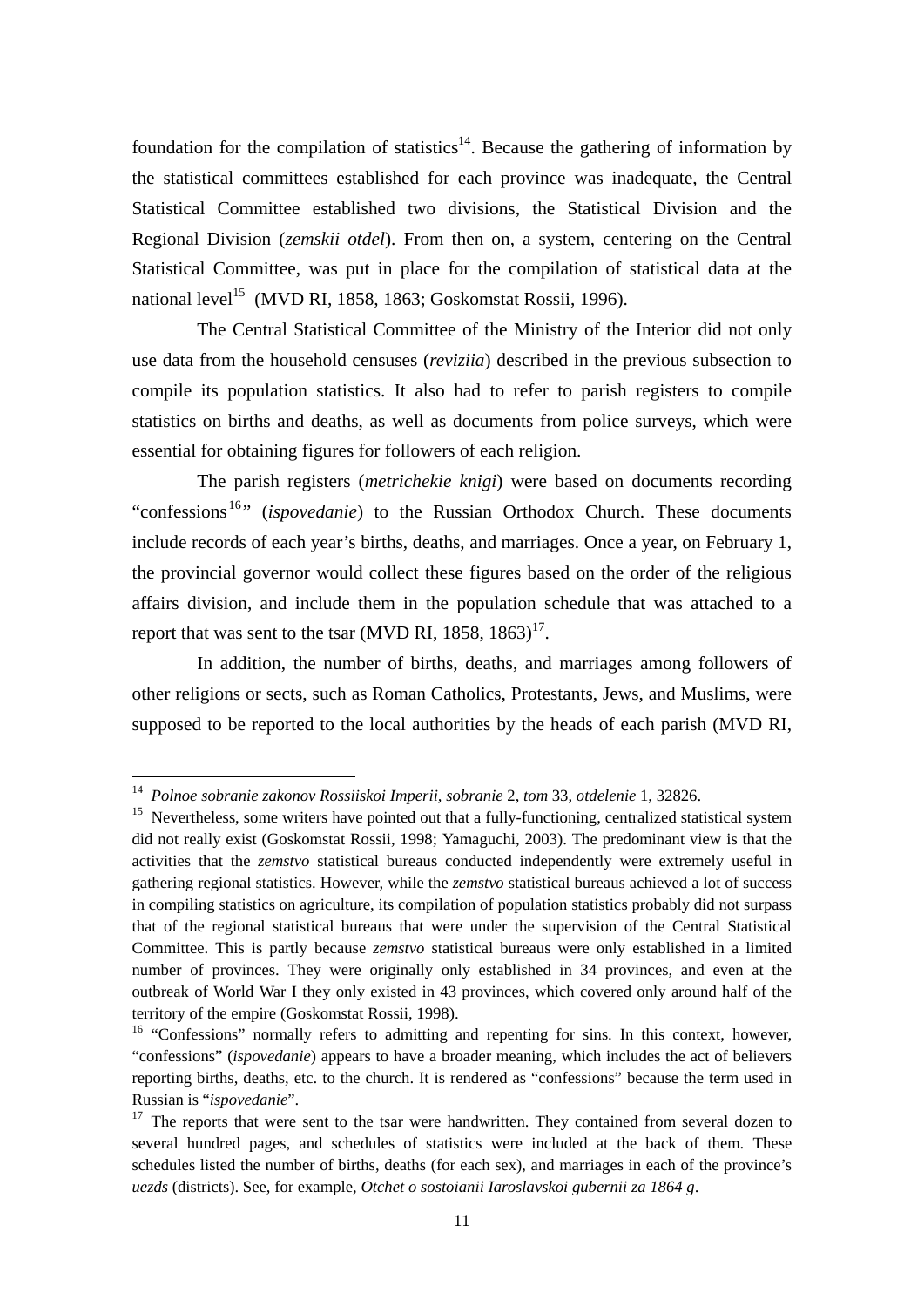$1863$ <sup>18</sup>. However, this does not allow one to grasp the numbers and demographics of worshippers who were not tied to any specific church, or separatists from the Orthodox Church (the Old Believers)<sup>19</sup>. The ethnic and religious diversity in Imperial Russia, and the presence of a distinctive Russian separatist sect had a major impact, one that was impossible to ignore, on the accuracy of population statistics. Therefore, to supplement this kind of information, things called administrative-police surveys (*administrativnopolitseiskii perepis*) were also referred to. Administrative-police surveys were conducted by the police or administrative offices in each district using the list of dwellings from the household census<sup>20</sup>. This allowed newly-born babies, recently deceased persons, and people who had moved in or out of the area to be added to or deleted from the census records. Because these surveys were not based on religion, it was possible to view figures that could not be obtained from the parish registers.

 Population statistics were compiled by adjusting the figures from the last household census, which was conducted in 1858, for births, deaths, and movements, figures for which were obtained from the various records described above (MVD RI, 1858, 1863; Goskomstat Rossii, 1996). This was based on the fact that following the issuance of an imperial order<sup>21</sup> in 1865, the religious affairs division had, as mentioned earlier, provincial statistical committees draw up and submit lists of residents compiled using parish registers. This meant that while statistics on population dynamics were recorded from 1867 onwards, the statistics lacked details such as the age distribution of the registered population, and this quickly led to a realization that there was a need to obtain population data through the use of surveys (MVD RI, 1890). However, it was not until 1897 that the first national population survey since the household censuses ended in 1858 was carried out. This survey was imperial Russia's first and last population

<sup>&</sup>lt;sup>18</sup> Like those based on the parish registers of the Orthodox Church, statistics based on the parish registers of Protestant churches and the Roman Catholic Church are believed to be fairly accurate. However, it must be noted that it was the date of baptism, not the date of birth, that was recorded, such that infants who died before they were baptized were not recorded, and also that it was the date of burial, not the date of death, that was recorded (MVD RI, 1866). The reports sent to the tsar by provincial governors recorded the population of the region for the year to which they related. See, for example, *Otchet o sostoianii Sankt-peterburkskoi gubernii za 1864 g*. 19 The separatists (Old Believers, *raskolniki*) left the Orthodox Church after opposing the changes in

rites that were made by the Church in the 1650s. Some of their sects rejected all contact with other sects and lived in the interior of Russia, making it very difficult to gain information about them.

 $20$  Statistics were not compiled from the surveys. They were merely intended to supplement the household censuses by recording information on things like people who had moved house (MVD RI, 1866).

<sup>21</sup> *Sobranie ukazov*, 1866, st. 141.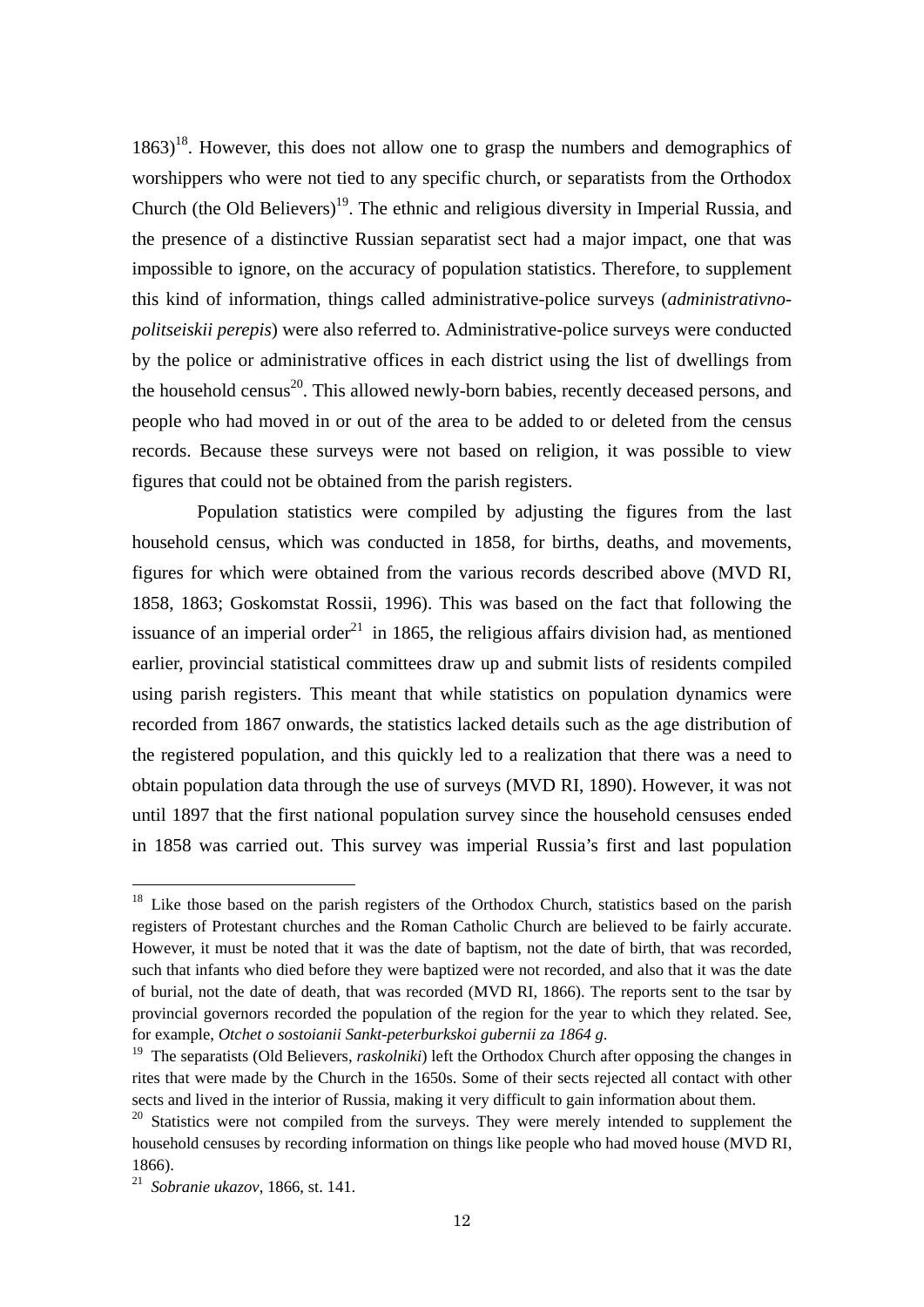census 22.

-

## **3.3. Statistical Organization and Population Statistics in Soviet and post-Soviet Russia**

After the 1917 revolution, the economic system was rapidly reorganized, and the system for compiling statistics was also reformed in various ways. Although the Supreme Council of People's Economy (*VSNKh: Visshii sovet narodnogo khoziaistva*), which was formed in December 1917, just after the revolution, had a statistics and population survey department, in July 1918 the Central Statistical Board (*TsSU: Tsentralnoe statisticheskoe upravlenie*) was established with the aim of centralizing the compilation of statistics<sup>23</sup>. This was followed by the establishment of regional branches in September of the same year<sup>24</sup>. In addition, companies and organizations were required to submit to the Statistical Board information it deemed necessary and comply with orders it issued. Right from the beginning, however, the priority was not to ensure independence in the process of compiling statistics, but rather to facilitate economic planning, and the Statistical Board was therefore put under the control of what was then the People's Council (Popov, 1988; Yamaguchi, 2003). Then, in 1923, just after the civil war, the Central Statistical Board was attached to the Soviet Union Council of People's Commissars<sup>25</sup>. However, despite this arrangement, the post-revolution civil war and incursions by foreign powers meant that in the early 1920s it was impossible to gather business or census statistics for the entire Soviet territory<sup>26</sup>.

 The watershed year for the system for compiling statistics was 1930. In January of that year the Central Statistical Board became a department of the State Planning Commission (Gosplan) (Goskomstat Rossii, 1996). The department's role was clearly defined on the premise that the system for compiling statistics should contribute to economic planning. In 1931 the name of the Central Statistical Board was changed to the Central Administration of Economic Accounting of Gosplan (*TsUNKhU Gosplana: Tsentralnoe upravlenie narodnokhoziaistvennogo ucheta*), which from 1941 to 1948 was known as the Central Statistical Board of Gosplan (*TsSU* 

 $22$  Obviously, there may have been a large number of problems with the methods used when conducting the fieldwork for this, Russia's first, population census. Although labelled as a self-administered survey, Valentei (1985) has pointed out that because of the low level of literacy at the time, the persons conducting the surveys often filled in the forms themselves.

<sup>&</sup>lt;sup>23</sup> Dekret soveta narodnikh komissarov o gosudarstvennoi statistike ot 25 iulia 1918.

<sup>&</sup>lt;sup>24</sup> <Polozhenie ob organizatsii mestnikh statisticheskikh uchrezhdenii> ot 3-go sentiabria 1918 g.

<sup>&</sup>lt;sup>25</sup> <Postanovleniia korregii TsSU $>$  ot 17-go iulia 1923.

<sup>&</sup>lt;sup>26</sup> For example, the population census carried out in 1920 only managed to cover the European parts of the Soviet Union. Other regions could not be surveyed.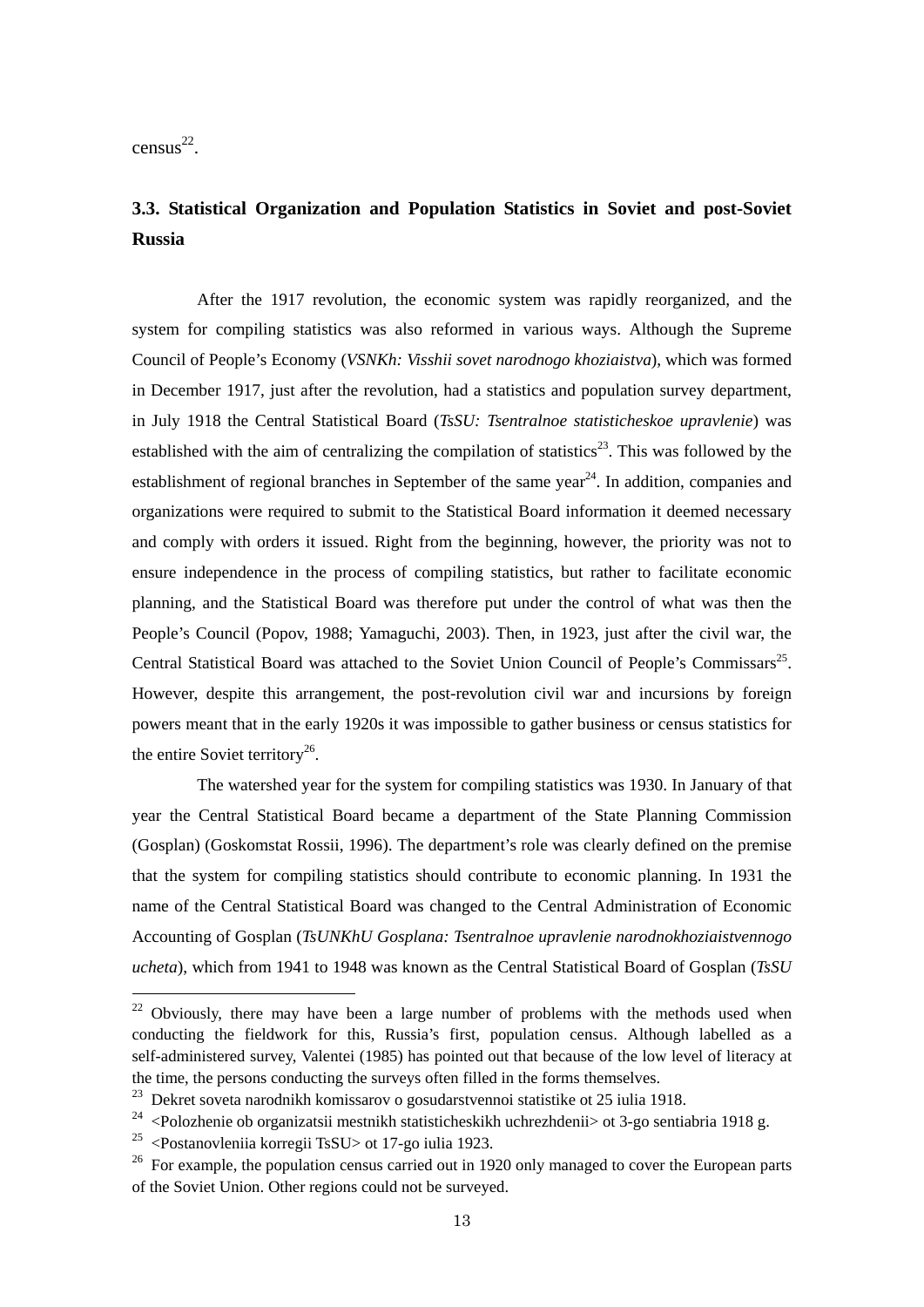*Gosplana*) following another name change (Goskomstat Rossii, 1996). Yamaguchi (2003 pointed out, probably correctly, that these reforms were carried out because during the rapid industrialisation that occurred before World War II, particularly during the five-year plan that started in 1928, the existence of an independent statistical organization would have resulted in the emergence of a gap between the producers and users of statistics, and that this would have hindered the successful implementation of the economic plans.

 Later, in 1948, the Board was separated from Gosplan and became the Central Statistical Board under the Council of Ministries of the USSR, and then in 1978 achieved independence as the Central Statistical Board. The Board has continued to conduct activities ever since, and following several name changes is now, at the time of writing in 2007, known as the Russian Federal State Statistics Service. The methods used for collecting and producing statistics are basically the same in the modern Russian Federation as they were in the Soviet era. Statistics in the Soviet era were characterized by centralisation. Statistics were not produced by individual ministries and agencies. Rather, each ministry and agency provided statistical reports on corporations and organisations to the Central Statistical Board, which then compiled statistics from these reports (Goskomstat Rossii, 1996). However, because the country's transition to a market economy following the collapse of the Soviet Union has resulted in profound changes in the forms of corporations and the structure of industry, the old method of putting together production statistics and other statistics, which centred on reports produced by individual business units, has clearly become less effective (Yamaguchi, 2003). This has led to the introduction of something called the Unified State Directory of Enterprises and Organisations (*EGRPO: Edinii gosudarstvennii registr predpriiatii i organizatsii*) (Goskomstat Rossii, 2001; Yamaguchi, 2003) as part of a series of systematic reforms aimed at enhancing statistical precision.

 In 1920, less than three years after the revolution, the Soviet Union carried out its first population census. This census was conducted to provide basic data for the implementation of the State Plan for Electrification of Russia (*GOELRO: Gosudarstvennii plan elektrifikatsii Rossii*), which was a precursor to the five-year plans. However, with the post-revolution civil war still raging, the census had to be limited to the European parts of the Soviet Union. It was the 1926 census that became the first to cover the entire territory of the Soviet Union. Later, in 1937, the first population census since the launch of the five-year plans was conducted. However, because the results showed the impact of the 1930s collectivization of agriculture and the major famines this led to, and the Great Purge, which began around 1935, they were kept on file at the Central Statistical Board and never published. The 1939 census represents the last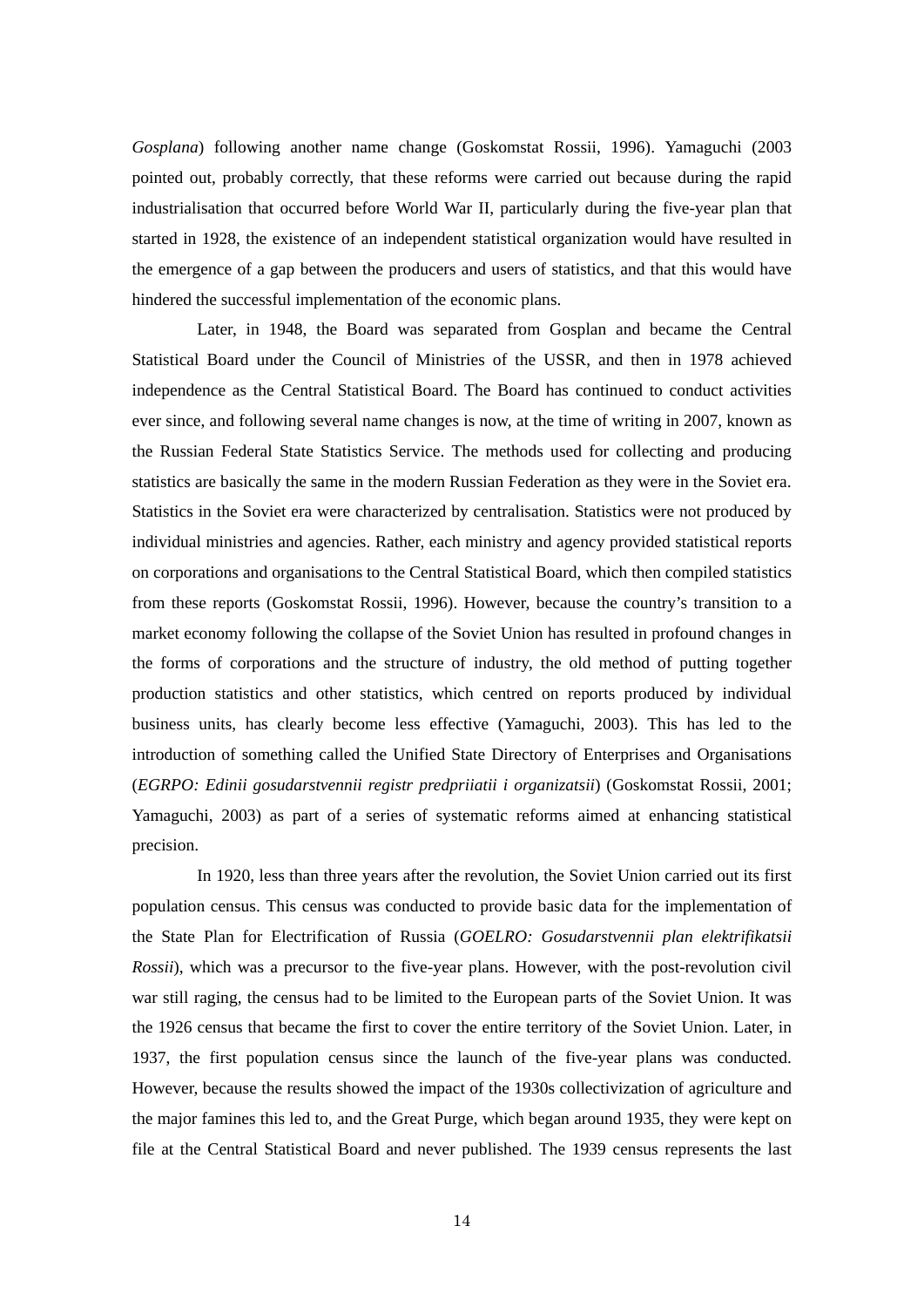truly usable census from before World War  $II^{27}$ . The first population census after World War II was conducted in 1959. Censuses were then carried out in 1970, 1979, and  $1989^{28}$ , with the first population census of modern Russia after the collapse of the Soviet Union at the end of 1991 taking place in 2002.

 Russian civil law contains provisions concerning the recording of population dynamics in each calendar year, such that citizens are required, and have been since the Soviet era, to notify the Division for Questions of Registration of Vital Statistics, which is known as *ZAGS*  (*Otdel zapisi aktov grazhdanskogo sostoianiia*), an organization that handles the registration of births, deaths, and marriages, of any such changes<sup>29</sup>. The system remained unchanged after the collapse of the Soviet Union, with families obliged to report to *ZAGS* births within one month, and deaths within three days, of the event<sup>30</sup>. Residency registration (*propiska*), including the registration of interregional migration, must be done at local branch offices of the Ministry of Internal Affairs<sup>31</sup>. Using the data gathered from this system, population statistics have been

 $27$  However, only a single volume of tables of data from the 1939 population census was published. It included populations by region and sex, the number of workers by level of educational attainment (i.e., graduation from junior or senior high school) and sex, working populations by region and industry, working populations by sex and region, and population composition by region and ethnic group. See Poletaev and Polskii (1992).

 $28$  See Clem (1986) for more information on population censuses in the Soviet Union.

<sup>&</sup>lt;sup>29</sup> *ZAGS* is an organization that registers matters such as births, deaths, marriages, and divorces. It retains the same name in modern Russia that it had during the Soviet era, and is under the supervision of the Ministry of Justice. See <Kodeks o brake i seme RSFSR ot iunia 1969 goda>. The decision to establish *ZAGS* was made between 1917 and 1918, with the organisation intended to replace the parish registers that had been used until then. Apparently, however, because of factors such as the turmoil of the civil war, it was not until the end of 1919 that the cities of European Russia introduced the new system, and even in 1923 the system still only covered urban areas, albeit throughout the entire nation (TsSU SSSR, 1928a). By 1926 the system seems to have been functioning throughout the whole of the Russian Soviet Socialist Republic, given that the number of infants under one year old recorded in the 1926 census nearly matched the number of births minus infant mortalities derived from the *ZAGS* records. However, it is posited that the *ZAGS* system remained inadequate in the following regions: the Yakutia Autonomous Republic, the Bashkortostan Autonomous Republic, the Dagestan Autonomous Republic, the Ingush and Chechen autonomous oblasts and other parts of the North Caucasus, Sakhalin and Kamchatka, and central Asia and the Caucasus (TsSU SSSR, 1928b, TsSU RSFSR, 1928).

 $30$  Obzor Federalnogo zakona No,143-FZ ot 15. 11. 97 < Ob aktakh grazhdanskogo sostoianiia> (v redaktsii Federalnikh zakonov ot 25. 10. 2001; N138-F3 ot 29. 04. 2002 N44-F3 ot 22. 04. 2003; N46-F3 ot 07. 07. 2003 N120-F3).

<sup>31</sup> Residency registration (*propiska*) is under the purview of the Ministry of Internal Affairs. <Polozhenie o pasportnoi sisteme v SSSR> ust. postanovleniem SM SSSR ot 28 avgusta 1974 g. N677 (s izmeneniiami ot 28 ianvaria 1983 g. , 15 avgusta 1990 g. ); Postanovlenie pravitelstva RF ot 17 iulia 1995 g. N713 (v redaktsii ot 16 marta 2000 g.). Residency of half a month or more in the Soviet era, and 10 days or more in modern Russia, needed to be reported within three days. In the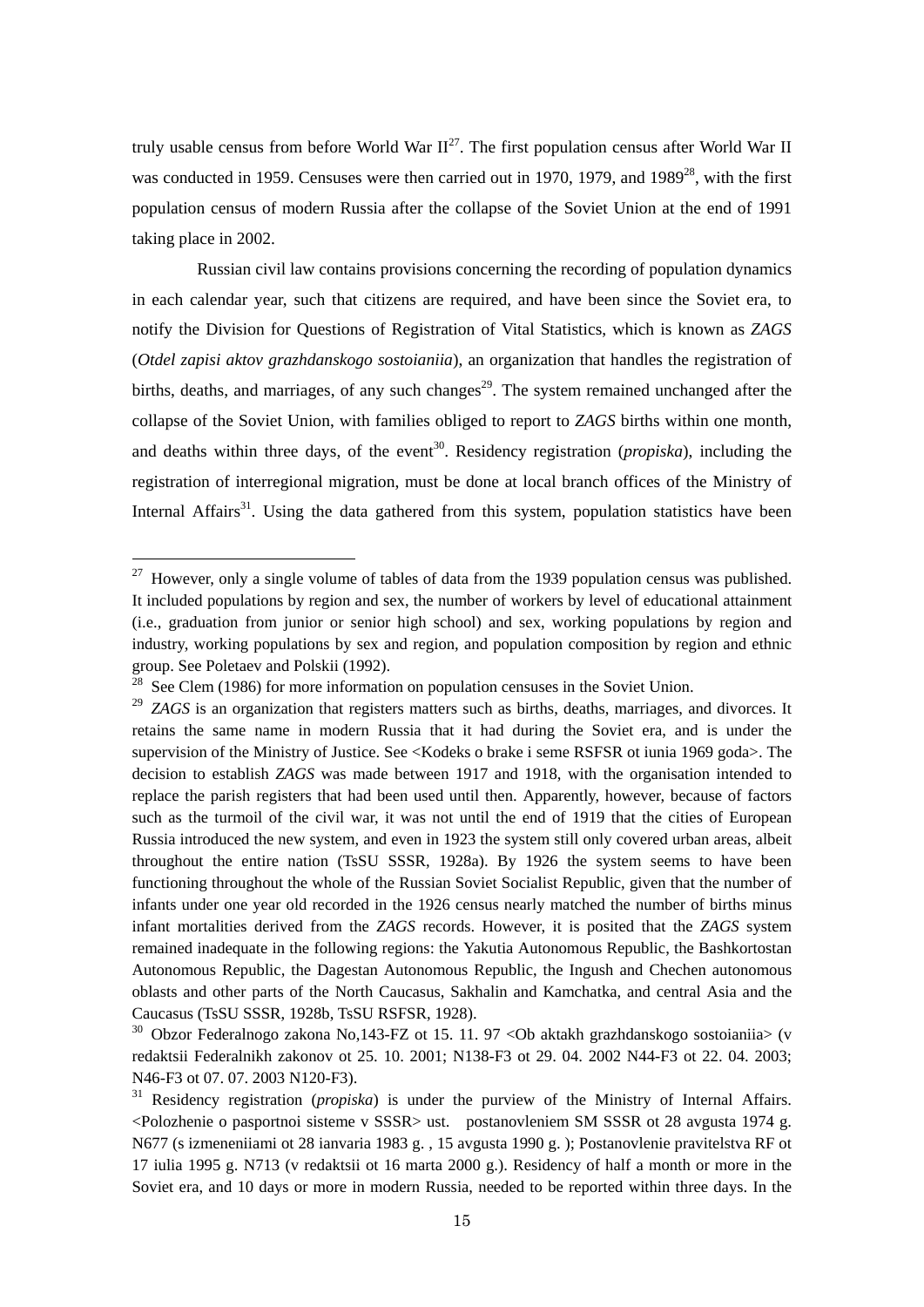produced and published annually since 1956 in *The National Economy of the RSFSR* (*Narodnoe Khoziaistvo RSFSR)*, a collection of official statistics<sup>32</sup>. Of course, it was impossible for residency registration alone to fully capture interregional migration and accurately record regional populations. It also should be mentioned that in the Russian Soviet Socialist Republic during the Soviet era, 0.75 percent of the population was revised as being unregistered during the period between the 1959 population census and the 1970 census 11 years later (Kumo, 2003).

#### **4. Processing of Russian Population Statistics**

#### **4.1. Population Statistics from Imperial Russia**

-

As mentioned earlier, no household censuses, which were designed to calculate the population of people liable for taxes, were conducted after 1858. This meant that the task of producing statistics shifted away from agencies under the jurisdiction of the tax authorities, and it is fair to say that a foundation was laid for improving statistical accuracy. In 1858 and 1863 the Central Statistical Committee of the Ministry of the Interior experimented with producing various statistics based on data such as that from the household census. Then, from 1866, it began to compile and publish statistics, initially intermittently but later on a permanent basis.

 So now let the authors survey population statistics from imperial Russia. The statistics this paper will look at are extracted from the series of official statistics published between 1866 and 1918.

 Using various data presented in sections such as "Population Dynamics in European Russia in the Year \*\*\*\*" (*Dvizhenie naseleniia v evropeiskoi Rossii \*\* god*) from Central Statistical Committee publications entitled the *Statistical Bulletin of the Russian Empire* (*Statisticheskii vremmennik Rossiiskoi Imperii)*, published intermittently between 1866 and 1897, and *Statistics of the Russian Empire* (*Statistika Rossiiskoi Imperii)*, which was published between 1887 and 1916, it is possible to obtain figures for the period to 1910 for the numbers of births, deaths, infant deaths, and rates of these per 1,000 people for 50 provinces in imperial

Soviet era (from 1974 onwards), failure to register residency was punishable by a fine of between 10 and 50 roubles. However, the *propiska* system only became effective in 1932 (Andreev, Darskii and Kharkova, 1998).

 $32$  Although the registers of births, deaths, etc. and residency registers cannot record everything, people obviously have various incentives to report events and changes in their lives. See Matthews (1993).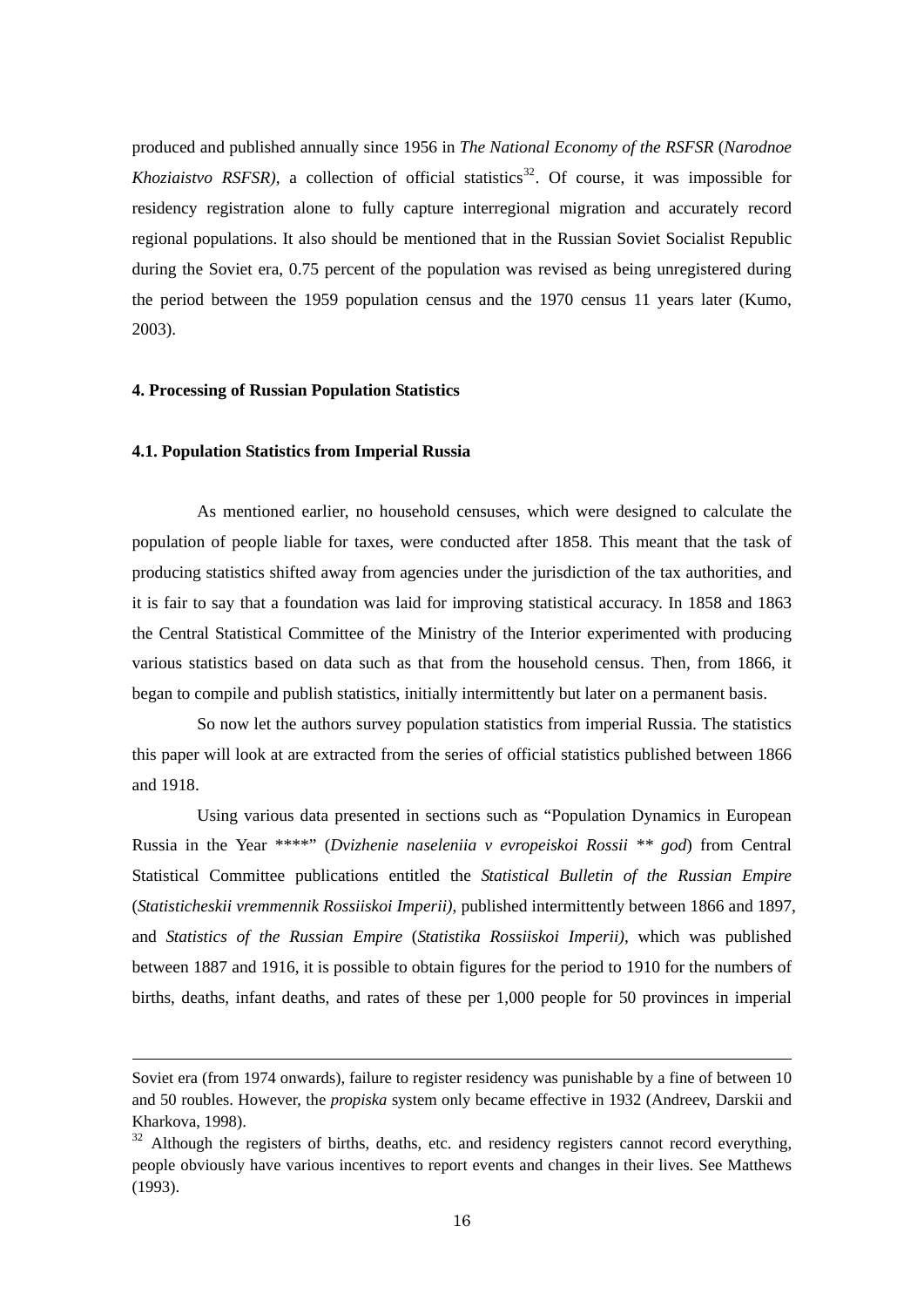European Russia<sup>33</sup>. Total population (by province) is presented in some years and not in others. Statistics on births and deaths exist, but they cannot be directly relied upon to paint a picture of dynamics since the middle of the  $19<sup>th</sup>$  century. This is because the imperial notion of "European" Russia" differs greatly from the territory covered by modern European Russia or Soviet-era's European Russia.

 From 1904, statistical yearbooks entitled *Yearbook of Russia* (*Ezhegodnik Rossii)*  (published between 1904 and 1910) and *Statistical Yearbook of Russia* (*Statisticheskii ezhegodnik Rossii)* (published between 1912 and 1918) were published at regular intervals. Because the dynamic statistics on the population of European Russia they presented were probably preliminary, for the period 1904-1910 the authors used the numbers of births, deaths, and infant deaths carried in sources such as the "Population Dynamics ... in the Year \*\*\*\*" section of *Statistics of the Russian Empire*, which was published a little after the years to which the data it contains relates. However, the *Yearbook of Russia* and the *Statistical Yearbook of Russia* are useful in that they record the populations of regions (provinces) and the districts within them not just for European Russia, but for the entire territory of imperial Russia. However, the question of how accurate these statistics are obviously arises. When the total population of European Russia according the 1897 population census is compared with the total populations extrapolated from the sections on population dynamics in the 1893, 1895, 1896, and 1897 editions of *Statistics of the Russian Empire*, it is possible to confirm that the disparity is less than 1.5 percent<sup>34</sup>. Judging that it would be possible to rely on these statistics, the authors decided for this paper to use the following procedure for processing statistics from the imperial era35.

(1) To begin with, for imperial European Russia for the period 1904-1916, the authors sorted by region (*gubernias, oblasts, and krais*) all the figures for population and numbers of births, deaths, and infant deaths that the authors could obtain for all the years that they had data for by

<sup>&</sup>lt;sup>33</sup> Infant mortality rates can be calculated from tables showing the number of deaths by age in months (There are no tables showing the number of deaths of infants up to one year old.) Rates for the other events (births, deaths, etc.) can be calculated as long as a figure for total population, i.e., the denominator, can be obtained. Unfortunately, however, figures for total population were only provided in a limited number of years.

<sup>&</sup>lt;sup>34</sup> When calculated by extrapolating from crude death rate and crude birth rate statistics, the total registered population in European Russia in 1897 was around 94,800,000. The census, meanwhile, gives a figure of just over 93,400,000 for European Russia.

<sup>&</sup>lt;sup>35</sup> As described, the method used here is an extremely simple one, involving the application of dynamic statistics on the whole of imperial European Russia to the modern Russian Federation. The Appendix contains alternative estimates of total population made using the ratio between the European and non-European parts of the present Russian Federation for years for which actual data could be obtained.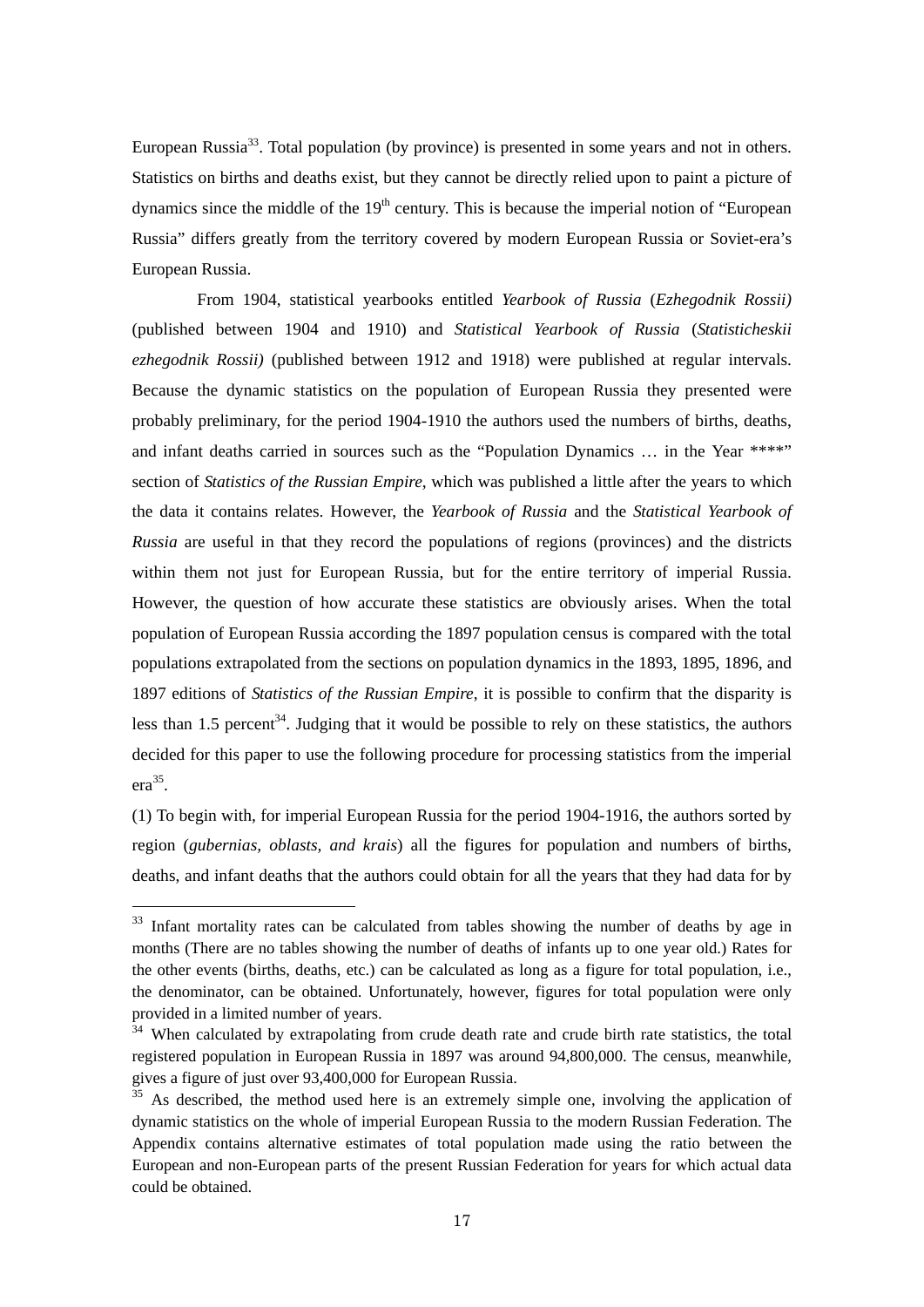region.

-

(2) Because the national borders of the Russian Federation since the collapse of the Soviet Union do not match the borders of the *gubernias*, *oblasts*, etc. of imperial Russia, this study used the proportion of the land area of each of the administrative divisions of imperial Russia that was included in the territory of the Russian Soviet Federated Socialist Republic (RSFSR), i.e., the territory of the present Russian Federation, as produced by Leasure and Lewis (1996), to calculate populations and numbers of births, deaths, etc. for each region. The authors then added up the totals to estimate figures for the European part of the present Russian Federation<sup>36</sup>. (3) The problem was how to handle the Caucasus, Siberia, and the Far East, because no dynamic statistics were published on these regions during the imperial era. The same is true for the portion of imperial Russian Finland that is included in the present Russian Federation, though the total population of this region could be obtained for 1885 and 1904–1916. Looking at the regional distribution of the total population of imperial Russia using the method described in (2), one can see that the total population of the Caucasus, Siberia, the Far East, and the portion of Finland described above as a percentage of the total population of the territory of the present Russian Federation was no more than 21.3 percent in any of the years between 1885 and 1916 for which figures could be obtained, and about four fifths of the total population of these regions resided in European Russia<sup>37</sup>. Given this situation, to grasp the overall trend the authors applied the figures for crude birth rate, crude death rate, and infant mortality rate obtained in (2) for the European part of the present Russian Federation to these territories outside European Russia. This paper applied the crude birth rate, crude death rate, and infant mortality rate for European Russia to the 1916 population of the Caucasus, Siberia, and the Far East (plus part of Finland) calculated using the method described in (2), and used them to go back and calculate populations for previous years.

(4) For the years 1901 to 1903, using the method described in (3) above, this study used the crude birth rate, crude death rate, and infant mortality rate for European Russia to go back and extrapolate populations for these years.

<sup>&</sup>lt;sup>36</sup> Leasure and Lewis (1966) also calculated the proportions of the land areas of imperial Russian *gubernias* outside European Russia (the Caucasus, Siberia, the Far East, etc.) that were included in the territory of the RSFSR. They used these proportions to calculate the 1916 total population of regions outside European Russia.

<sup>&</sup>lt;sup>37</sup> Although the Far East covers a vast area, development there began in earnest not at the end of the  $19<sup>th</sup>$  century, but after the  $20<sup>th</sup>$  century had begun. Until then its population was extremely small. Even in 1904, the entire population east of Lake Baikal was less than 1.2 million (Tsentralnii statisticheskii komitet M. V. D., 1905).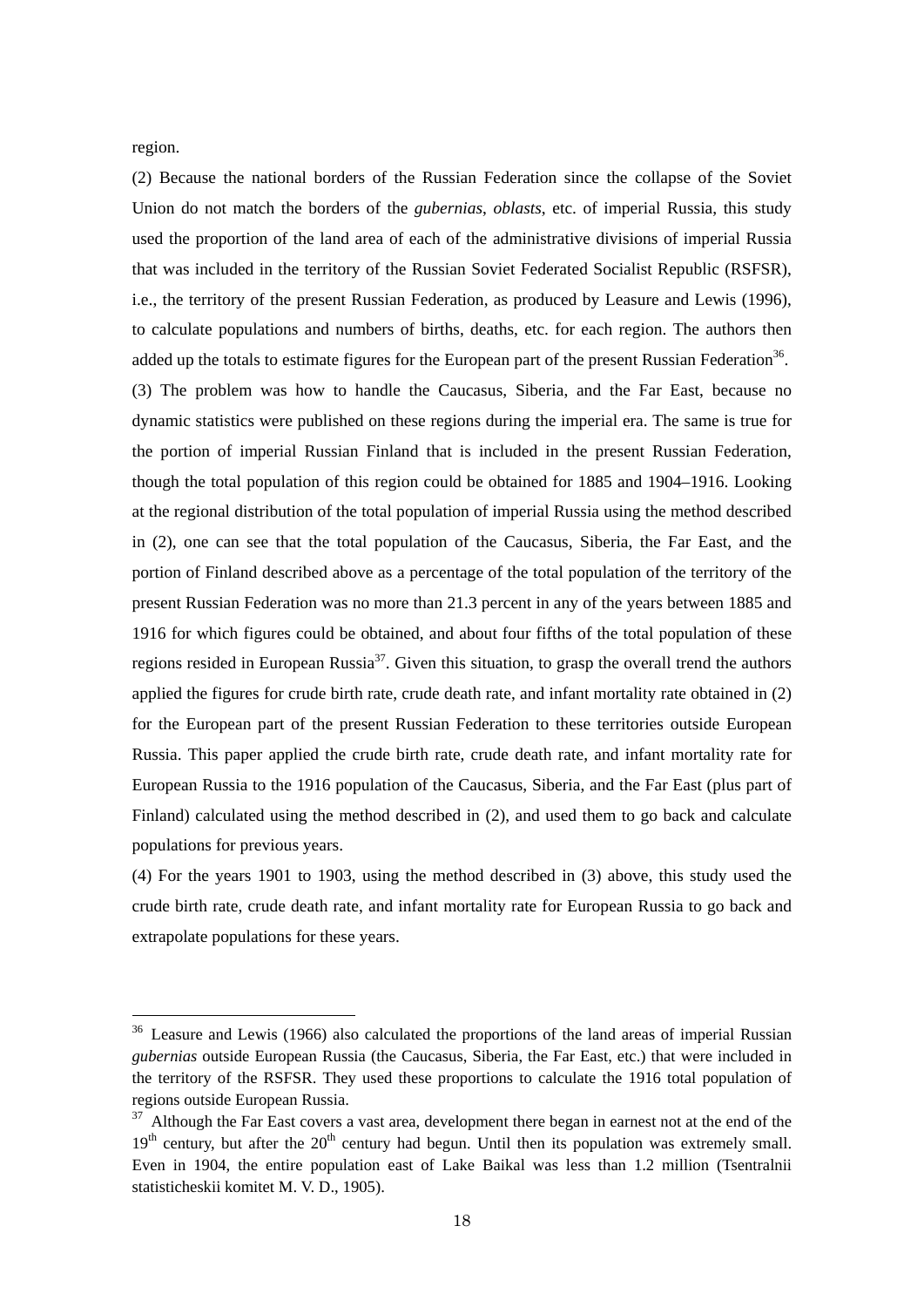(5) In addition, modern Kaliningrad<sup>38</sup> is not included for the entire imperial era.

(6) For reference purposes, the authors also calculated dynamics for the years 1891 to 1900 for the regions of imperial European Russia that lie within the European part of the present Russian Federation. The authors then applied the rates of natural increase obtained to the entire territory, and produced a time series for total population. In addition, this paper used crude birth rates and crude death rates for imperial European Russia (not the European portion of the present Russian Federation) to go back and extrapolate populations for the years  $1867-1890^{39}$ .

#### **4.2. Population Statistics in Soviet and post-Soviet Russia and Problems Relating to Them**

The biggest problem with studying population statistics on post-revolution Soviet Russia is that it is not always easy to get hold of reliable data. Although population censuses were carried out in the early years of the Soviet Union, in 1926, 1937, and 1939, and the first census after World War II was conducted in 1959, it is often impossible to obtain from official statistics information to fill in the gaps between these years. This is especially difficult to know what to do with the period from 1917 to 1921, when the revolution, civil war, and incursions by foreign powers turned the country into a battleground. The same obviously goes for 1941–1945, when the nation was in the grip of World War II. It is also extremely difficult to obtain population statistics on the 1930s, a period marked by the collectivisation of agriculture and the confusion and major famines it led to, as well as the Great Purge. In short, hardly any population statistics were published from the end of the 1920s to the beginning of the 1950s. Because of this, the only pre-1950 figures that could provide a reliable benchmark were often not official statistics, but historical materials from the statistical authorities that can be viewed by examining official archive materials.

 Because of this situation, for this paper the authors abandoned the idea of placing priority on obtaining primary historical materials like these and using them to make independent estimates of Soviet-era population statistics, and decided to focus instead on presenting as many figures as the authors could obtain that could serve as a basis for such statistics. This paper used officially published statistics and historical materials from the archives (Russian State Economic

<sup>&</sup>lt;sup>38</sup> Part of the Konigsberg region that was broken up and combined by Poland and the Soviet Union after World War II. It was renamed Kaliningrad in 1946, and currently exists as a Russian enclave sandwiched between Poland and Lithuania.

<sup>&</sup>lt;sup>39</sup> Because the authors could only obtain by-region birth and death statistics for some of the years between 1867 and 1890, they abandoned efforts to harmonize the old and new territory. Crude birth rates and crude death rates for imperial European Russia were always included in the preamble to the official statistics described earlier.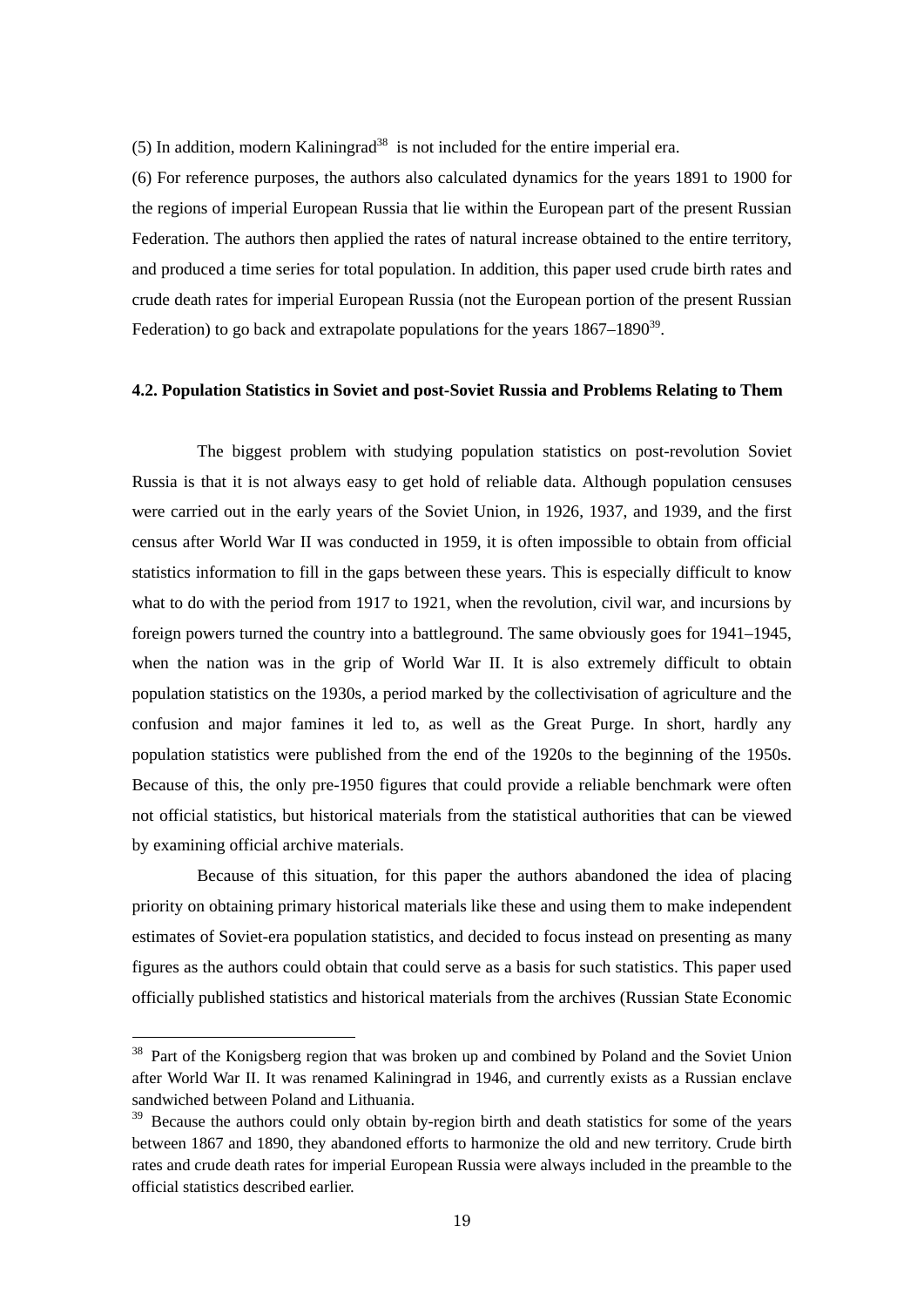Archive, *RGAE*<sup>40</sup>. From 1956 onwards, statistics were published without intermission, and it was relatively easy to obtain data dating back to 1950.

 Next one had to take into account the changes in administrative divisions. Various changes in administrative divisions and their territories occurred after the revolution and around the time the Soviet Union was established, in the 1930s, and because of World War II. Even if one ignore the changes that resulted from the war, a major systemic shift occurred with the establishment of the republics that were to make up the Soviet Union, which were created for each of the nation's different ethnic groups. Although it would be impractical to list all the changes one by one, a few points, given below, need to be kept in mind. Most of the changes of the 1920s and 1930s were made in accordance with the Soviet Union's famed "national delimitation" policy of redrawing the boundaries of imperial Russian administrative divisions on ethnic lines, which led to the establishment of republics named after the predominant ethnic group they contained $41$ .

- From the establishment of the RSFSR in 1917 until 1936, modern Kazakhstan and Kyrgyzstan were included in the RSFSR as the Kazakh Autonomous Republic and the Kyrgyz Autonomous Oblast (later the Kyrgyz Autonomous Republic).

- Modern Uzbekistan, Tajikistan, Turkmenistan, and part of Kazakhstan were included in the RSFSR as the Turkmenistan Autonomous Republic from the revolution until 1924.

- Until 1924, the Orenburg Oblast of modern Russia was included in the Kazakh Autonomous Republic described above. Therefore, for this period until 1924 it must be included in the RSFSR.

- In 1924 the Vitsebsk Oblast, now part of Belarus, was transferred from the RSFSR to the Byelorussian Republic. The same thing happened to the Gomel Oblast, also now part of Belarus, between 1924 and 1926.

The above factors need to be taken into account when using statistics from the 1920s and 1930s to derive population statistics for the territory covered by the modern Russian Federation. Care also needs to be taken with factors such as (1) the treatment of the area around the Karelian Isthmus and the Republic of Karelia of the modern Russian Federation, which were acquired from Finland following the Winter War of 1939-1940 and the Continuation War

 $40$  However, the authors obtained the total population for 1937 not from official statistics or archived historical materials, but from Poliakov, Zhiromskaia, Tiurina and Vodarskii's (2007) collection of archived historical materials relating to the 1937 population census. This is because throughout the period from beginning our study to writing this paper, the tables of results of the 1937 census were out on loan to some officials of the RGAE, and the authors were therefore unable to examine them. Obviously, however, the authors examined all the other historical materials personally.

<sup>41</sup> Sukevich (1941) provides a short summary of this.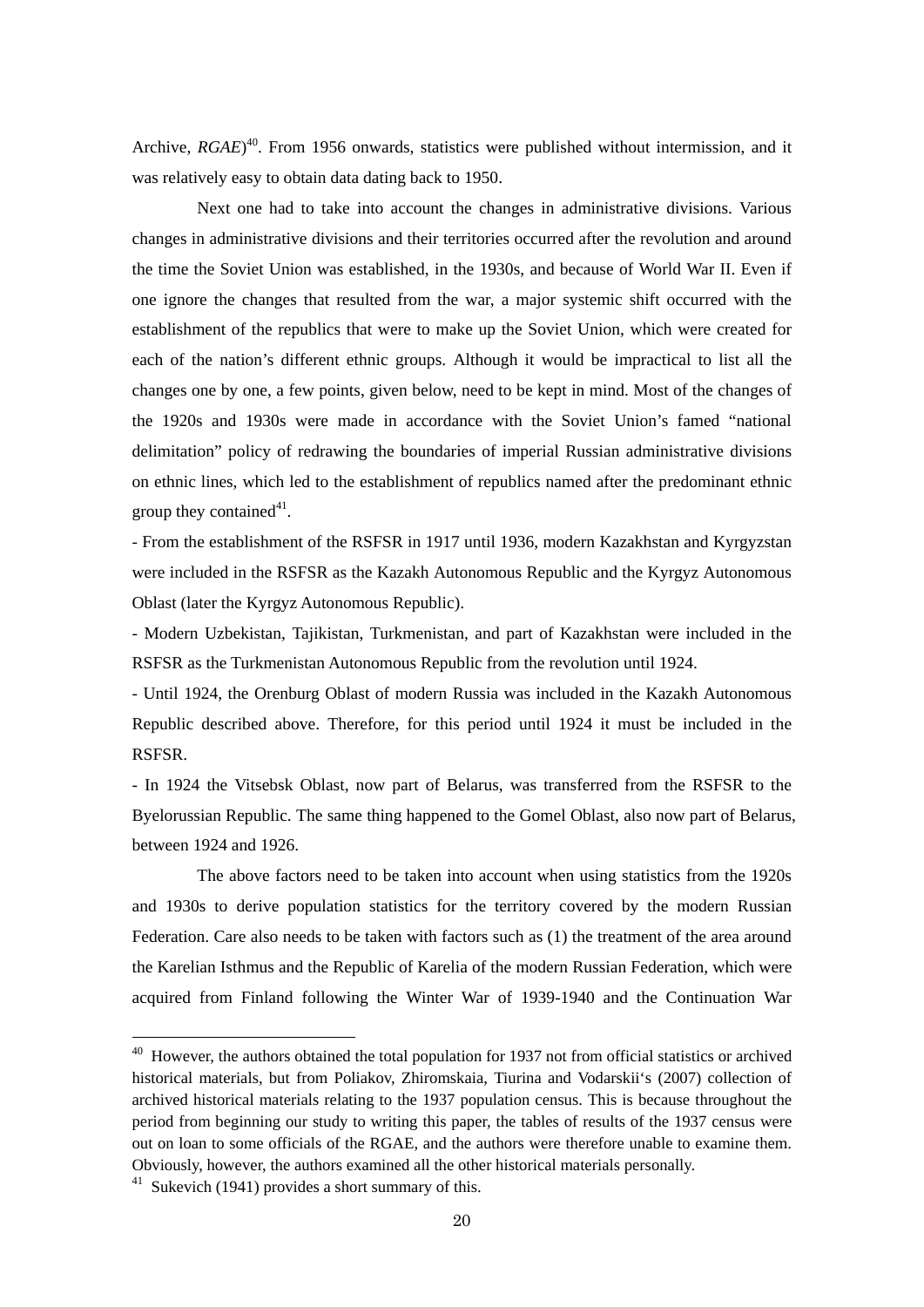(1941-1944), (2) the incorporation into the present Ukraine (where it remains) of the Crimean Autonomous Republic (later the Crimean Oblast), which was under the control of the RSFSR until 1954, and (3) the inclusion of the Tyva autonomous republic into the RSFSR, which occurred after 1944.

## **5. Results**

-

Figures 1 to 3 and Table 1 show the results of compiling population statistics on imperial Russia, Soviet Russia, and modern Russia using the methods described in the previous section. Let the authors now provide a short summary of these results.

 As can be seen from the figures for total population shown in Figure 1, the impact of the Russian Revolution and the turmoil that followed it, and that of World War II, was enormous. Following the revolution in 1917, it took until around 1930 for the population to recover to its pre-revolution level. In addition, it was not until 1956 that the population surpassed the level it was on January 1, 1941, just before the outbreak of the war with Germany. If one compare the population of the territory covered by the present Russian Federation at the end of the imperial era with that in 1946, one see that nearly 30 years of population growth had been wiped out. Although this is a widely-known fact among those that study the demographic history of the Soviet Union (see Poliakov and Zhiromskaia, 2009, and Vishnevskii 2006), this study is the first attempt to produce a population time series for the period until the 1860s in the late imperial era for the territory covered by the present Russian Federation.

 As mentioned earlier, it is possible, based on the limited data available, to use the total population and number of births, deaths, and infant deaths at the end of the  $19<sup>th</sup>$  century to go back and extrapolate data on the European part of the present Russian Federation during the imperial era. In addition, as described in sections 3 and 4, because figures can actually be obtained for each of the regions (called *gubernias* in the imperial era) from 1891 to the early  $20<sup>th</sup>$  century, the data for these regions can be considered to be reasonably accurate. However, the method used in this paper cannot ensure the accuracy of the figures for the non-European territory of the present Russian Federation.

 What is noticeable when looking at Figure 2 is the high crude birth rate in the late imperial era and the slight decline in the crude death rate at the end of that  $era^{42}$ . These observations have already been made by researchers such as Rashin (1956) and Vishnevskii (2006), but apart from the study by Rashin (1956), no other research has made use of primary

 $42$  The decline in the crude death rate from 1891 is statistically significant, while the crude birth rate shows no clear upward or downward trend.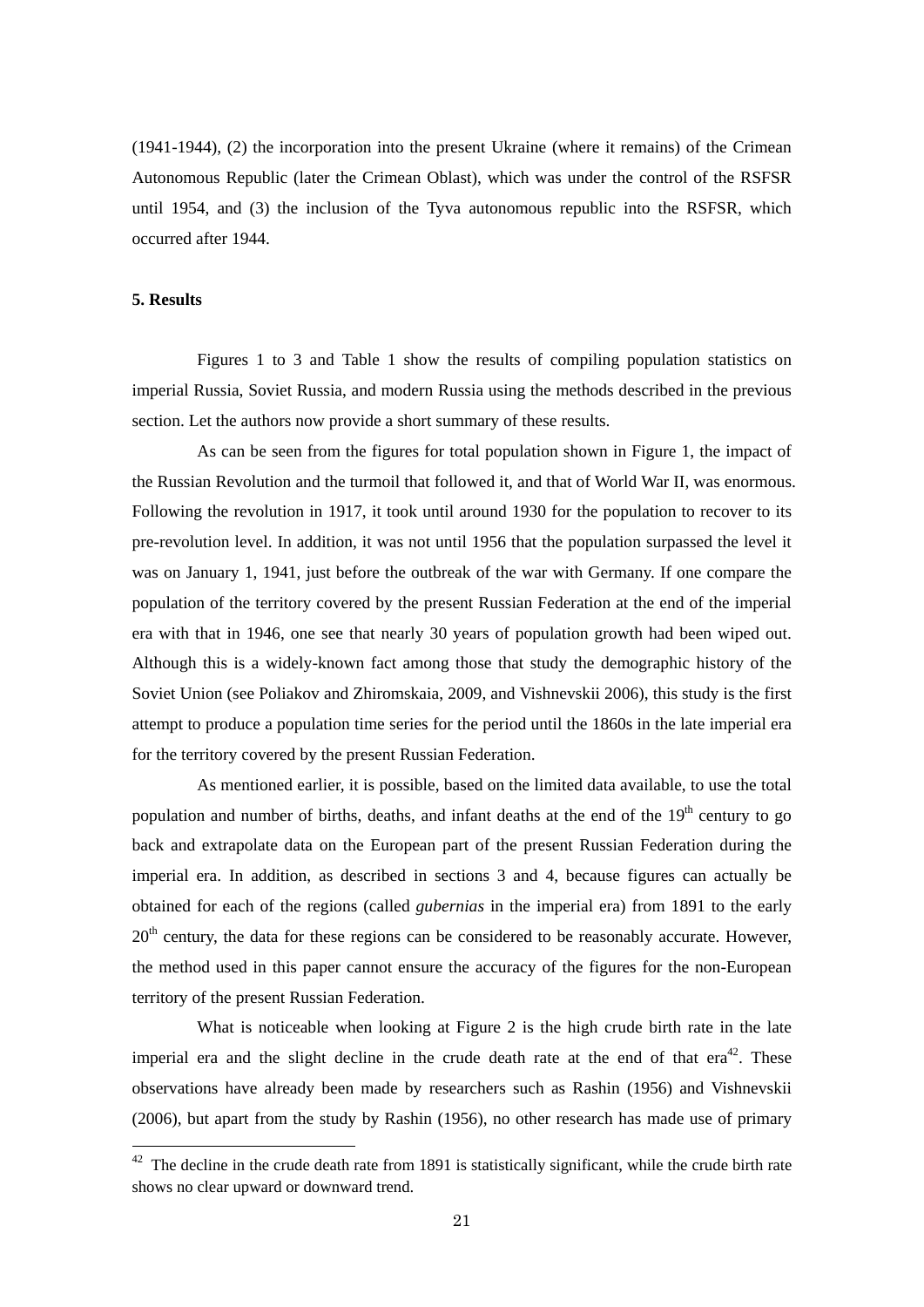historical materials. In fact, most other studies have simply quoted Rashin's (1956) study. The current study, however, proves that Rashin's (1956) findings were correct<sup>43</sup>. No clear upward or downward trend in the infant mortality rate can be discerned.

 If one now link together the imperial and Soviet eras, one see from Figure 2 that there was a marked decline in the crude birth rate and death rate before and after the two world wars. This was also pointed out by Vishnevskii (2006). In producing for this paper a time series of population during the imperial era, the authors simply invoked the data on crude birth and death rates for the European part of the present Russian Federation (for 1891-1903) and the entire European part of imperial Russia (for the period up to and including 1890). This means that the findings this study have obtained by using rates as the basis for the authors' findings more or less match the findings of previous research.

 For the early Soviet era, this paper attempted a survey of archived historical materials, but were unable to find all the figures the authors needed. In addition, the notes to Table 1 mention that depending on the year, there were large differences in the accuracy of the data, in terms of the regions covered, for example. There was almost no data at all for 1916-1923, which includes the period from the end of the revolution to the conclusion of the civil war, while for 1928-1945 there were numerous regions for which data was lacking. There will obviously be large gyrations in the figures for these two periods. Of course, they were Russia's most tumultuous periods, so even if data could be obtained<sup>44</sup> it would probably not be particularly reliable. However, if it is admissible to overlook gyrations caused by external factors, the results of the study presented in this paper should be of some help in identifying population trends.

 Now let the authors discuss the data for the Soviet era. Apart from the figures for infant deaths between 1927 and 1938, the dynamic statistics presented here are from exactly the same historical materials used by Andreev, Darskii and Kharkova (1998). As for the infant deaths figures, Andreev, Darskii and Kharkova (1998) give the source as the Goskomstat SSSR archives, but this cannot be verified because they did not identify the registered number of the materials. The authors therefore conducted their own investigation at other public archives in order to determine the authenticity of the data. Although the historical materials this study used to extract total populations for 1941–1945 partially match those used by Ispov (2001), the figures this paper presents are different. This is because Ispov (2001) did not make adjustments for places like the Crimean Autonomous Republic (later Oblast), and the authors would like to

<sup>&</sup>lt;sup>43</sup> Rashin (1956) produced and discussed processed statistics for periods five years apart.

<sup>&</sup>lt;sup>44</sup> Although the authors were able to obtain dynamic statistics for 1927-1938 and dynamic and population statistics for 1942–1945 from the Russian State Economic Archive, data was lacking for some regions for every one of the years. (See the notes to Table 1.)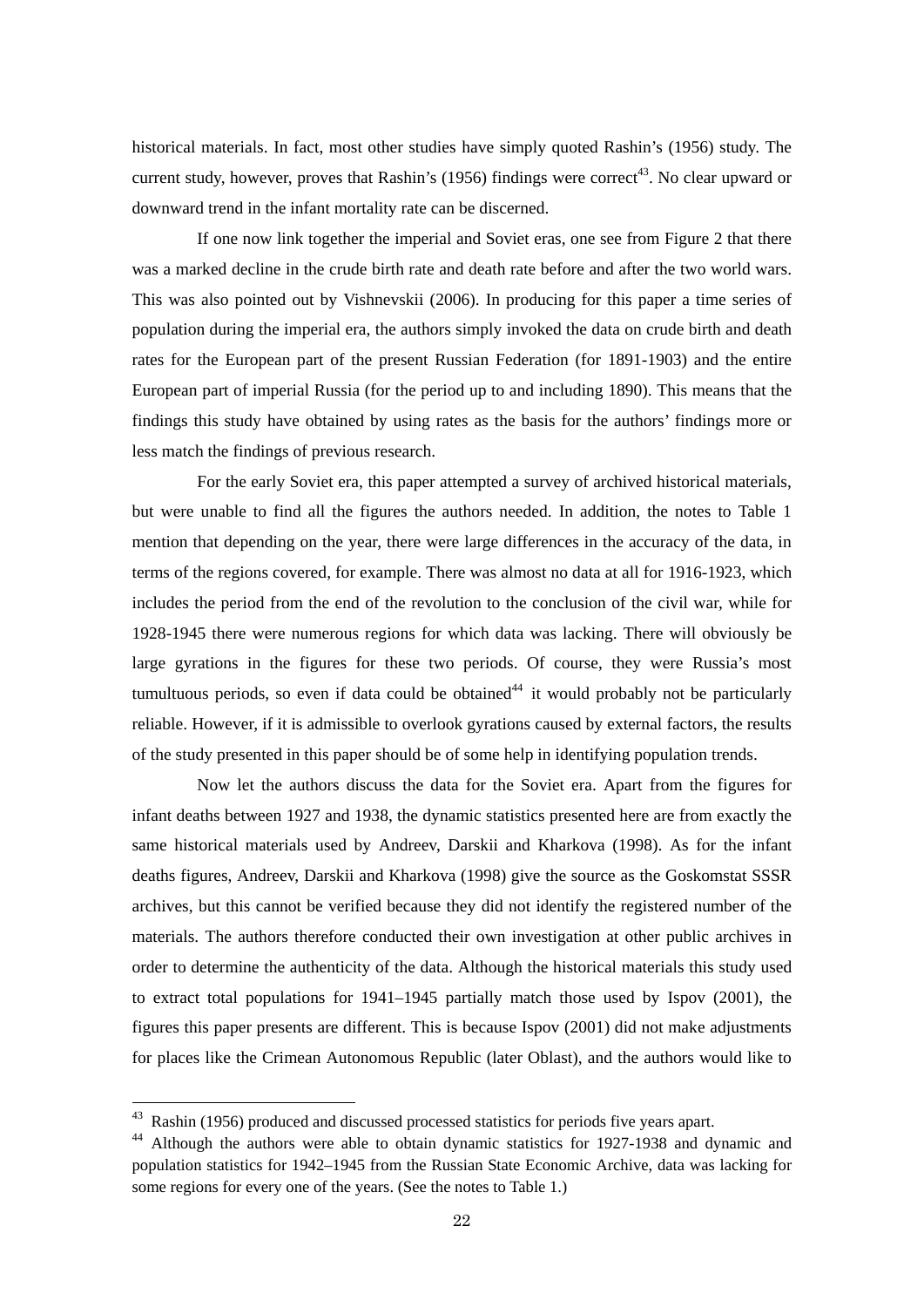stress that the figures presented in this paper are correct as population figures for the territory of the present Russian Federation excluding regions that were under occupation.

 This study identified the numbers of births, deaths, and infant deaths for the World War II (1941–1945) period. While Ispov (2001) produced only two- to three-year time series, for this paper the authors were able to provide figures for every year. However, because data is lacking for many regions for this period, it is impossible to use the statistics as is. In addition, the crude death rate for regions for which data could be obtained would undoubtedly have been lower than it was for regions for which data is lacking (e.g. regions that were under occupation). So the key problem is the unusually high death rate that one would expect to see in these regions for which data was lacking. In fact, unless the natural rate of increase is a negative figure whose absolute value is larger than the figure obtained here, it is impossible to explain the decline in total population during World War II. The infant mortality rate jumps in 1943, and archived historical materials support this (Figure 3a). Whether or not this reflects reality cannot be determined from the historical materials obtained. If the infant mortality rates for World War II are eliminated, it is possible to discern a major trend (Figure 3b).

 The numbers of births, deaths, and infant deaths for 1946–1949 and the number of infant deaths for 1951–1952, 1955–1957, and 1959 differ from those in the historical materials used by Andreev, Darskii and Kharkova (1998). Unfortunately, however, there is no way of ascertaining the causes of these not insignificant differences because the historical materials for 1946–1955 used by Andreev, Darskii and Kharkova (1998) remain classified<sup>45</sup>. The authors did manage to find, however, dynamic statistics for 1946–1955 by examining declassified historical materials. With regard to this period, it is worth mentioning that the authors obtained the population at the beginning of 1946 and the population on February 1, 1947 from archived historical materials, but experienced huge difficulties when trying to compare them with the 1950 population as presented in official statistics<sup>46</sup>. This paper therefore used the number of

 $45$  At the time of writing in October 2007, the historical materials they used are archived as "RGAE, Fond 1562, Opis 33s, Delo 2638". The "s" following the Opis series number stands for *sekretno*, which means "classified", and it is unclear how they were able to access them. The authors were refused such access.

<sup>46</sup> According to RGAE, F. 1562, O. 20, D. 626, L. 2-3 (1946) and RGAE, F. 1562, O. 20, D. 684 (1947), the population was 90,295,000 at the beginning of 1946 and 94,661,000 on February 1, 1947. However, compared with the 1950 population of 101,438,000, these figures are too small. Moreover, the difference between the figures for 1946 and 1947 is too large. Between 1946 and 1949, increases/decreases due to inter-Union republican and international migration were tiny, so wthe authors decided that one could not rely on the total population figures for these years. Note also that the authors were unable to find out the total population in 1948-1949 using archived historical materials. (The Delo list in the Soviet Union's Central Statistical Board's Opisi 20 series of population statistics did not contain any population statistics.)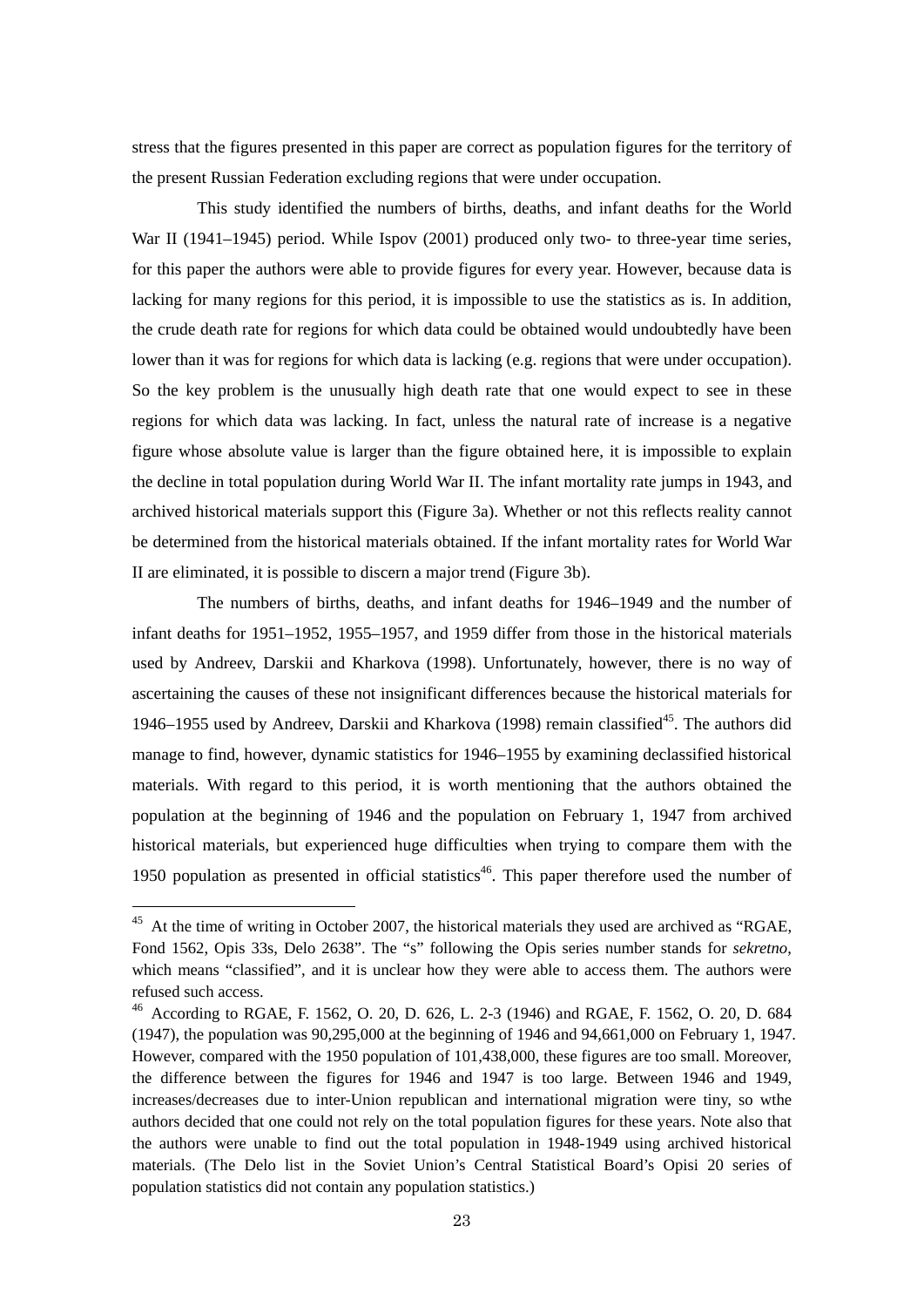births and deaths to go back and extrapolate populations for 1946–1949 from the population in 1950.

 Finally, the dynamics of modern Russia are well known (Shimchera, 2006; Vishnevskii, 2006). The rise in the crude death rate since 1991 is particularly striking. In imperial Russia the crude death rate climbed most noticeably in 1891, during which there was a large-scale famine, while the periods in which the crude death rate jumped during the Soviet-era periods for which the authors were able to obtain data were 1933–1934, also a time of severe famine, and the World War II period. That the population dynamics seen in the present Russian Federation since 1991 are unusual is clear for all to see.

#### **6. Challenges Remaining**

In this paper the authors began with a review of the systems that have been used to compile population statistics in Russia from the imperial era, through the Soviet era, and into the modern Russian era. Next, using primary sources, the authors went on to estimate and present a time series of the imperial Russian population of the territory covered by the present Russian Federation by adjusting population statistics for imperial Russia to match this territory. This paper then did the same for the Soviet and post-Soviet era, basing its figures on as many primary sources as the authors could obtain. The aim was to build a foundation for viewing in an integrated way the populations of imperial, Soviet, and post-Soviet Russia. However, many of the problems one faced could not be solved, and the authors have had to set them aside as requiring further investigation.

### **(1) Reliability of Imperial-Era Data and Estimates for Non-European Regions of Russia**

It is probably inevitable that the accuracy of data from the imperial era will be doubted. Nevertheless, a time series for European Russia that meets certain standards can still be put together, and it is sometimes possible to compare estimates based on dynamic statistics with the figures for total population included in official statistics. A major problem one faces is obtaining, and judging the reliability of, data on regions outside European Russia such as the Caucasus, Siberia, and the Far East.

 As mentioned earlier, it is almost impossible to get dynamic statistics or total populations for regions outside European Russia in the  $19<sup>th</sup>$  century. From the historical materials examined the authors were able to obtain total populations and dynamics for 1856,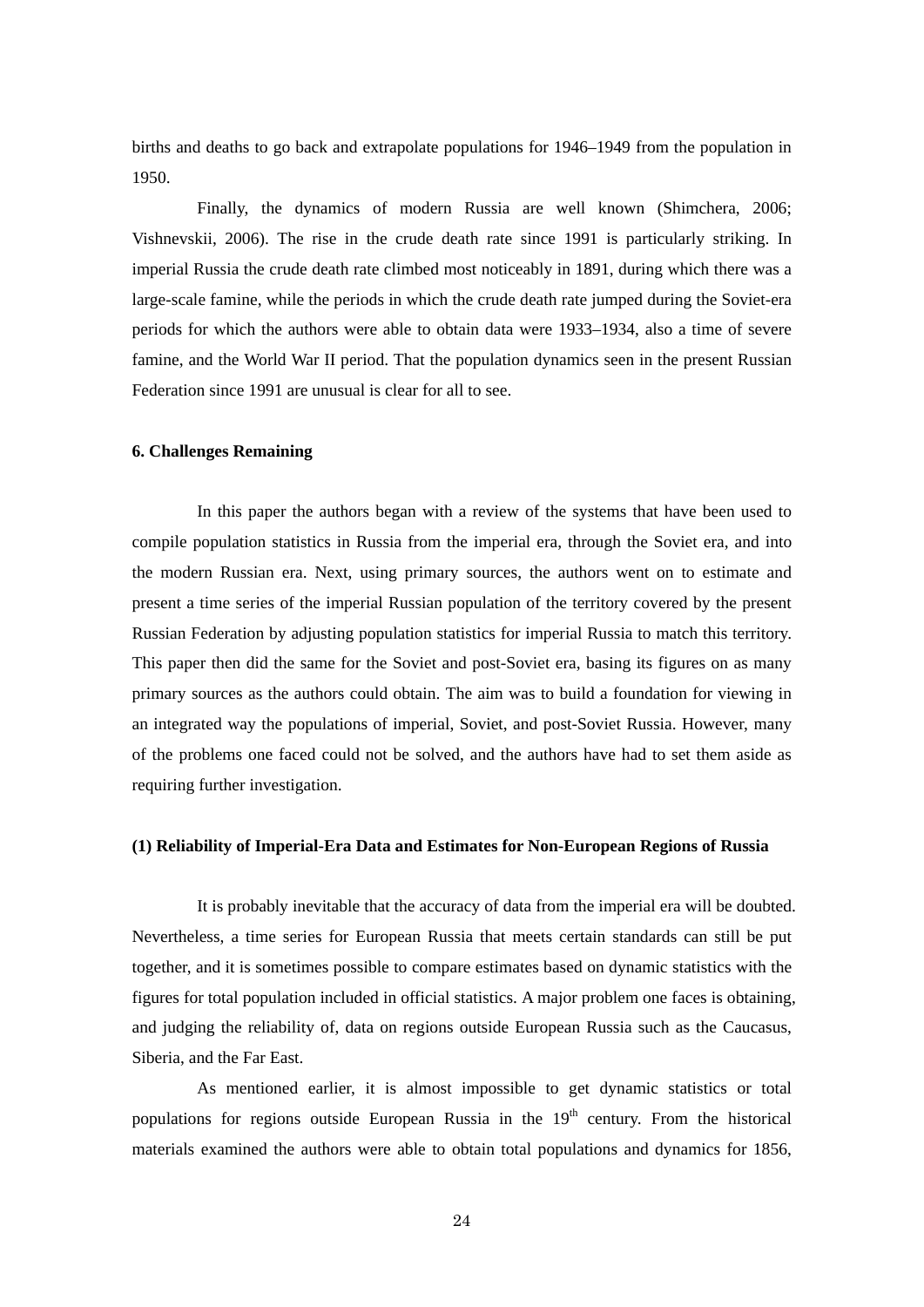total populations for  $1858^{47}$ , and total populations for 1885, but their accuracy is open to question. The methods used to prepare population statistics in imperial Russia described in section 3 of this paper were also applied to non-European Russia. However, no information, except for some data for 1856, on dynamics in the regions outside European Russia was published. Therefore, to produce the long-term time series of population for this paper, wthe authors accepted the statistics for the European part of imperial Russia at face value, though they do need to be re-examined. It will also be necessary to try to find other usable statistics.

## **(2) Scrutiny of Historical Materials for 1910s–1930s in the Official Archives and Re-Examination of Statistics**

Given the tragedies of the revolution, civil war, incursions by foreign powers, war communism, and famine, it would not be odd to observe a marked decline in population from the end of the 1910s to the early 1920s. This is indeed the case. In the last years of the imperial era and at the beginning of the Soviet era, the population dropped sharply, probably because of factors such as the large number of people who fled the country during the revolution and ensuing civil war. As far as the authors can tell from the investigations made for this paper, there is no data at all for the period from the revolution to the first half of the 1920s.

 The same can be said for the 1930s. Between 1930 and 1933, the collectivisation of agriculture led to a decline in crop yields, and this resulted in famine. Yet it is widely known that crops continued to be exported from regions such as the Ukraine despite the fact that people at home were starving (Rosefielde, 1983). In addition, it has been pointed out that the Great Purge, which reached its peak in 1936–1938, claimed several million victims (Rosefielde, 1983; wheatcroft,  $1984$ <sup>48</sup>. This presents the problem of whether to trust dynamic statistics that do not show anything unusual other than the marked increase in the crude death rate between 1933 and 1934, even if these statistics have been stored in the official archives yet not made public. Andreev, Darskii, and Kharkova (1998) raised clear objections to this and made their own estimates. Any large change in dynamics can easily be seen years later in the distorted population pyramids it leads to, so the authors recognize the need for a re-examination.

 $47$  In this paper the authors did not use the statistics for 1856 and 1858. This was because population statistics for these two years relied entirely on data from the household census, and the Ministry of the Interior's Central Statistical Committee noted that they were incomplete (MVD RI, 1858, 1963).

 $48$  According to documents discovered by Zemskov (2000) in the Russian State Historical Archive, between 700,000 and 1,300,000 people were sent to labour camps each year between 1935 and 1940. (Note, however, that the authors have not examined these documents themselves.)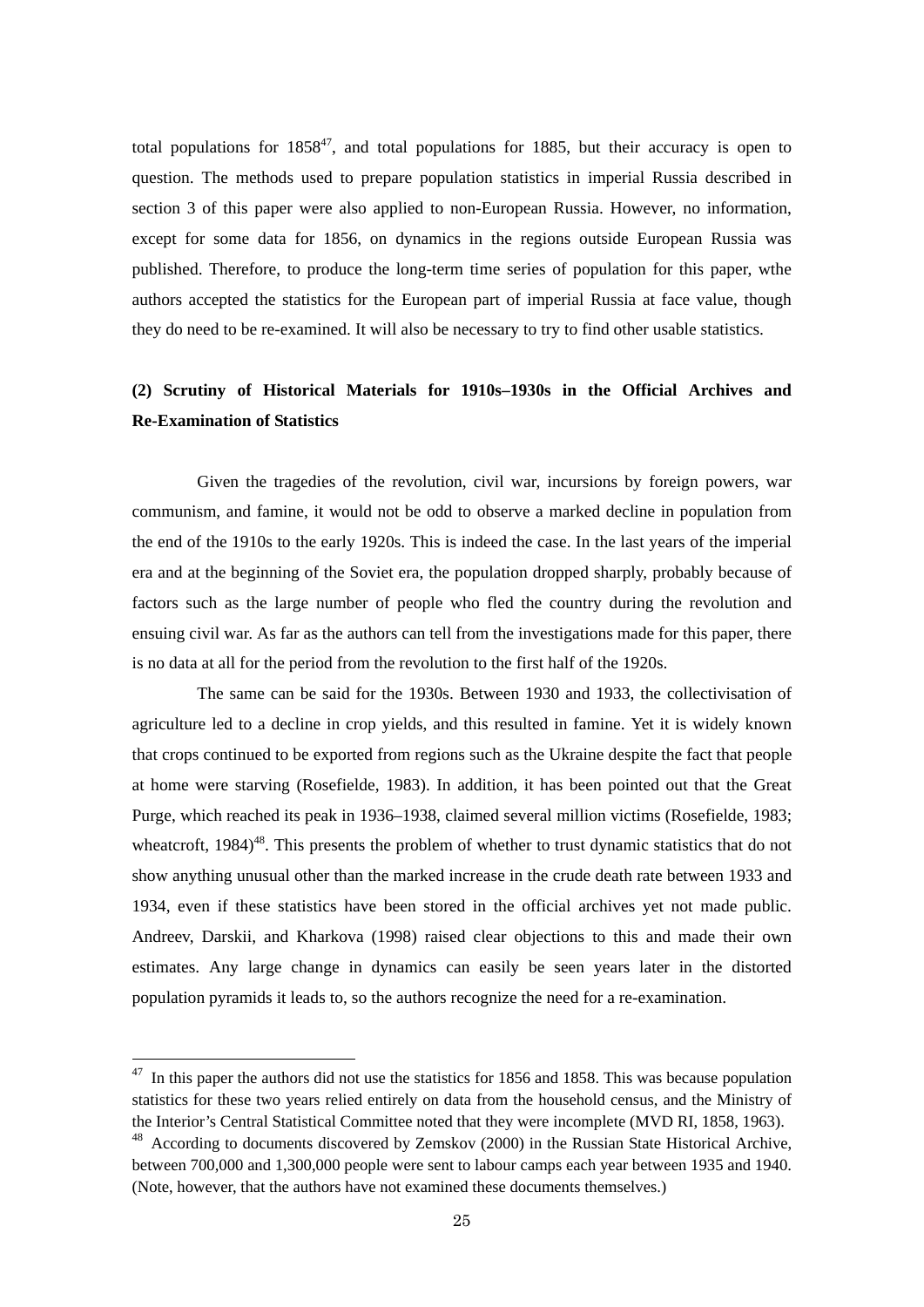### **(3) Surveys of Statistics for during and Immediately after World War II**

World War I and World War II turned Russia into a battlefield, and it is hardly surprising that statistics are lacking for regions that were under occupation. The archived historical materials the authors found enabled one to identify the regions for which data is lacking. However, even the figures for regions for which data can be obtained are severely lacking in credibility<sup>49</sup>. Statistics for just the regions for which data for  $1942-1944$  can be obtained show a negative rate of natural increase was indeed negative, but the annual rate of decline is less than one percent. These statistics therefore do not reflect the true population dynamics of the World War II period, which show up clearly in the distorted age distribution derived from the 1959 census. Further investigations and estimates are therefore required.

 It would obviously be unrealistic to expect a high level of accuracy from statistics for post-revolutionary period, World War II, and the period just after World War II, times when the country was in turmoil. However, one also need to be careful not to immediately deny the usefulness of such statistics and reject them out of hand. This is because if one demands precision, usable statistics for the early years of the Soviet Union are extremely scarce. The authors think that it is therefore better to obtain whatever statistics are available, and use them to get an idea of overall trends.

### **References**

-

Anderson, B.A. and SIlver, B.D. (1985), Demographic Analysis and Population Catastrophes in the USSR, *Slavic Review*, vol. 44, no. 3, pp. 517-536.

Andreev, E.M., Darskii, L.E. and Kharkova, T.L. (1993), *Naselenie sovetskogo soiuza: 1922–1991*, Nauka, Moskva.

Andreev, E.M., Darskii, L.E. and Kharkova, T.L. (1998), *Demograficheskaia istoriia Rossii: 1927–1959*, Informatika, Moskva.

Clem, R.S. (1986), *Research Guide to the Russian and Soviet Censuses*, Cornell University Press, Ithaca and London.

Coale, A.J., Anderson, B.A. and Harm, E. (1979), *Human Fertility in Russia since the Nineteenth Century*, Princeton, Princeton University Press.

Den, V.E. (1902), *Naselenie Rossii po piatoi revizii*, Universitetskaia tipografiia,

<sup>&</sup>lt;sup>49</sup> During World War II, the eastern front shifted frequently, and TsSU SSSR (1942), which presents population statistics for the first day of every month in 1942, shows that the regions for which data was lacking, that is, the occupied regions, changed from month to month.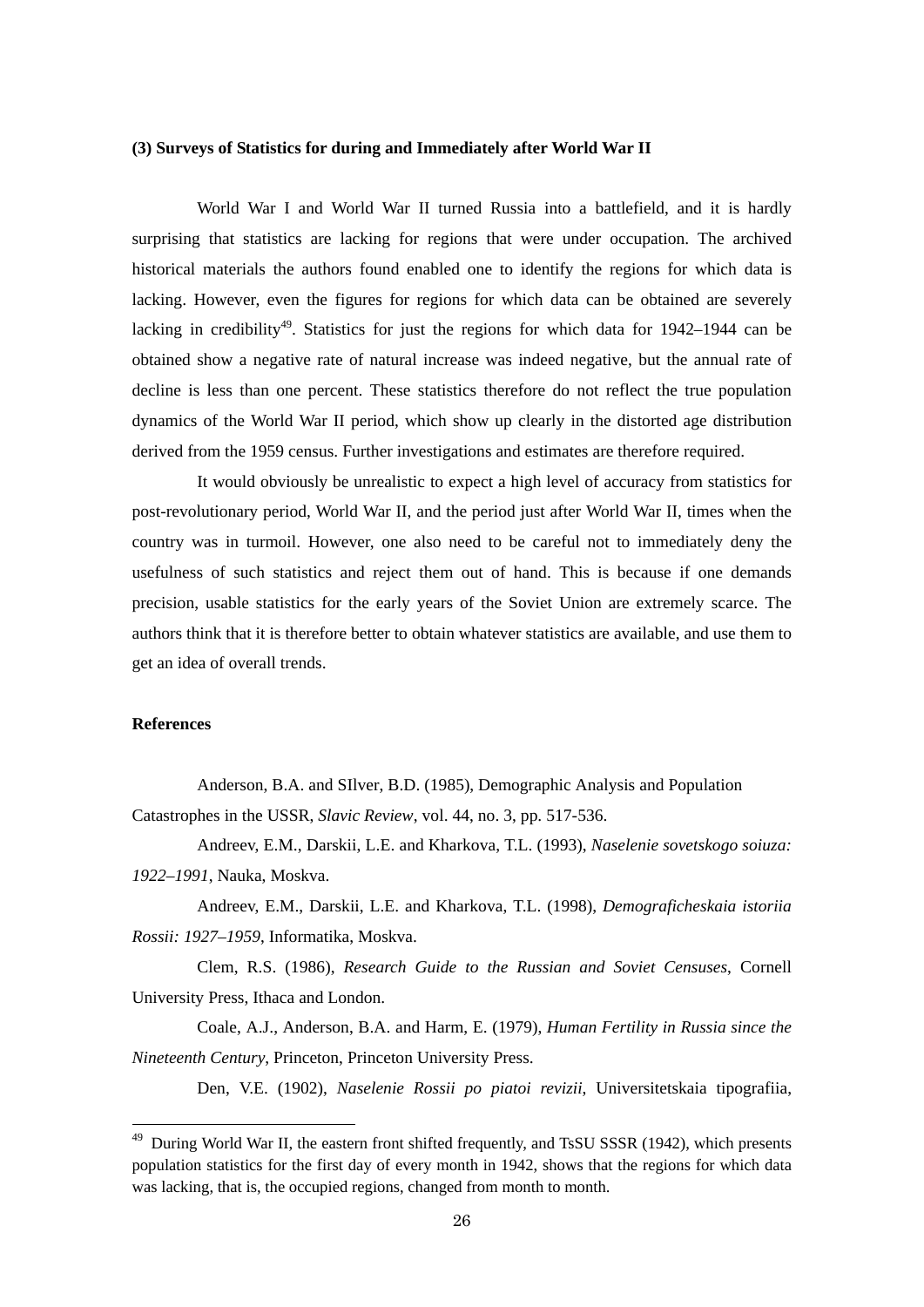Moskva.

Falkus, M.E. (1972), *The Industrialization of Russia 1700–1914*, Economic History Society, Macmillan Press, London.

Goskomstat Rossii (1996), *Rossiiskaia gosudarstvennaia statistika 1802–1996*, IzdatTsentr, Moskva.

Goskomstat Rossii (1998), *Naselenie rossii za 100 let (1897-1997)*, Goskomstat Rossii, Moskva.

Goskomstat Rossii (2001), *Rossiiskii statisticheskii ezhegodnik 2001*, Goskomstat Rossii, Moskva.

Gozulov, A.I. and Grigoriants, M.G. (1969), *Narodonaselenie SSSR*, Statistika, Moskva.

Heer, D.M. (1968), The Demographic Transition in the Russian Empire and the Soviet Union, *Journal of Social History*, vol.1, no.3, pp.193–240.

Herman, E. (1982), Forwards for *The Serf Population in Russia: According to the 10th National Census*, by A. Troinitskii (originally published in 1861), Oriental Research Partners, Newtonville, Mass., pp.iii-xxiii.

Ispov, V.A. (2001), Demograficheskie protsesi v tilovikh raionakh rossii, in Poliakov, Yu.A. and V.B. Zhiromskaia eds., *Naselenie rossii v XX veke: istoricheskie ocherki t. 1*, ROSSPEN, Moskva, glava VI, pp.82–105. .

Kabuzan, V.M. (1963), *Narodonaselenie rossii v XVIII-pervoi polovine XIX v. (po materialam revizii)*, Izdatelstvo akademii nauk SSSR, Moskva.

Kabuzan, V.M. (1971), *Izmeneniia v razmeshenii naseleniia rossii v XVIII-pervoi polovine XIX v. (po materialam revizii)*, Nauka, Moskva.

Kluchevsky, V.O. (1918), *A History of Russia*, vol. IV, translated by Hogarth, C. J. , 1931, London, Dent&Sons.

Koeppen, P. (1847), Unber die Vertheilung der Bewohner Russlands nach Standen in den verschiedenen Provinzen. Aus den *Memoires de l'Academie Imperiale des sciences de St. -Petersbourg, VI Serie, sciences politiques etc.* tome VII besonders abgedruckt, St. Petersburg, S.401-429.

Kumo, K (2003), *Migration and Regional Development in the Soviet Union and Russia: A Geographical Approach*, Beck Publishers Russia, Moscow.

Leasure, S.W. and Lewis, R.A. (1966), *Population Changes in Russia and the USSR: A Set of Comparable Territorial Units,* Social Science Monograph Series vol. 1, no. 2, San Diego State Collage Press.

Lorimer, F. (1946), *The Population of the Soviet Union: History and Prospects*,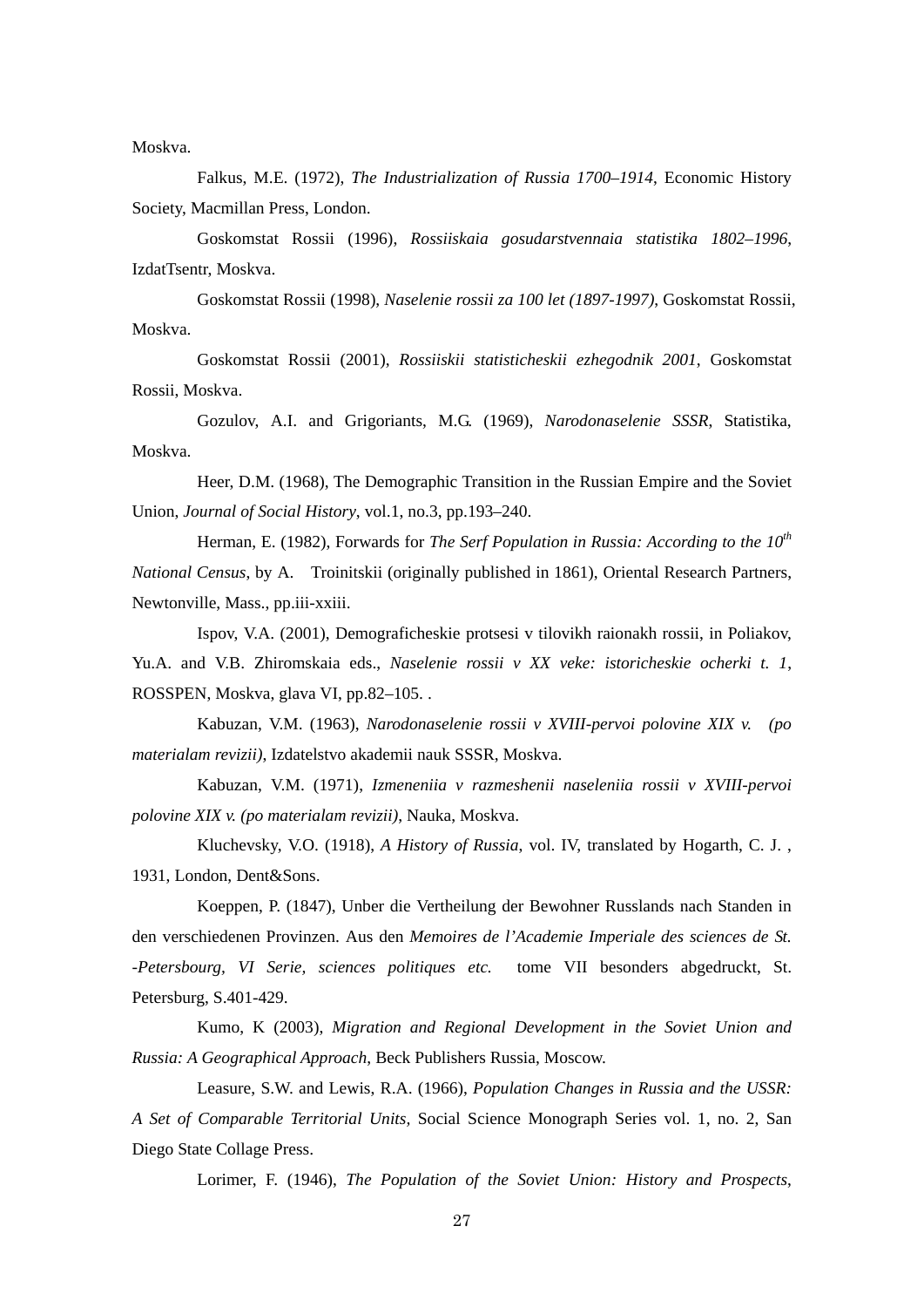League of Nations, Geneva.

 Matthews, M. (1993), *The Passport Society: Controlling Movement in Russia and the USSR*, Westview Press, Oxford.

 Ministerstvo vnutrennikh del Rossiiskoi Imperii (MVD RI) (1858), *Statisticheskii tablitsy Rossiiskoi Imperii vip. perviii, nalichnoe naselenie imperiia za 1956 god,*  Sankt-Peterburg.

Ministerstvo vnutrennikh del Rossiiskoi Imperii (MVD RI) (1863), *Statisticheskii tablitsy Rossiiskoi Imperii vip. vtoroi, nalichnoe naselenie imperiia za 1958 god,*  Sankt-Peterburg.

Ministerstvo vnutrennikh del Rossiiskoi Imperii (MVD RI) (1866), *Statisticheskii vremmennik Rossiiskoi Imperii* tom 1, Sankt-Peterburg.

Ministerstvo vnutrennikh del Rossiiskoi Imperii (MVD RI) (1890), *Statistika Rossiiskoi Imperii, XII, Dvizhenie naseleniia v evroepiskoi Rossii za 1886g.* , Sankt-peterburk.

*Otchet o sostoianii Iaroslavskoi gubernii za 1864 g*. TsGIA (Tsentralnii gosudarstvennii istoricheskii arkhiv) Fond 1281, Opis 7, Delo 48.

*Otchet o sostoianii Sankt-peterburkskoi gubernii za 1864 g*. TsGIA Fond 1281, Opis 7, Delo 27.

Podiachikh, P.G. (1961), *Naselenie SSSR,* Gosudarstvennoe izdatel'stvo politicheskoi literaturi, Moskva.

Poletaev, V.E. and Polskii, M.P. (1992), *Vsesoyuznaia perepis' naseleniia 1939 goda: Osnovnie itogi*, Rossiiskaia akademiia nauk, Nauchnii sovet po istoricheskoi geografii, Institut possiiskoi istorii, Upravlenie statistiki naseleniia Goskomstata, Nauka, Moskva.

Poliakov, Yu.A. and Zhiromskaia, V.B. eds. (2000, 2001), *Naselenie rossii v XX veke: istoricheskie ocherki v 3-kh t.*, ROSSPEN, Moskva.

Poliakov, Yu.A., Zhiromskaia, V.B., Tiurina, E.A. and Vodarskii, Ia.E. eds. (2007), *Vsesoiuznaia perepis naseleniia 1937 goda: obshie itogi, Sbornik dokumentov i meterialov*, ROSSPEN, Moskva.

*Polnoe sobranie zakonov Rossiiskoi Imperii,* sobranie 2, 1825-1881, Sankt-peterburg.

Popov, P.I. (1988), Gosudarstvennaia statistika I V. I. Lenin, *Vestnik statistiki*, no.7, pp.48–54.

Rashin, A.G. (1956), *Naselenie Rossii za 100 let*, Gosudarstvennoe Statiskichekoe Izdatelstvo, Moskva.

Rosefielde, S. (1983), Excess Mortality in the Soviet Union: A Reconsideration of the Demographic Consequences of Forced Industrialization 1929-1949, *Soviet Studies*, vol.35, no.3, pp.385-409.

Shimchera, V.M. (2006), *Razvitie ekonomiki Rossii za 100 let: istoricheskie riadi*,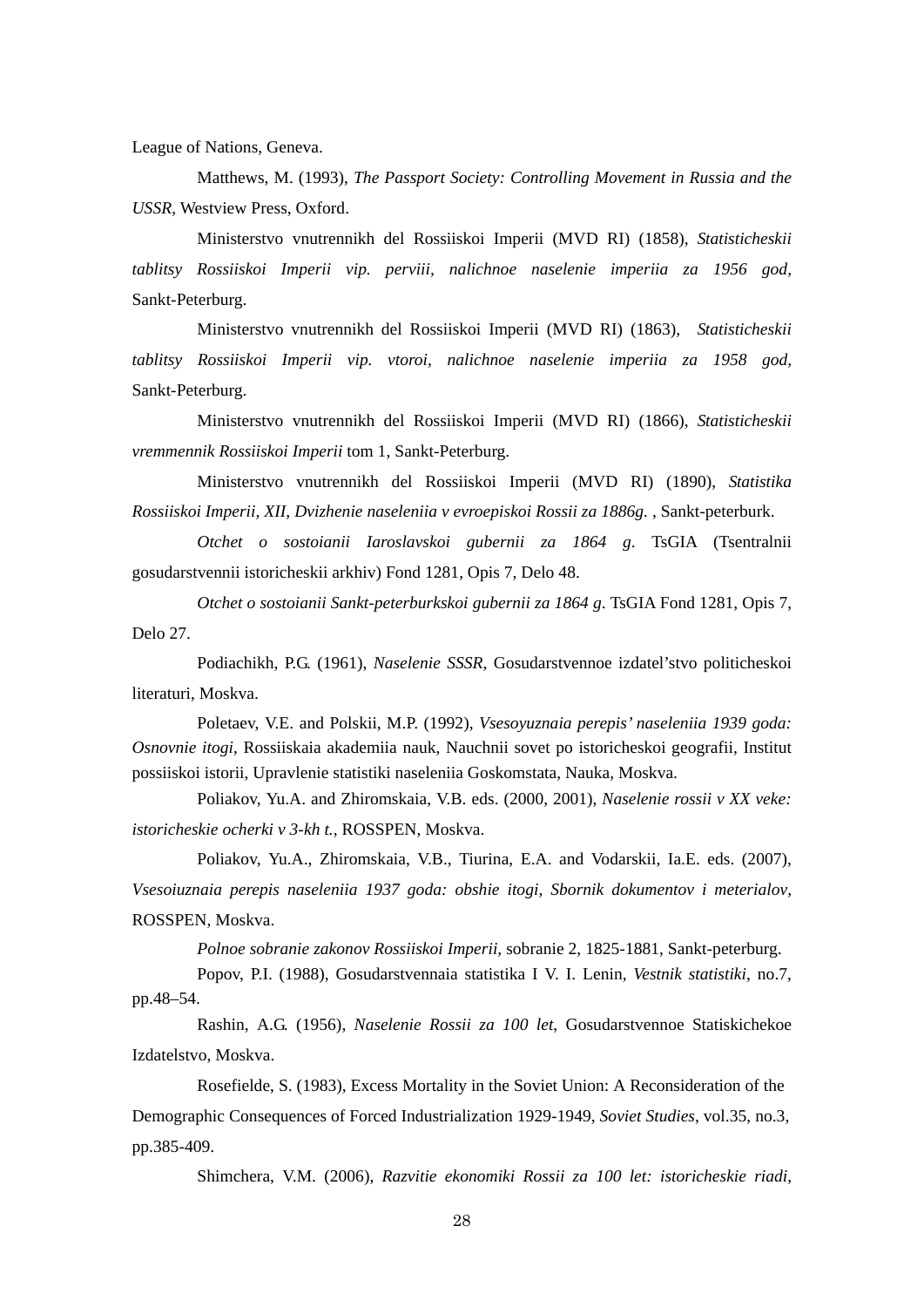Nauka, Moskva.

Troinitskii, A. (1861), *The Serf Population in Russia: According to the 10<sup>th</sup> National Census*, translated by Herman, E., 1982, Oriental Research Partners, Newtonville, Mass. .

Tsentralnii statisticheskii komitet MVD, *Ezhegodnik Rossii*, 1905, v …, 1911, Sankt-Peterburg.

Tsentralnii statisticheskii komitet MVD, *Statisticheskii ezhegodnik Rossii*, 1912, …, 1916, 1918, Sankt-Peterburg.

Tsentralnoe Statisticheskoe Upravlenie (TsSU) RSFSR (1928), *Estestvennoe dvizhenie naseleniia RSFSR za 1926 g.*, TsSU, Moskva.

Tsentralnoe Statisticheskoe Upravlenie (TsSU) SSSR (1928a), *Estestvennoe dvizhenie naseleniia soiuza ssr 1923–1925*, TsSU, Moskva.

Tsentralnoe Statisticheskoe Upravlenie (TsSU) SSSR (1928b), *Estestvennoe dvizhenie naseleniia soiuza ssr v 1926 g.*, TsSU, Moskva.

Tsentralnoe Statisticheskoe Upravlenie (TsSU) SSSR (1937), *Dannie TsUNKhU o perepisi naseleniia a 1937 god (formi NN11, 12, 12-a I 17)*, RGAE (Rossiiskii gosudarstvennii arkhiv ekonomiki), Fond 1562, Opis 329, Delo 144.

Tsentralnoe Statisticheskoe Upravlenie (TsSU) SSSR (1941), *Sbornik tablitsi naselenie SSSR po perepisi 1897 goda v granitsakh na 1 ianvaria 1941 goda.* RGAE, Fond 1562, Opis 20, Delo 190.

Tsentralnoe Statisticheskoe Upravlenie (TsSU) SSSR (1942), *Otchetnost' statisticheskikh upravnenii soiuznikh respublik po ischisleniiu naseleniia 1941-1942 gg.* Tom II, RGAE, Fond 1562, Opis 20, Delo 322.

Valentei, D.I. eds. (1985), *Demograficheskii entsiklopedicheskii slovar*, Sovetskaia entsiklopediia, Moskva.

Vishnevskii, A.G. eds. (2006), *Demograficheskaia modernizatsiia rossii 1900–2000*, Novoe izdatel'stvo, Moskva.

Vodarskii, Ia.E. (1973), *Naselenie rossii za 400 let (XVI-nachalo XX vv.)*, Prosveshenie, Moskva.

Wheatcroft, S.G. (1984), A Note on Steven Rosefielde's Calculations of Excess Mortality in the USSR: 1929-1949, *Soviet Studies*, vol. 36, no. 2, pp. 277-281.

Wheatcroft, S.G. (1990), More Light on the Scale of Repression and Excess Mortality in the Soviet Union in the 1930s, *Soviet Studies*, vol. 42, no. 2, pp. 355-367.

Yamaguchi, A. (2003), *Foundation of Russian Governmental Statistical Systems*, Azusa-Shuppan, Chiba. (in Japanese)

Zemskov, V.N. (2000), Massovie repressii: zaklyuchennie, *Naselenie rossii v XX veke:*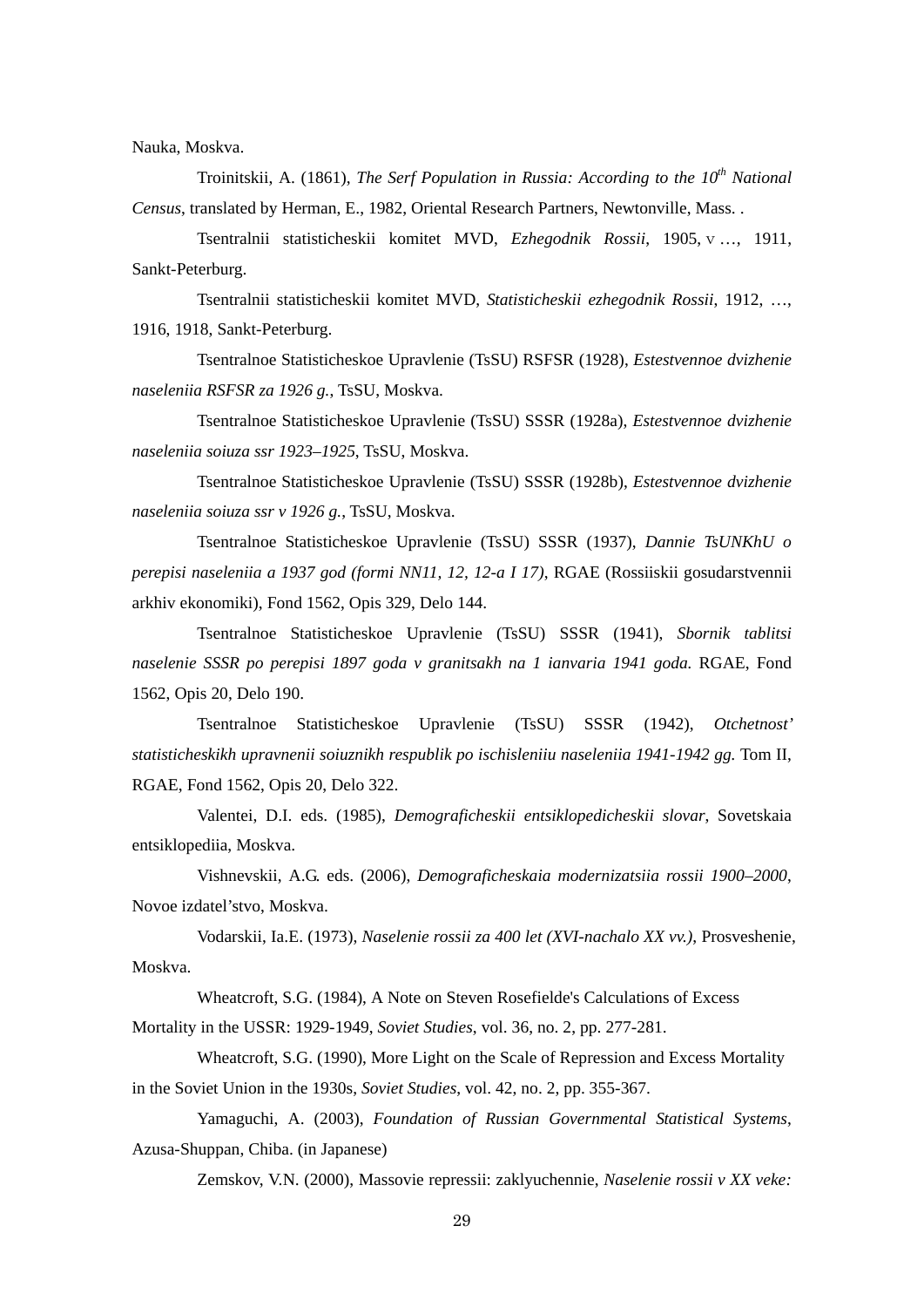*istoricheskie ocherki t.1*, Poliakov, Yu.A. and Zhiromskaia, V.B. eds., ROSSPEN, Moskva, pp.311–330.

Zhiromskaia, V.B. (2000), *Demograficheskaia istoriia rossii v 1930-e godi*, ROSSPEN, Moskva.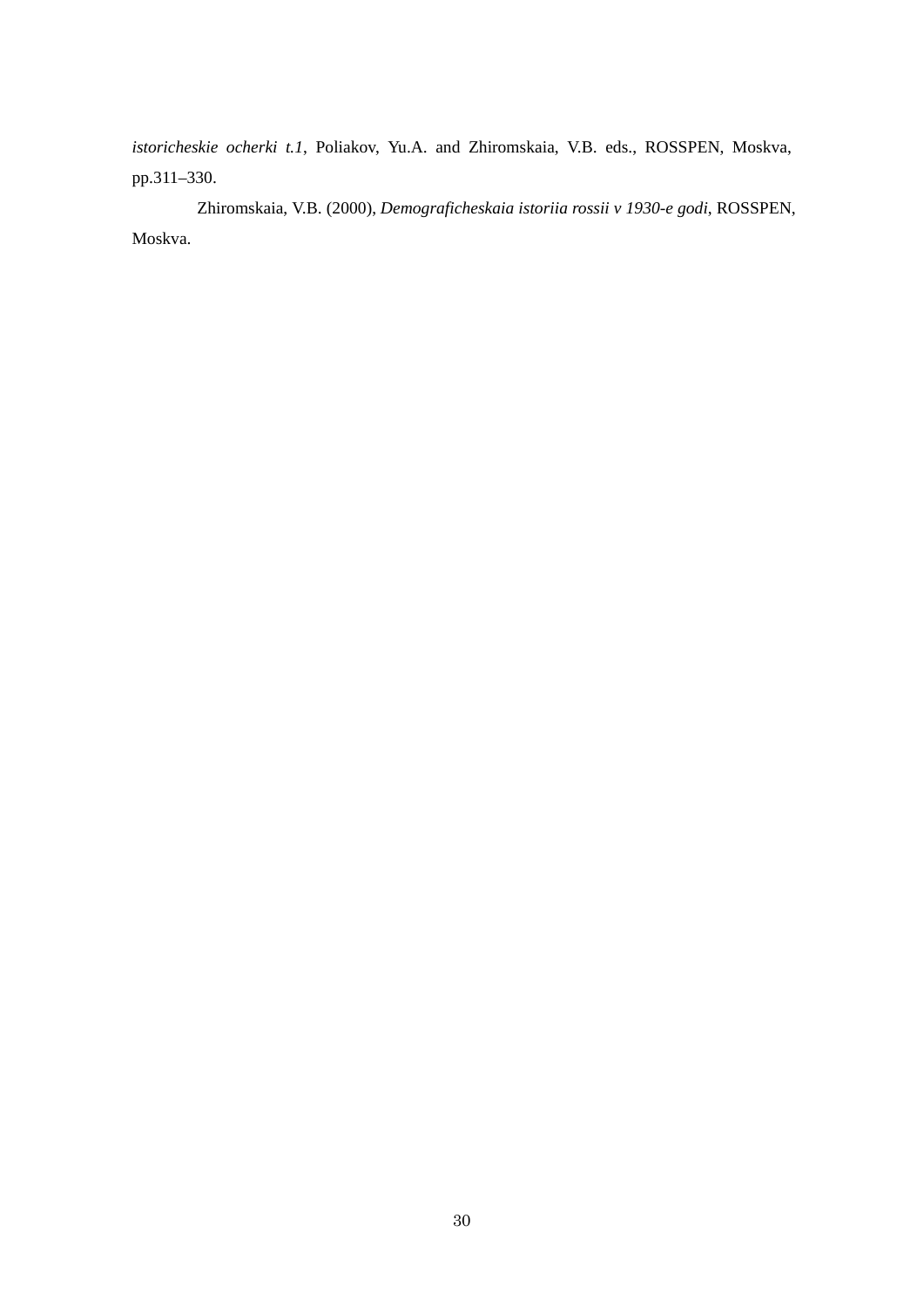

Notes: The figures for the period during World War II are just rough estimates, because data was lacking for numerous regions. In addition, the figures for 1928–1938 (extrapolated from the population in 1927) and 1945–1949 (extrapolated from the population in 1950) were calculated using the difference between the number of births and deaths, and therefore do not reflect changes caused by social factors such as migration.



Notes: Rates for 1867–1890 are for the European part of imperial Russia; rates for 1891–1917 are for the territory of European Russia within the present Russian Federation; rates for 1918–2002 are for the entire territory of the present Russian Federation. Rates for the 1927–1938 and 1942 periods are just rough estimates, because data was lacking for an extremely large number of regions. Figures for 1924–1925 were only calculated for European Russia.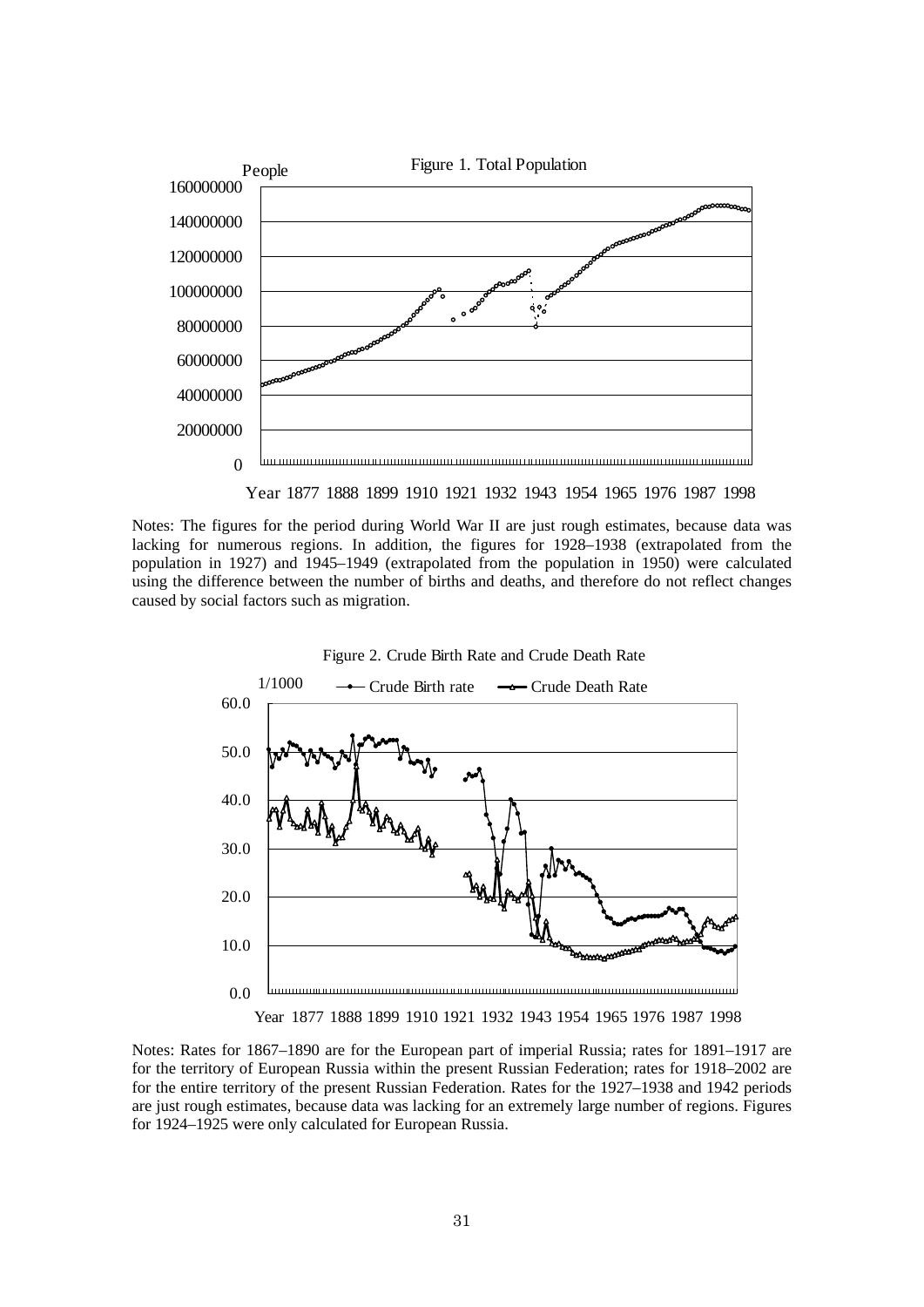

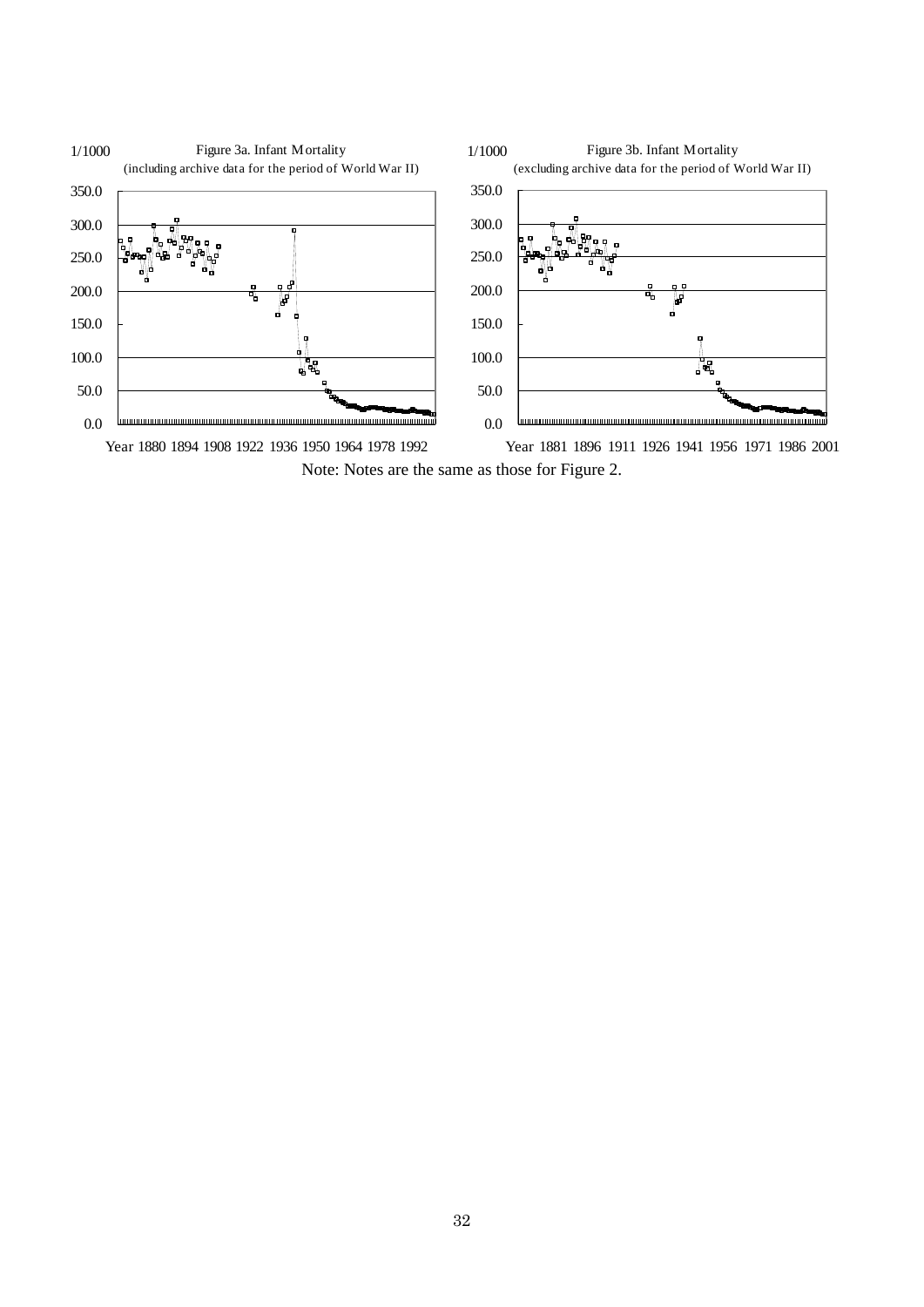Table 1. Results

| Year         |                      |                    |                    | Total Population No. of Births No. of Deaths No. of Infant Deaths |              |              |                | Crude Birth rate Crude Death Rate Infant Mortality Natural Increase | Source                                                   |
|--------------|----------------------|--------------------|--------------------|-------------------------------------------------------------------|--------------|--------------|----------------|---------------------------------------------------------------------|----------------------------------------------------------|
| 1867         | 45606000             | 2293000            | 1647000            |                                                                   | 50.3         | 36.1         |                | 14.2                                                                | [38], [60], [64]                                         |
| 1868         | 46262000             | 2165000            | 1762000            | 593900                                                            | 46.8         | 38.1         | 274.3          | 8.7                                                                 | $[38]$ , $[60]$                                          |
| 1869         | 46668000             | 2301000            | 1773000            | 606500                                                            | 49.3         | 38.0         | 263.6          | 11.3                                                                | $[38]$ , $[60]$                                          |
| 1870         | 47202000             | 2285000            | 1626000            | 558700                                                            | 48.4         | 34.4         | 244.6          | 14.0                                                                | $[38]$ , $[60]$ , $[63]$                                 |
| 1871         | 47870000             | 2413000            | 1809000            | 614600                                                            | 50.4         | 37.8         | 254.7          | 12.6                                                                | $[38]$ , [55], [59]                                      |
| 1872         | 48482000             | 2380000            | 1963000            | 658500                                                            | 49.1         | 40.5         | 276.6          | 8.6                                                                 | $[38]$ , $[55]$ , $[58]$                                 |
| 1873         | 48903000             | 2533000            | 1769000            | 631900                                                            | 51.8         | 36.2         | 249.4          | 15.6                                                                | $[38]$ , [55], [57]                                      |
| 1874         | 49679000             | 2549000            | 1744000            | 647000                                                            | 51.3         | 35.1         | 253.9          | 16.2                                                                | $[38]$ , [55], [56]                                      |
| 1875         | 50497000             | 2585000            | 1738000            | 658100                                                            | 51.2         | 34.4         | 254.5          | 16.8                                                                | $[38]$ , [54], [55]                                      |
| 1876         | 51359000             | 2583000            | 1778000            | 647200                                                            | 50.3         | 34.6         | 250.5          | 15.7                                                                | $[38]$ , [53], [54]                                      |
| 1877         | 52177000             | 2572000            | 1785000            | 586500                                                            | 49.3         | 34.2         | 228.0          | 15.1                                                                | $[38]$ , $[53]$                                          |
| 1878         | 52976000             | 2506000            | 2023000            | 625900                                                            | 47.3         | 38.2         | 249.8          | 9.1                                                                 | $[38]$ , [51], [52]                                      |
| 1879         | 53463000             | 2673000            | 1855000            | 574800                                                            | 50.0         | 34.7         | 215.0          | 15.3                                                                | $[38]$ , $[49]$ , $[51]$                                 |
| 1880         | 54294000             | 2650000            | 1921000<br>1830000 | 689900                                                            | 48.8<br>47.8 | 35.4         | 260.4          | 13.4<br>14.5                                                        | [38], [47], [49]                                         |
| 1881         | 55033000             | 2631000            | 2205000            | 608100                                                            |              | 33.3<br>39.5 | 231.2<br>297.1 | 10.9                                                                | $[38]$ , $[46]$ , $[47]$                                 |
| 1882         | 55844000             | 2815000            | 2070000            | 836300                                                            | 50.4<br>49.4 |              | 276.9          | 12.8                                                                | $[38]$ , $[45]$ , $[46]$                                 |
| 1883<br>1884 | 56461000<br>57191000 | 2791000            | 1873000            | 772900<br>711800                                                  | 49.0         | 36.7<br>32.7 | 254.0          | 16.3                                                                | $[38]$ , $[45]$ , $[48]$                                 |
|              |                      | 2802000            | 2015000            |                                                                   |              |              | 270.2          | 13.8                                                                | $[38]$ , [39], [44]<br>$[38]$ , $[39]$ , $[40]$ , $[41]$ |
| 1885<br>1886 | 58136000<br>58947000 | 2815000<br>2742000 | 1837000            | 760600<br>680400                                                  | 48.4<br>46.5 | 34.7<br>31.2 | 248.1          | 15.4                                                                | [37], [38], [40], [46]                                   |
| 1887         | 59866000             | 2844000            | 1930000            | 727400                                                            | 47.5         | 32.2         | 255.8          | 15.3                                                                | $[36]$ , $[37]$                                          |
| 1888         | 60793000             | 3034000            | 1962000            | 758600                                                            | 49.9         | 32.3         | 250.1          | 17.6                                                                | $[36]$                                                   |
| 1889         | 61884000             | 3020000            | 2135000            | 830000                                                            | 48.8         | 34.5         | 274.8          | 14.3                                                                | [34], [35]                                               |
| 1890         | 62782000             | 3026000            | 2241000            | 883000                                                            | 48.2         | 35.7         | 291.8          | 12.5                                                                | $[33]$ , $[34]$                                          |
| 1891         | 63577000             | 3383000            | 2537000            | 920500                                                            | 53.2         | 39.9         | 272.1          | 13.3                                                                | $[12]$ , $[30]$ , $[31]$                                 |
| 1892         | 64435000             | 3041000            | 3033000            | 932700                                                            | 47.2         | 47.1         | 306.7          | 0.1                                                                 | [12], [29], [30], [31], [32]                             |
| 1893         | 64443000             | 3307000            | 2477000            | 833300                                                            | 51.3         | 38.4         | 252.0          | 12.9                                                                | $[2]$ , $[12]$ , $[31]$                                  |
| 1894         | 65284000             | 3358000            | 2471000            | 889600                                                            | 51.4         | 37.8         | 264.9          | 13.6                                                                | [12], [26], [27], [30]                                   |
| 1895         | 66184000             | 3477000            | 2597000            | 972900                                                            | 52.5         | 39.2         | 279.8          | 13.3                                                                | $[12]$ , $[26]$ , $[28]$ , $[29]$                        |
| 1896         | 67076000             | 3559000            | 2522000            | 975100                                                            | 53.1         | 37.6         | 274.0          | 15.5                                                                | [12], [26], [27], [28]                                   |
| 1897         | 68128000             | 3576000            | 2391000            | 928000                                                            | 52.5         | 35.1         | 259.5          | 17.4                                                                | $[12]$ , $[26]$                                          |
| 1898         | 69334000             | 3543000            | 2638000            | 987800                                                            | 51.1         | 38.0         | 278.8          | 13.0                                                                | $[12]$ , $[25]$                                          |
| 1899         | 70251000             | 3622000            | 2382000            | 868200                                                            | 51.6         | 33.9         | 239.7          | 17.7                                                                | [12], [24], [25]                                         |
| 1900         | 71514000             | 3732000            | 2488000            | 942200                                                            | 52.2         | 34.8         | 252.4          | 17.4                                                                | [12], [23], [24]                                         |
| 1901         | 72780000             | 3771000            | 2674000            | 1024000                                                           | 51.8         | 36.7         | 271.6          | 15.1                                                                | [12], [22], [23]                                         |
| 1902         | 73895000             | 3868000            | 2647000            | 998700                                                            | 52.3         | 35.8         | 258.2          | 16.5                                                                | $[21]$ , $[22]$                                          |
| 1903         | 75136000             | 3924000            | 2533000            | 1006000                                                           | 52.2         | 33.7         | 256.3          | 18.5                                                                | $[13]$ , $[20]$ , $[21]$                                 |
| 1904         | 76553000             | 3999000            | 2553000            | 926300                                                            | 52.2         | 33.3         | 231.6          | 18.9                                                                | [12], [19], [20]                                         |
| 1905         | 77989000             | 3778000            | 2734000            | 1026000                                                           | 48.4         | 35.1         | 271.5          | 13.4                                                                | [11], [18], [19]                                         |
| 1906         | 79365000             | 4028000            | 2660000            | 998700                                                            | 50.7         | 33.5         | 248.0          | 17.2                                                                | [10], [17], [18]                                         |
| 1907         | 80874000             | 4079000            | 2571000            | 919700                                                            | 50.4         | 31.8         | 225.4          | 18.7                                                                | $[9]$ , [16], [17], [18]                                 |
| 1908         | 82871000             | 3957000            | 2631000            | 965900                                                            | 47.7         | 31.8         | 244.1          | 16.0                                                                | $[8]$ , [15], [16]                                       |
| 1909         | 85962000             | 4077000            | 2844000            | 1024000                                                           | 47.4         | 33.1         | 251.3          | 14.3                                                                | [7], [14], [15]                                          |
| 1910         | 87960000             | 4227000            | 3003000            | 1125000                                                           | 48.1         | 34.1         | 266.1          | 13.9                                                                | $[6]$ , $[14]$                                           |
| 1911         | 89832000             | 4287000            | 2731000            |                                                                   | 47.7         | 30.4         |                | 17.3                                                                | [4], [5], [6]                                            |
| 1912         | 92533000             | 4228000            | 2772000            |                                                                   | 45.7         | 30.0         |                | 15.7                                                                | [3], [4], [5]                                            |
| 1913         | 94260000             | 4553000            | 3026000            |                                                                   | 48.3         | 32.1         |                | 16.2                                                                | [2], [3], [4]                                            |
| 1914         | 96307000             | 4317000            | 2756000            |                                                                   | 44.8         | 28.6         |                | 16.2                                                                | [2], [3]                                                 |
| 1915         | 98832000             | 4578000            | 3042000            | 1915-1917: World                                                  | 46.3         | 30.8         |                | 15.5                                                                | [1], [2]                                                 |
| 1916         | 100563000            |                    |                    | War I                                                             |              |              |                |                                                                     | $[1]$                                                    |
| 1917         | 96585000             |                    |                    |                                                                   |              |              |                |                                                                     | $[1]$                                                    |
| 1918         |                      |                    |                    |                                                                   |              |              |                |                                                                     |                                                          |
| 1919         |                      |                    |                    | 1918-1922: Turmoil<br>of the revolution, civil                    |              |              |                |                                                                     |                                                          |
| 1920         | 83077000             |                    |                    | war, and incursions by                                            |              |              |                |                                                                     |                                                          |
| 1921         |                      |                    |                    | foreign powers                                                    |              |              |                |                                                                     |                                                          |
| 1922         |                      |                    |                    |                                                                   |              |              |                |                                                                     |                                                          |
| 1923         | 86265000             | ***2362495         | ***1262658         | ***329968                                                         |              |              |                |                                                                     |                                                          |
| 1924         |                      | ***2983462         | ***1658396         | ***579232                                                         | $***44.1$    | $***24.5$    | $***194.1$     | $*19.6$                                                             |                                                          |
| 1925         | 88413000             | ***3486044         | ***1903550         | ***716349                                                         | $***45.3$    | $***24.8$    | $***205.5$     | $*20.5$                                                             |                                                          |
| 1926         | 89874000             | 4020000            | 1919000            | 756000                                                            | 44.7         | 21.4         | 188.1          | $*23.4$                                                             |                                                          |
| 1927         | 92372000             | *4166971           | *2080600           |                                                                   | $*45.1$      | $*22.5$      | $***217$       | $*22.6$                                                             |                                                          |
| 1928         | *94458371            | *4276332           | *1840944           |                                                                   | $*46.3$      | *19.9        |                | $*26.4$                                                             | See notes at the                                         |
| 1929         | *96893759            | *4138975           | *2099648           |                                                                   | $*43.8$      | $*22.2$      |                | $*21.6$                                                             | end for 1918-                                            |
| 1930         | *98933086            | *3576495           | *1875730           |                                                                   | *36.9        | $*19.4$      |                | $*17.6$                                                             | 1945.                                                    |
| 1931         | *100633851           | *3573238           | *2020003           |                                                                   | $*35.0$      | $*19.8$      |                | $*15.2$                                                             |                                                          |
| 1932         | *102187086           | *3339568           | *2038250           |                                                                   | $*32.2$      | $*19.6$      |                | $*12.5$                                                             |                                                          |
| 1933         | *103488404           | *2706729           | *2920611           |                                                                   | $*25.7$      | $*27.7$      |                | $* -2.0$                                                            |                                                          |
| 1934         | *103274522           | *2627899           | *1994229           |                                                                   | $*24.6$      | $*18.7$      |                | $*5.9$                                                              |                                                          |
| 1935         | *103908192           | *3339922           | *1863532           | *546042                                                           | $*31.4$      | $*17.5$      | $*163.5$       | $*13.9$                                                             |                                                          |
| 1936         | *105384582           | *3648268           | *2261761           | *744653                                                           | $*34.1$      | $*21.1$      | $*204.1$       | $*12.9$                                                             |                                                          |
| 1937         | 104929343            | *4197595           | *2179054           | *760306                                                           | $*40.0$      | $*20.8$      | $*181.1$       | $*19.2$                                                             |                                                          |
| 1938         | *106947884           | *4140000           | *2096000           | *758968                                                           | *38.9        | $*19.7$      | $*183.3$       | $*19.2$                                                             |                                                          |
| 1939         | 108380000            | *4017939           | *2080643           | *764149                                                           | $*37.1$      | $*19.2$      | *190.2         | 17.9                                                                |                                                          |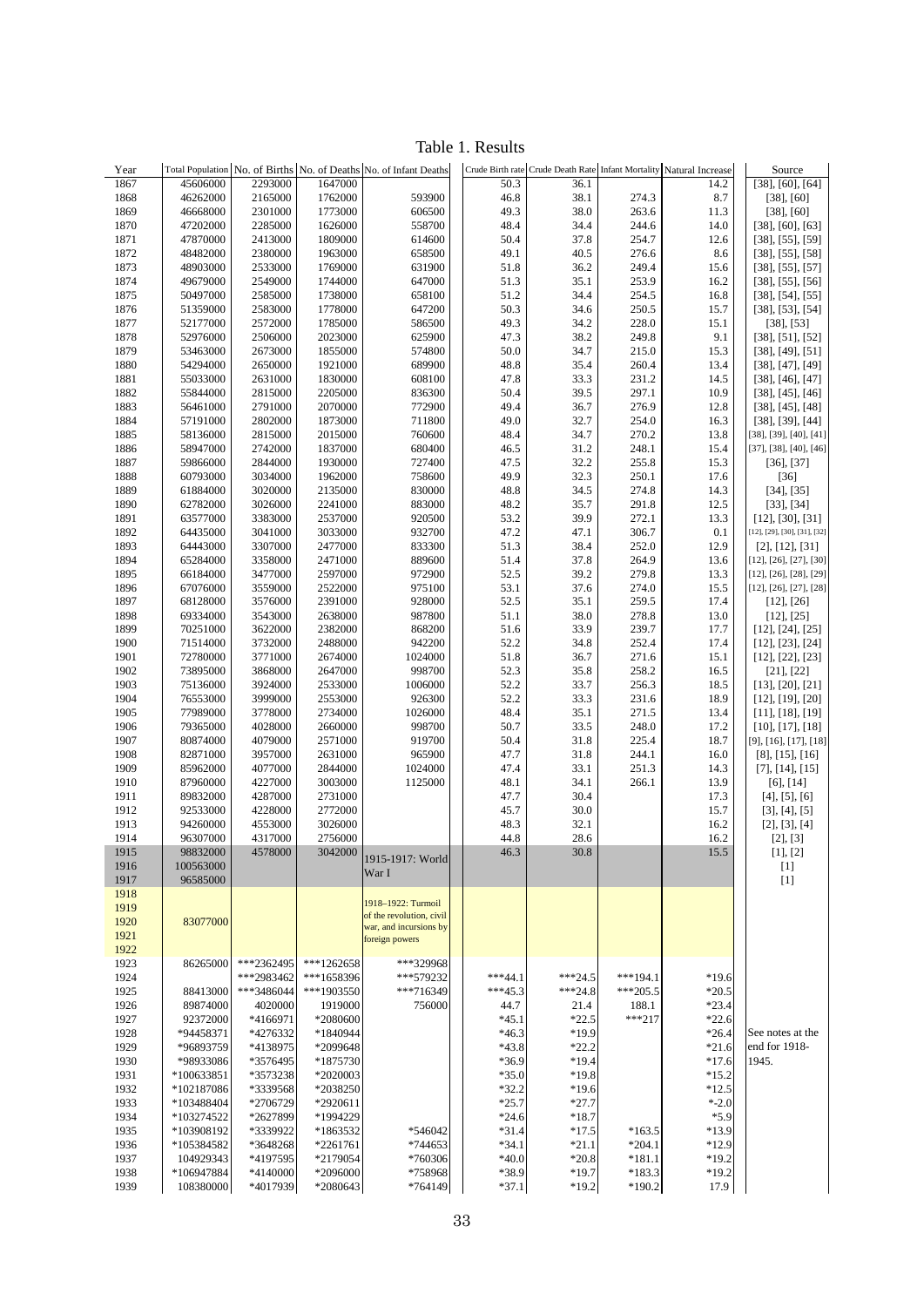#### Table 1 (Continued)

| Year         |                        |                    |                    | Total Population No. of Births No. of Deaths No. of Infant Deaths |              |              |               | Crude Birth rate Crude Death Rate Infant Mortality Natural Increase | Source           |
|--------------|------------------------|--------------------|--------------------|-------------------------------------------------------------------|--------------|--------------|---------------|---------------------------------------------------------------------|------------------|
| 1940         | *109813600             | *3624000           | *2262000           | *743000                                                           | 33.0         | 20.6         | 205.0         | 12.4                                                                |                  |
| 1941         | *111016200             | *3682726           | *2263056           | *777885                                                           | $*33.2$      | $*20.4$      | $*211.2$      | $*12.8$                                                             |                  |
| 1942         | ***89794900<br>W       | $* * * 1654086$    | $***2084172$       | ***480933                                                         | $***18.4$    | $***23.2$    | $***290.8$    | * **-4.8                                                            |                  |
| 1943         | $***78708500$<br>W     | ***947612          | ***1598199         | $* * * 152213$                                                    | * **12.0     | $***20.3$    | $***160.6$    | * **-8.2                                                            |                  |
| 1944         | ***90688500<br>П       | $* * 1049543$      | $***1413788$       | $***111723$                                                       | $***11.6$    | $***15.6$    | $* * * 106.4$ | * **-4.0                                                            |                  |
| 1945         | ***87992300            | $* * * 1387556$    | $***1040687$       | $***108806$                                                       | $***15.8$    | $***11.8$    | $***78.4$     | * **4.0                                                             |                  |
| 1946         | *95904000              | *2325368           | *1061793           | $*176157$                                                         | $*24.2$      | $*11.1$      | $*75.8$       | 14.0                                                                |                  |
| 1947         | *97168000              | *2563151           | *1448482           | *326986                                                           | $*26.4$      | $*14.9$      | $*127.6$      | 12.2                                                                |                  |
| 1948         | *98283000              | *2358263           | *1145486           | *224249                                                           | $*24.0$      | $*11.7$      | $*95.1$       | 13.0                                                                |                  |
| 1949         | *99496000              | *2977280           | *1034963           | *248156                                                           | $*29.9$      | $*10.4$      | $*83.3$       | 20.7                                                                |                  |
| 1950         | 101438000              | 2476000            | 1031000            | 200600                                                            | 24.4         | 10.2         | 81.0          | 14.2                                                                |                  |
| 1951         | 102945000              | 2825000            | 1059000            | *257404                                                           | 27.4         | 10.3         | $*91.1$       | 17.2                                                                |                  |
| 1952         | 104587000              | 2819000            | 1009000            | *216356                                                           | 26.9         | 9.6          | $*76.7$       | 17.3                                                                |                  |
| 1953         | 106715000              | 2717000            | 998900             |                                                                   | 25.5         | 9.4          |               | 16.1                                                                |                  |
| 1954         | 108430000              | 2949000            | 1014000            |                                                                   | 27.2         | 9.3          |               | 17.8                                                                |                  |
| 1955         | 110537000              | 2866000            | 935200             | *175572                                                           | 25.9         | 8.5          | $*61.3$       | 17.5                                                                |                  |
| 1956         | 112266000              | 2769000            | 880700             | *137604                                                           | 24.7         | 7.8          | $*49.7$       | 16.8                                                                |                  |
| 1957         | 114017000              | 2832000            | 935900             | *134108                                                           | 24.8         | 8.2          | $*47.4$       | 16.6                                                                |                  |
| 1958         | 115665000              | 2819000            | 861600             | 115600                                                            | 24.4         | 7.4          | 41.0          | 16.9                                                                |                  |
| 1959         | 117534000              | 2796000            | 920200             | *113110                                                           | 23.8         | 7.8          | $*40.5$       | 16.0                                                                |                  |
| 1960         | 119046000              | 2782000            | 886100             | 102000                                                            | 23.4         | 7.4          | 36.7          | 15.9                                                                |                  |
| 1961         | 120766000              | 2662000            | 901600             | 88540                                                             | 22.0         | 7.5          | 33.3          | 14.6                                                                |                  |
| 1962         | 122407000              | 2483000            | 949600             | 81190                                                             | 20.3         | 7.8          | 32.7          | 12.5                                                                |                  |
| 1963         | 123848000              | 2332000            | 932100             | 73550                                                             | 18.8         | 7.5          | 31.5          | 11.3                                                                |                  |
| 1964         | 125179000              | 2122000            | 901800             | 62640                                                             | 17.0         | 7.2          | 29.5          | 9.7                                                                 |                  |
| 1965         | 126309000              | 1991000            | 958800             | 53800                                                             | 15.8         | 7.6          | 27.0          | 8.2                                                                 |                  |
| 1966         | 127189000              | 1958000            | 974300             | 50090                                                             | 15.4         | 7.7          | 25.6          | 7.7                                                                 |                  |
| 1967         | 128026000              | 1851000            | 1017000            | 47450                                                             | 14.5         | 7.9          | 25.6          | 6.5                                                                 |                  |
| 1968         | 128696000              | 1817000            | 1040000            | 46390                                                             | 14.1         | 8.1          | 25.5          | 6.0                                                                 |                  |
| 1969         | 129379000              | 1848000            | 1107000            | 45150                                                             | 14.3         | 8.6          | 24.4          | 5.7                                                                 |                  |
| 1970         | 129941000              | 1904000            | 1131000            | 43510                                                             | 14.7         | 8.7          | 22.9          | 5.9                                                                 |                  |
| 1971         | 130563000              | 1975000            | 1143000            | 41520                                                             | 15.1         | 8.8          | 21.0          | 6.4                                                                 |                  |
| 1972         | 131304000              | 2015000            | 1182000            | 43430                                                             | 15.3         | 9.0          | 21.6          | 6.3                                                                 |                  |
| 1973         | 132069000              | 1995000            | 1214000            | 44340                                                             | 15.1         | 9.2          | 22.2          | 5.9                                                                 |                  |
| 1974         | 132799000              | 2080000            | 1222000            | 46930                                                             | 15.7         | 9.2          | 22.6          | 6.5                                                                 |                  |
| 1975         | 133634000              | 2106000            | 1310000            | 49810                                                             | 15.8         | 9.8          | 23.6          | 6.0                                                                 | See notes at the |
| 1976         | 134549000              | 2147000            | 1353000            | 53330                                                             | 16.0         | 10.1         | 24.8          | 5.9                                                                 | end.             |
| 1977         | 135504000              | 2157000            | 1388000            | 52210                                                             | 15.9         | 10.2         | 24.2          | 5.7                                                                 |                  |
| 1978         | 136455000              | 2179000            | 1417000            | 51290                                                             | 16.0         | 10.4         | 23.5          | 5.6                                                                 |                  |
| 1979         | 137410000              | 2179000            | 1490000            | 49150                                                             | 15.9         | 10.8         | 22.6          | 5.0                                                                 |                  |
| 1980         | 138127000              | 2203000            | 1526000            | 48500                                                             | 15.9         | 11.0         | 22.0          | 4.9                                                                 |                  |
| 1981         | 138839000              | 2237000            | 1524000            | 47990<br>46990                                                    | 16.1         | 11.0         | 21.5          | 5.1                                                                 |                  |
| 1982         | 139604000              | 2328000            | 1504000            |                                                                   | 16.7         | 10.8         | 20.2          | 5.9                                                                 |                  |
| 1983<br>1984 | 140530000<br>141583000 | 2478000<br>2410000 | 1564000<br>1651000 | 49190<br>50720                                                    | 17.6<br>17.0 | 11.1<br>11.7 | 19.8<br>21.1  | 6.5<br>5.4                                                          |                  |
| 1985         | 142539000              | 2375000            | 1625000            | 49380                                                             | 16.7         | 11.4         | 20.8          | 5.3                                                                 |                  |
| 1986         | 143528000              | 2486000            | 1498000            | 47580                                                             | 17.3         | 10.4         | 19.1          | 6.9                                                                 |                  |
| 1987         | 144784000              | 2500000            | 1532000            | 48510                                                             | 17.3         | 10.6         | 19.4          | 6.7                                                                 |                  |
| 1988         | 145988000              | 2348000            | 1569000            | 44780                                                             | 16.1         | 10.7         | 19.1          | 5.3                                                                 |                  |
| 1989         | 147022000              | 2161000            | 1584000            | 39030                                                             | 14.7         | 10.8         | 18.1          | 3.9                                                                 |                  |
| 1990         | 147665000              | 1989000            | 1656000            | 35090                                                             | 13.5         | 11.2         | 17.6          | 2.3                                                                 |                  |
| 1991         | 148274000              | 1795000            | 1691000            | 32490                                                             | 12.1         | 11.4         | 18.1          | 0.7                                                                 |                  |
| 1992         | 148515000              | 1588000            | 1807000            | 29210                                                             | 10.7         | 12.2         | 18.4          | $-1.5$                                                              |                  |
| 1993         | 148562000              | 1379000            | 2129000            | 27950                                                             | 9.3          | 14.3         | 20.3          | $-5.1$                                                              |                  |
| 1994         | 148356000              | 1408000            | 2301000            | 26140                                                             | 9.5          | 15.5         | 18.6          | $-6.0$                                                              |                  |
| 1995         | 148460000              | 1364000            | 2204000            | 24840                                                             | 9.2          | 14.8         | 18.2          | $-5.7$                                                              |                  |
| 1996         | 148292000              | 1305000            | 2082000            | 22830                                                             | 8.8          | 14.0         | 17.5          | $-5.2$                                                              |                  |
| 1997         | 148029000              | 1260000            | 2016000            | 21740                                                             | 8.5          | 13.6         | 17.3          | $-5.1$                                                              |                  |
| 1998         | 147802000              | 1283000            | 1989000            | 21100                                                             | 8.7          | 13.5         | 16.4          | $-4.8$                                                              |                  |
| 1999         | 147539000              | 1215000            | 2144000            | 20730                                                             | 8.2          | 14.5         | 17.1          | $-6.3$                                                              |                  |
| 2000         | 146890000              | 1267000            | 2225000            | 19290                                                             | 8.6          | 15.1         | 15.2          | $-6.5$                                                              |                  |
| 2001         | 146304000              | 1312000            | 2255000            | 19100                                                             | 9.0          | 15.4         | 14.6          | $-6.4$                                                              |                  |
| 2002         | 145649000              | 1397000            | 2332000            | 18410                                                             | 9.6          | 16.0         | 13.2          | $-6.4$                                                              |                  |

#### **Notes to the Data on Imperial Russia**

# The statistical books contained numerous miscalculations and typographical errors. Particularly conspicuous were instances where the populations of all the provinces did not add up to the figure for total population and instances where the populations of all the districts of a province did not add up to the population of the province. In cases like these, when the data was clearly incorrect, the authors presented more appropriate figures by making recalculations and checking that the figures matched each other, wherever this was possible.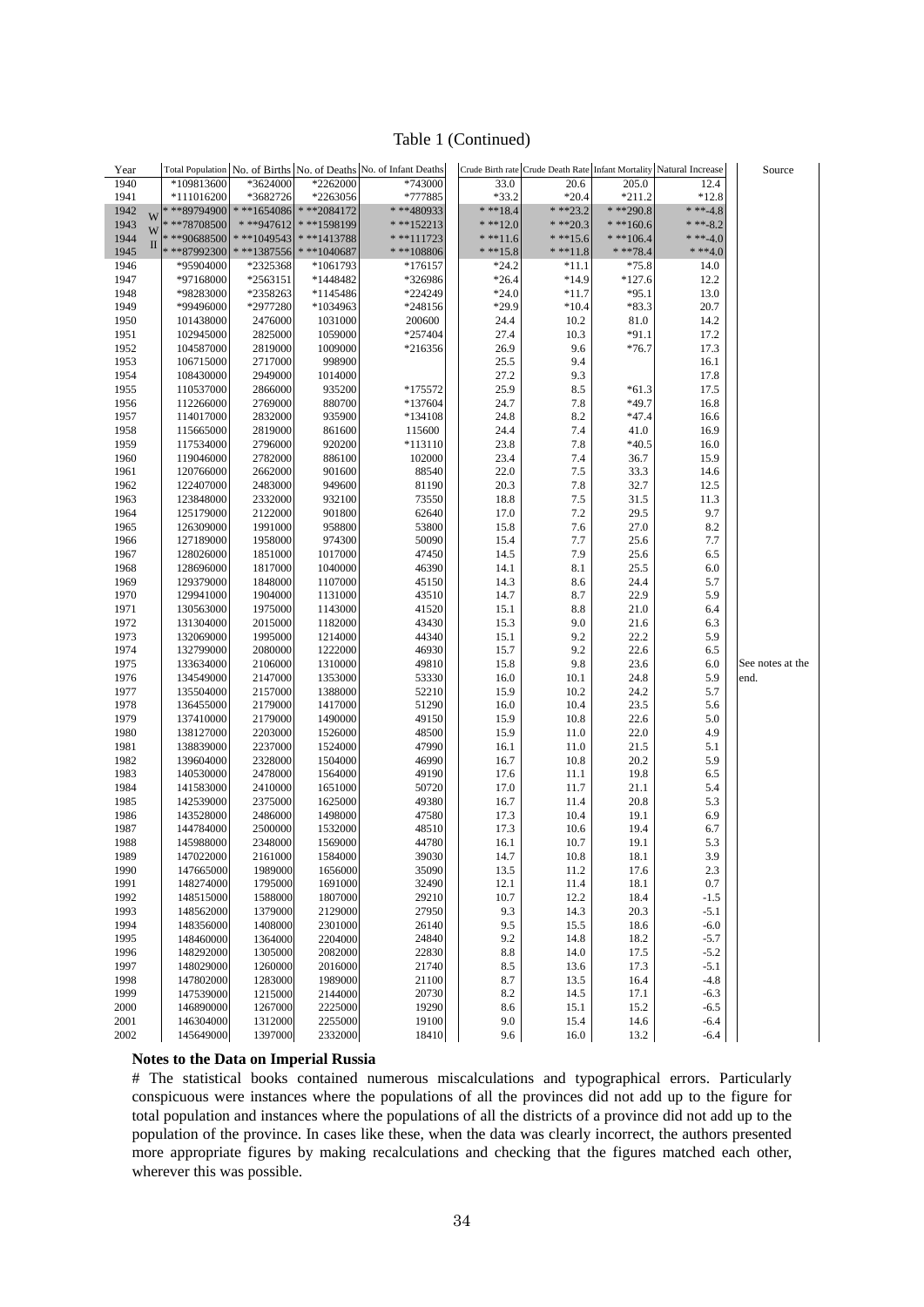# The accuracy of data for the imperial era differed from year to year and region to region.

# The number of births, deaths, and marriages for 1871 do not represent the total of such figures for each province.

# Because infant mortalities per 1,000 child deaths in 1867-1869 were not presented, the authors calculated them using data for each province. However, data on the number of deaths by age could not be obtained for some provinces from the tables of data for each province, so the authors did not include such provinces in the total number of deaths (denominator) and the number of deaths for each age (numerator). # The authors calculated the numbers of infant deaths for the years up to and including 1883 by adding up the numbers of deaths of males and females under one month old, between one and three months old, between three and six months old, and between six months and one year old for all religious sects.

#### **Sources of Data for the Imperial Era**

[1] *Statisticheskii ezhegodnik Rossii*, vip. 13 (1918); [2] to zhe, vip. 12 (1916); [3] to zhe, vip. 11 (1915); [4] to zhe, vip. 10 (1914); [5] to zhe, vip. 9 (1913); [6] to zhe, vip. 8 (1912); [7] *Ezhegodnik Rossii*, vip. 7 (1911); [8] to zhe, vip. 6 (1910); [9] to zhe, vip. 5 (1909); [10] to zhe, vip. 4 (1908); [11] to zhe, vip. 3 (1907); [12] to zhe, vip. 2 (1906); [13] to zhe, vip. 1 (1905). [14] *Statistika Rossiiskoi Imperii: dvizhenie naseleniia v evropeiskoi Rossii za* 1910 god, vip. 93 (1916); [15] to zhe, 1909 god, vip. 89 (1914); [16] to zhe, 1908 god, vip. 88 (1914); [17] to zhe, 1907 god, vip. 87 (1914); [18] to zhe, 1906 god, vip. 85 (1914); [19] to zhe, 1905 god, vip. 84 (1914); [20] to zhe, 1904 god, vip. 74 (1911); [21] to zhe, 1903 god, vip. 70 (1909); [22] to zhe, 1902 god, vip. 66 (1907); [23] to zhe, 1901 god, vip. 63 (1906); [24] to zhe, 1900 god, vip. 62 (1906); [25] to zhe, 1899 god, vip. 58 (1904); [26] to zhe, 1898 god, vip. 56 (1903); [27] to zhe, 1897 god, vip. 50 (1900); [28] to zhe, 1896 god, vip. 48 (1899); [29] to zhe, 1895 god, vip. 47 (1899); [30] to zhe, 1894 god, vip. 45 (1898); [31] to zhe, 1893 god, vip. 41 (1897): [32] to zhe, 1892 god, vip. 38 (1896); [33] to zhe, 1891 god, vip. 34 (1895); [34] to zhe, 1890 god, vip. 33 (1895); [35] to zhe, 1889 god, vip. 24 (1893); [36] to zhe, 1888 god, vip. 21 (1892); [37] to zhe, 1887 god, vip. 18 (1891); [38] to zhe, 1886 god, vip. 12 (1890); [39] to zhe, 1885 god, vip. 11 (1890). [40] *Statistika Rossiiskoi Imperii: Sbornik svedeniia po Rossii*, 1890, vip. 10 (1890); [41] to zhe, 1884-1885 godi, vip. 1 (1887); [42] *Statisticheskii vremennik Rossiiskoi Imperii: Sbornik svedenii po Rossii*, vip. 40 (1897); [43] *Statisticheskii vremennik Rossiiskoi Imperii: dopolnitelnaiia svedeniia po divizheniiu naseleniia v evropeiskoi rossi za 1876, 1877 i 1878 godi (po ulzdaniia tablitsi)*, ser. 3, vip. 25 (1890). [44] *Statisticheskii vremennnik Rossiiskoi Imperii: dvizheniie naseleniia v evropeiskoi rosii* za 1884 god, ser. 3, vip. 24 (1889); [45] to zhe, 1883 god, ser. 3, vip. 23 (1887); [46] to zhe, 1882 god, ser. 3, vip. 21 (1887); [47] to zhe, 1881 god, ser. 3, vip. 20 (1887); [48] ser. 3, vip. 8 (1886); [49] to zhe, 1880 god, ser. 3, vip. 7 (1887); [50] to zhe, 1876-1880 gg. , ser. 3, vip. 6 (1885); [51] to zhe, 1879 god, ser. 3, vip. 3 (1884); [52] to zhe, 1878 god, ser. 2, vip. 25 (1884); [53] to zhe, 1877 god, ser. 2, vip. 24 (1883); [54] to zhe, 1876 god, ser. 2, vip. 23 (1883); [55] to zhe, 1875 god, ser. 2, vip. 22 (1883); [56] to zhe, 1874 god, ser. 2, vip. 21 (1882); [57] to zhe, 1873 god, ser. 2, vip. 20 (1882); [58] to zhe, 1872 god, ser. 2, vip. 18 (1882); [59] to zhe, 1871 god, ser. 2, vip. 17 (1881); [60] to zhe, 1870 god, ser. 2, vip. 14 (1879); [61] to zhe, 1869 god, ser. 2, vip. 13 (1877); [62] to zhe, 1868 god, ser. 2, vip. 12 (1877); [63] *Statisticheskii vremennnik Rossiiskoi Imperii*, ser. 2, vip. 10 (1875); [64] to zhe, ser. 2, vip. 1 (1871); [65] to zhe, vip. 1 (1866); [66] *Statisticheskii tablitsi Rossiiskoi Imperii* (1863); [67] to zhe, (1858).

#### **Notes to the Data on Soviet and Post-Soviet Russia**

\* Total populations for 1940–1945, numbers of births and deaths for 1927–1938 and 1941–1949, and numbers of infant deaths for 1935–1939, 1941–1949, 1951–1952, 1955–1957, and 1959 were extracted not from officially published statistics but directly from archive materials. The authors eliminated the data for Krimskaia ASSR/ob from the data for the Russian Soviet Federated Socialist Republic (RSFSR) (it was not necessary to do this for 1957) and added to it the data for the Karelo-Finskaia SSR when it was possible and necessary to do so. The data does not include numbers of births and deaths for (1) the Iakutskaia ASSR for 1927 and 1933–37, (2) the Dagestanskaia ASSR, Sakhalin, and Kamchatka for 1927, (3) the Ingushskaia AO, Kabardino-Barkarskaia AO, and the Chechenskaia AO for 1929, (4) Sakhalin and Kamchatka for 1930, (5) two regions in the Gorkovskii Krai, three regions in the ASSR of Nemstev-Povolzhia, rural parts of the Chechenskaia AO, the Ingushskaia AO, Sakhalin, and Kamchatka for 1931, and (6) rural parts of the Ingushskaia AO and Chechenskaia AO, the Severo-Osetinskaia AO, Sakhalin, and Kamchatka for 1932. Note that these regions were late to be covered by the *ZAGS* system for registering births, deaths, etc. (see Footnote 32 to the main text). In addition, dynamic statistics for 1941 and total populations for 1944–1945 are lacking for the Karelo-Finskaia SSR and are therefore not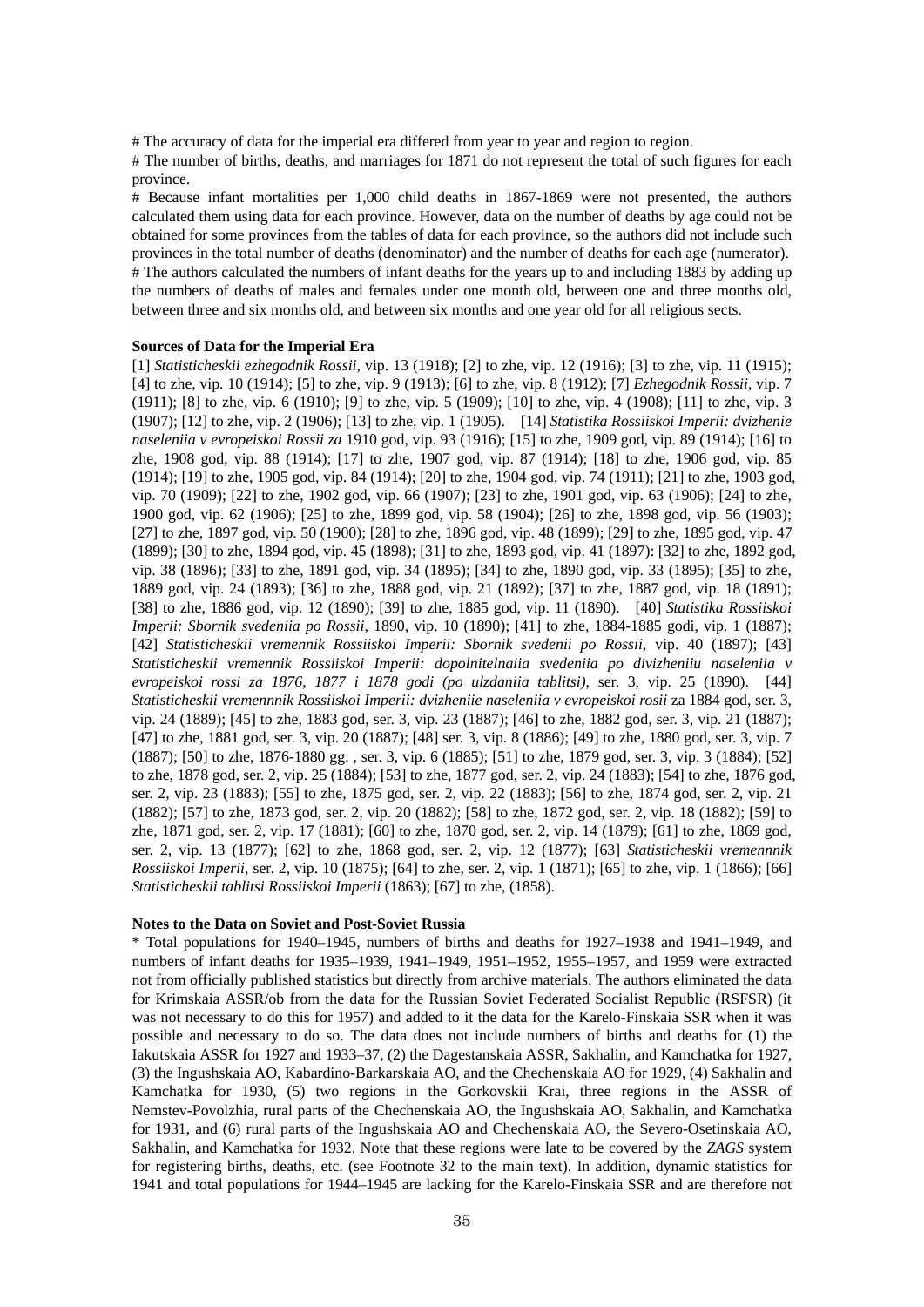included. For 1948–1949 there is a note that around 100 *ZAGS* branches were not functioning properly. For reference, in December 1949 there were 42,704 *ZAGS* branches in the RSFSR (RGAE, F. 1562, O. 20, D. 841, L. 2). In rural regions in 1926, a single *ZAGS* branch would serve between 900 and 4,000 residents (TsSU SSSR, 1928a). Total populations for 1928-1936 and 1938 were calculated using the cumulative numbers of births and deaths for 1927-1935 and 1937, as given in archived historical materials. Total populations for 1946-1949 were extrapolated from the total population in 1950, as given in officially published statistics, and the numbers of births and deaths as given in archived historical materials. Crude birth and death rates for these years are no more than rough estimates derived from these extrapolated total populations. Infant mortality rates for 1951–1952, 1955–1957, and 1959 were calculated by dividing the numbers of infant deaths as given in archived historical materials by the numbers of births as given in officially published statistics.

\*\* Statistics for 1942-1945 do not exist for a large number of regions. Both dynamic statistics and total populations are lacking, so the dynamic statistics and total population statistics for these regions do not match. The dynamic statistics do not include regions that were under occupation or regions where the *ZAGS* system was not functioning normally because of the turmoil of the war. The lack of data took many forms, with, for example, there being no data for January-May for some regions, only data for January and February for others, and no data at all for some regions. There was so much variation that it is impossible to describe here the individual situations of all the regions affected.

\*\*\* This note applies to all the dynamic statistics for 1923-1925. (1) The figures are only for European Russia. (2) The regions for which data was lacking changed year by year. (3) There were large differences in the accuracy of the data for different regions. (4) Because there are differences in the regions covered, as described in (2), changes in absolute figures are meaningless (For example, the figures for 1923 are all small because Uralskaia Ob., Orenburgskaia Gb., Mariiskaia Ob., Chbashskaia ASSR, and Votskaia Gb. were not covered during this year alone.). The numbers of births, deaths, and infant deaths are for the European parts of the RSFSR less those for Krimiskaia ASSR and Gomelskaia Gb. Crude birth, death, and infant mortality rates for 1924 and 1925 were calculated using only the total populations of regions for which the numbers of births, deaths, and infant deaths could be obtained. Note that although the Krimiskaia ASSR was excluded from the rates, this could not be done for the Gomelskaia Gb. because the source did not give the population, so the rates include the data for the Gomelskaia Gb. No rates are given for 1923, and it was impossible even to make rough estimates because one could not even obtain the total population for European Russia.

### **Sources of and Notes on Total Populations**

1990–2002: *Chislennost naseleniia rossiiskoi federatsii na nachalo 1990–2002*, Rosstat, Moskva, 2006; 1966–1969, 1971–1974, 1976–1979, 1981-1984, 1986-1989: *Demograficheskii ezhegodnik Rossii 2002,*  Goskomstat, Moskva, 2003; 1960, 1965, 1970, 1975, 1980, 1985: *Demograficheskii ezhegodnik Rossii 2005,* Goskomstat, Moskva, 2006; 1961-1964: *Demograficheskii ezhegodnik Rossii 2001*, Goskomstat, Moskva, 2002; 1950-1959: *Naselenie SSSR 1987*, Goskomstat SSSR, Finansy i Statistika, Moskva, 1988; 1946-1949: see Note \* above; 1945: RGAE, F. 1562, O. 20, D. 564, L. 2; 1944: RGAE, F. 1562, O. 20, D. 479, L. 2-3; 1942-1943: RGAE, F. 1562, O. 329, D. 1452, L. 111-113; 1941: RGAE, F. 1562, O. 20, D. 242, L. 3-4; 1940: RGAE, F. 1562, O. 20, D. 241, L. 35-41; 1939: *Itogi vsesoyuznoi perepisi naseleniia 1959 goda*, TsSU, Moskva, 1962; 1937: Poliakov, Yu. A., Zhiromskaia, V.B., Tiurina, E.A. and Vodarskii, Ia.E. eds. (2007), *Vsesoiuznaia perepis naseleniia 1937 goda: obshie itogi, Sbornik dokumentov i meterialov,* Moskva, ROSSPEN; 1928-1936, 1938, 1947-1949: see Note \* above; 1927, 1931: *NarKhoz SSSR statisticheskii spravochnik 1932*, TsNKhU SSSR, Moskva, 1932; 1926: *Estestvennoe dvizhenie naseleniia RSFSR za 1926 god*, TsSU RSFSR, Moskva 1928; 1923: *Sbornik statisticheskikh svedenii po soyuzu SSR 1918-1923*, TsSU SSSR, Moskva, 1924; 1920, 1925: *Statisticheskii Ezhegodnik 1924 g*. , TsSU SSSR, Moskva, 1925.

# All figures are for January 1, except for years in which a population census was conducted. The figure for 1989 is for January 12 (when a population census was conducted). The figure for 1979 is for January 17 (when population census was conducted). The figures for 1959 and 1970 are for January 15 (when population censuses were conducted). Figures for 1941 and after include the Karelian Isthmus and Ladoga Karelia, which were acquired from Finland. Figures for 1946 and after include Kaliningrad (acquired from Germany during World War II), the southern part of Sakhalin, and the Kurile Islands (both acquired from Japan during World War II). The figure for 1939 is for January 17 (when a population census was conducted) and is for the RSFSR less the population of the Krimskaia ASSR. The figure for 1937 is for January 6 (when a population census was conducted) and is for the RSFSR less the population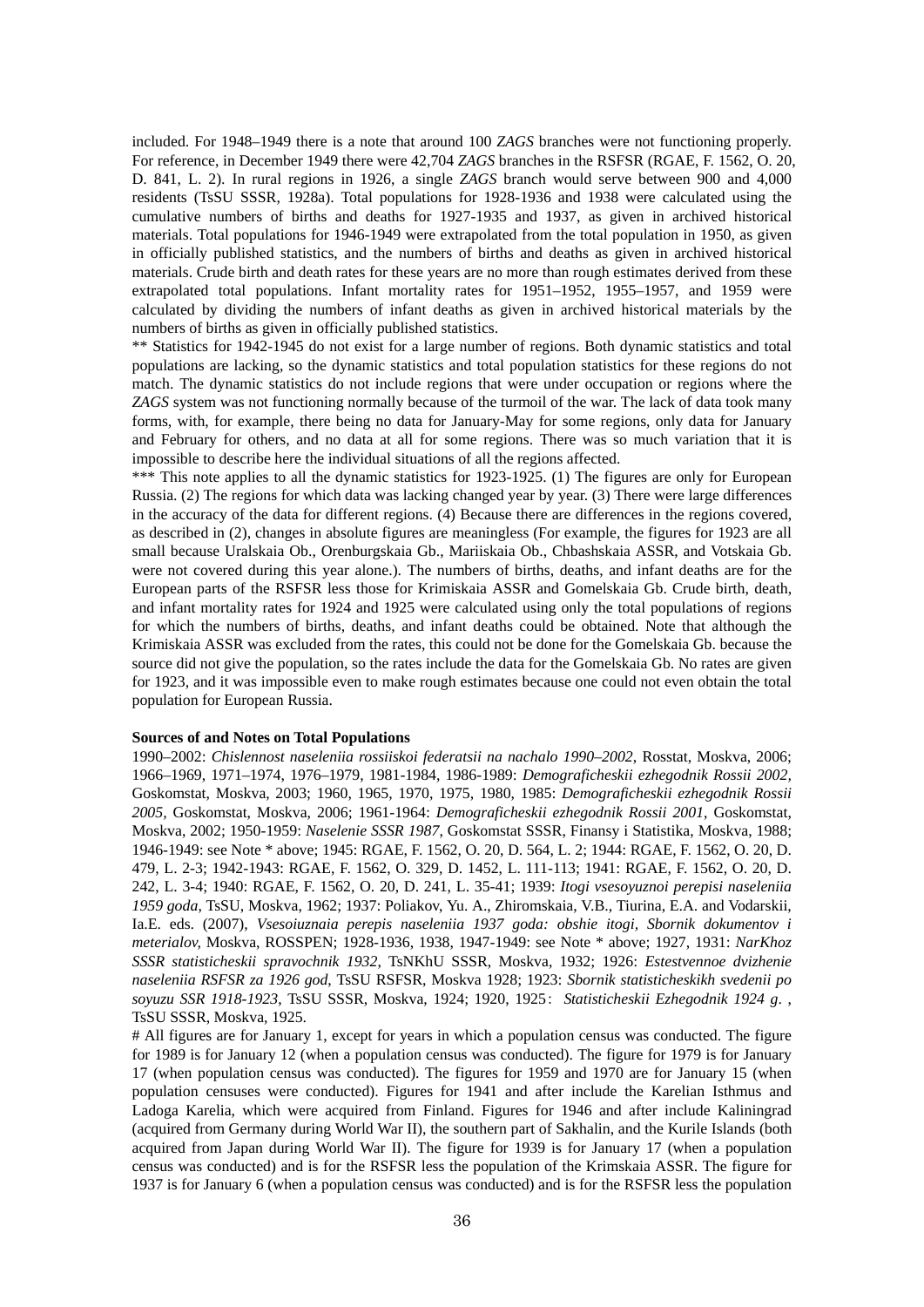of the Krimskaia ASSR plus the number of persons serving in the Red Army and the Ministry of the Interior's Border Guard Service. The figure for 1927 is for the RSFSR less the populations of the Krimskaia ASSR, the Kazakhskaia ASSR, the Kara-Kalpakskaia AO, and the Kirgizskaia ASSR. The figure for 1926 is for December 17, when a population census was conducted, and is for the RSFSR less the populations of the Krimskaia ASSR, the Kazakhskaia ASSR, and the Kirgizskaia ASSR. It is noted that the registered populations of regions such as the Caucasus are frequently incomplete, but there is so much variation that it is impossible to describe here the individual situations of all the regions affected. The figure for 1925 is for the RSFSR less the populations of the Krimskaia ASSR, the Kazakhskaia ASSR, the Gomelskaia Gb., and the Kirgizskaia AO plus that of the Orenburgskaia Gb., which was part of the Kazakhskaia ASSR at that time. The figure for 1923 is for March 15, and is the total population of the RSFSR on that date less the populations of the Krimskaia ASSR, the Gomelskaia Gb., the Kirgizskaia ASSR, and the Turkestanskaia AR plus that of the Orenburgskaia Gb., which was part of the Kirgizskaia ASSR at that time. Figures for rural residents in 1916 and urban residents in 1920 for the Turkestanskaia AR are each based on census figures. The figure for 1920 is for August 28, when a census was conducted, and is based on the administrative divisions as of January 1, 1925. It is the population of the RSFSR less the populations of the Krimskaia ASSR, the Gomelskaia Gb, the Kirgizskaia ASSR, and the Turkestanskaia AR plus that of the Orenburgskaia Gb., which was part of the Kirgizskaia ASSR at that time.

#### **Sources of Numbers of Births and Deaths and Birth and Death Rates**

1990–2002: Rosstat Website, http://www. gks. ru/wps/portal accessed on June 22, 2007; 1960, 1965, 1970, 1975, 1980–1989: *Demograficheskii ezhegodnik Rossii 2006*, Rosstat, Moskva, p. 66; 1961-1964, 1966–1969, 1971–1974, 1976–1979: *Demograficheskii ezhegodnik Rossii 2000*, Goskomstat, Moskva, 2001, p. 55; 1950-1959: *Naselenie SSSR 1973*, TsSU SSSR, 1975, Moskva, p. 70; 1949: RGAE F. 1562, O. 20, D. 841, L. 2, L. 14, L. 43; 1948: RGAE, F. 1562, O. 20, D. 758, L. 2, L. 14, L. 47; 1947: RGAE, F. 1562, O. 20, D. 696, L. 6, L. 51, L. 121; 1946: RGAE, F. 1562, O. 20, D. 636, L. 3, L. 48, L. 117; 1945: RGAE, F. 1562, O. 20, D. 577, L. 6, L. 51, L. 130; 1944: RGAE, F. 1562, O. 20, D. 501; 1943: RGAE, F. 1562, O. 20, D. 418; 1942: RGAE, F. 1562, O. 20, D. 341; 1941: RGAE, F. 1562, O. 329, D. 553, L. 4, L. 157; 1940: *NarKhoz RSFSR 1964*, TsSU RSFSR; 1939: RGAE F. 1562, O. 20, D. 152; 1927-1938: RGAE, F. 1562, O. 329, Ed. Khr. 256, L. 15–26; 1926: *Estestvennoe dvizhenie naseleniia RSFSR za 1926 god*, TsSU RSFSR, Moskva 1928; 1924–1925: *Estestvennoe dvizhenie naseleniia soiuza SSR 1923-1925*, TsSU SSSR, Moskva 1928.

#### **Sources of Numbers of Infant Deaths and Infant Mortality Rates**

1970, 1980, 1990, 1995, 2000-2005: Rosstat Website, http://www. gks. ru/wps/portal accessed on June 22, 2007; 1960, 1965, 1975, 1980-1989, 1991-1994, 1996-1999: *Demograficheskii ezhegodnik Rossii 2006*, Rosstat, Moskva, p. 66; 1959: RGAE, F. 1562, O. 27, D. 808, L. 4; 1957: RGAE, F. 1562, O. 27, D. 353, L. 3-11; 1956: RGAE, F. 1562, O. 27, D. 212, L. 15; 1955: RGAE, F. 1562, O. 27, D. 103, L. 4; 1952: RGAE, F. 1562, O. 20, D. 1011, L. 2, L. 23, L. 192; 1951: RGAE, F. 1562, O. 20, D. 962, L. 2, L. 17, L. 44; 1940, 1950, 1958: *NarKhoz RSFSR 1964*, TsSU RSFSR; 1939, 1941-1949, 1961-1964, 1966-1969, 1971-1974, 1976-1979: (same as numbers of births etc.); 1935-1938: F. 1562, O. 329, D. 256, L. 138. Figures for 1935 and 1937 do not include the Iakutskaia ASSR. Figures for 1936 do not include the Dalnevostochnii Krai. In addition, because the data is at the macro level, they include the Krimskaia ASSR (The total population used as the basis for calculating the rates does not include the population of the Krimskaia ASSR, and this imbalance needs to be borne in mind.) The Karelo-Finskaia SSR was not included because of a lack of data; 1927: *Statisticheskii spravochnik SSSR za 1928*, TsSU, Moskva, 1929; 1924-1926: (same as for numbers of births, deaths, etc.).

#### **Appendix: Time Series of Alternative Estimates of the Total Population of the Territory Covered by the Present Russian Federation in the Imperial Era**

As the authors said in the main text, it possible to produce a time series for the population of European Russia that meets certain standards, with the problem being the populations of regions outside European Russia such as the Caucasus, Siberia, and the Far East. Here the authors make alternative